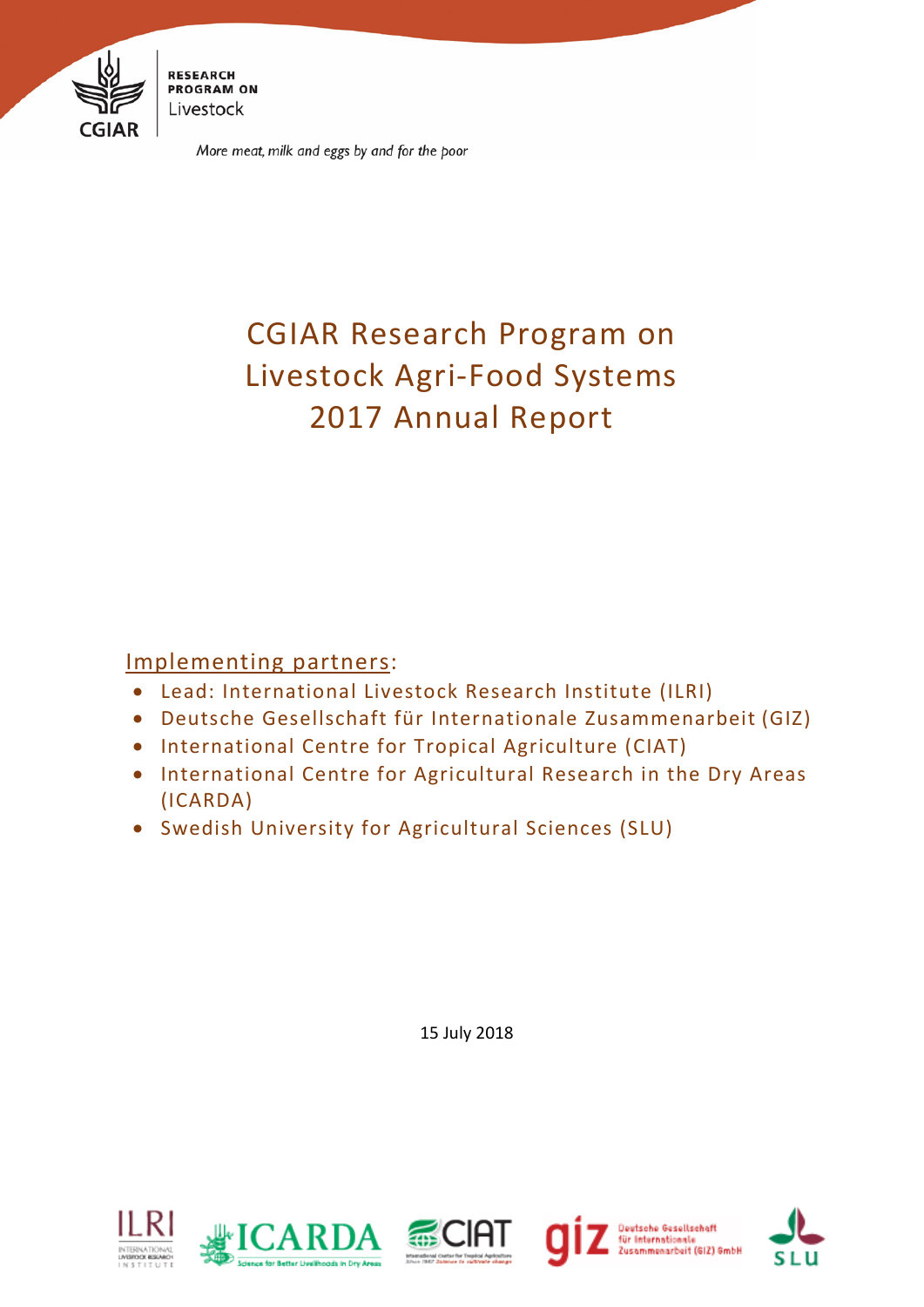CGIAR is a global partnership that unites organizations engaged in research for a food-secure future. The CGIAR Research Program on Livestock provides research-based solutions to help smallholder farmers, pastoralists and agro-pastoralists transition to sustainable, resilient livelihoods and to productive enterprises that will help feed future generations. It aims to increase the productivity of livestock agri-food systems in sustainable ways, making meat, milk and eggs more available and affordable across the developing world. The Program brings together five core partners: the International Livestock Research Institute (ILRI) with a mandate on livestock; the International Center for Tropical Agriculture (CIAT), which works on forages; the International Center for Research in the Dry Areas (ICARDA), which works on small ruminants and dryland systems; the Swedish University of Agricultural Sciences (SLU) with expertise particularly in animal health and genetics and the Deutsche Gesellschaft für Internationale Zusammenarbeit (GIZ) which connects research into development and innovation and scaling processes.

The Program thanks all donors and organizations who globally supported its work through their contributions to the **[CGIAR Trust Fund](http://www.cgiar.org/about-us/our-funders/)**

*©* 2018



This publication is licensed for use under the Creative Commons Attribution 4.0 International Licence. To view this licence, visit [https://creativecommons.org/licenses/by/4.0.](https://creativecommons.org/licenses/by/4.0)

Unless otherwise noted, you are free to share (copy and redistribute the material in any medium or format), adapt (remix, transform, and build upon the material) for any purpose, even commercially, under the following conditions:

 $\bigoplus$  ATTRIBUTION. The work must be attributed, but not in any way that suggests endorsement by the publisher or the author(s).

> Patron: Professor Peter C Doherty AC, FAA, FRS Animal scientist, Nobel Prize Laureate for Physiology or Medicine-1996

Box 30709, Nairobi 00100 Kenya Phone +254 20 422 3000 +254 20 422 3001 Fax Email ilri-kenya@cgiar.org

ilri.org better lives through livestock

Box 5689, Addis Ababa, Ethiopia Phone +251 11 617 2000 Fax +251 11 667 6923 Email ilri-ethiopia@cgiar.org

ILRI is a CGIAR research centre

ILRI has offices in East Africa . South Asia . Southeast and East Asia . Southern Africa . West Africa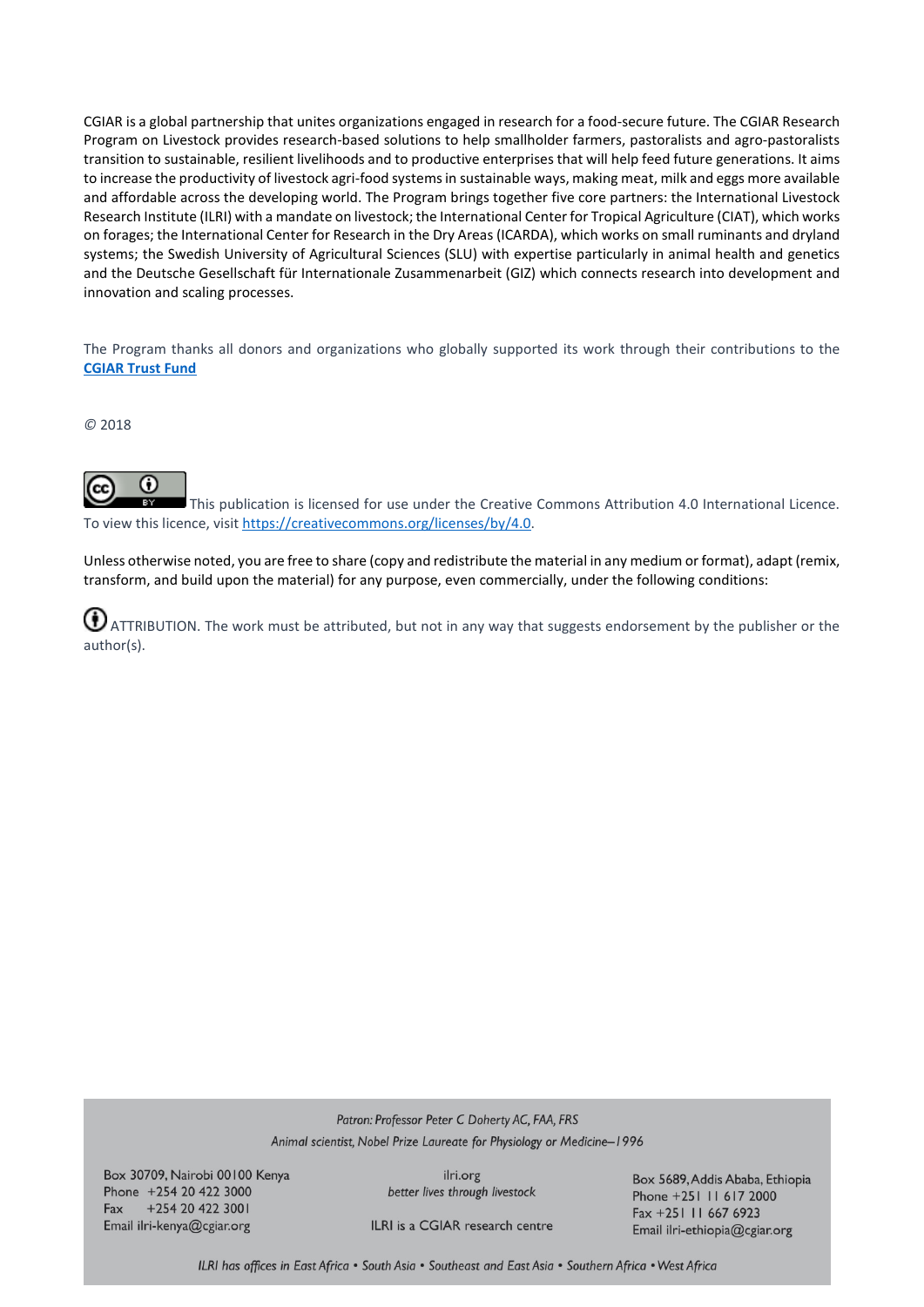# **Acronyms**

| A4NH           | CGIAR Research Program on Agriculture for Nutrition and Health                                                                                                      |
|----------------|---------------------------------------------------------------------------------------------------------------------------------------------------------------------|
| <b>AMR</b>     | Antimicrobial resistance                                                                                                                                            |
| <b>ASF</b>     | African Swine fever                                                                                                                                                 |
| <b>AU-IBAR</b> | African Union-InterAfrican Bureau for Animal Resources                                                                                                              |
| <b>BMGF</b>    | <b>Bill and Melinda Gates Foundation</b>                                                                                                                            |
| <b>CBPP</b>    | Contagious bovine pleuropneumonia                                                                                                                                   |
| <b>CCAFS</b>   | CGIAR Research Program on Climate Change and Food Security                                                                                                          |
| <b>CCPP</b>    | Contagious caprine pleuropneumonia                                                                                                                                  |
| <b>CIAT</b>    | International Center for Tropical Agriculture                                                                                                                       |
| <b>CIRAD</b>   | Le Centre de coopération internationale en recherche agronomique pour le développement                                                                              |
| <b>CLEANED</b> | Comprehensive Livestock Environmental Assessment for Improved Nutrition, a secured<br>environment and sustainable development along livestock and fish value chains |
| <b>CRP</b>     | <b>CGIAR Research Program</b>                                                                                                                                       |
| <b>CSIRO</b>   | Commonwealth Scientific and Industrial Research Organization                                                                                                        |
| <b>CTTBD</b>   | Centre for Ticks and Tick-borne Diseases (Malawi)                                                                                                                   |
| <b>DFID</b>    | Department of International Development (UK)                                                                                                                        |
| <b>ECF</b>     | East Coast fever                                                                                                                                                    |
| EIAR           | Ethiopian Institute of Agricultural Research                                                                                                                        |
| <b>ELISA</b>   | Enzyme-linked immunosorbent assay                                                                                                                                   |
| <b>FAIR</b>    | Findable, accessible, interoperable, and reusable                                                                                                                   |
| <b>FAO</b>     | Food and Agriculture Organization of the United Nations                                                                                                             |
| FP             | Flagship project                                                                                                                                                    |
| GALVmed        | <b>Global Alliance for Veterinary Medicines</b>                                                                                                                     |
| GASL           | Global Agenda for Sustainable Livestock                                                                                                                             |
| <b>GHG</b>     | Greenhouse gas                                                                                                                                                      |
| GIZ            | Deutsche Gesellschaft für Internationale Zusammenarbeit (Germany)                                                                                                   |
| <b>ICARDA</b>  | International Center for Agricultural Research in the Dry Areas                                                                                                     |
| <b>IDO</b>     | Intermediate development outcome                                                                                                                                    |
| <b>IFPRI</b>   | International Food Policy Research Institute                                                                                                                        |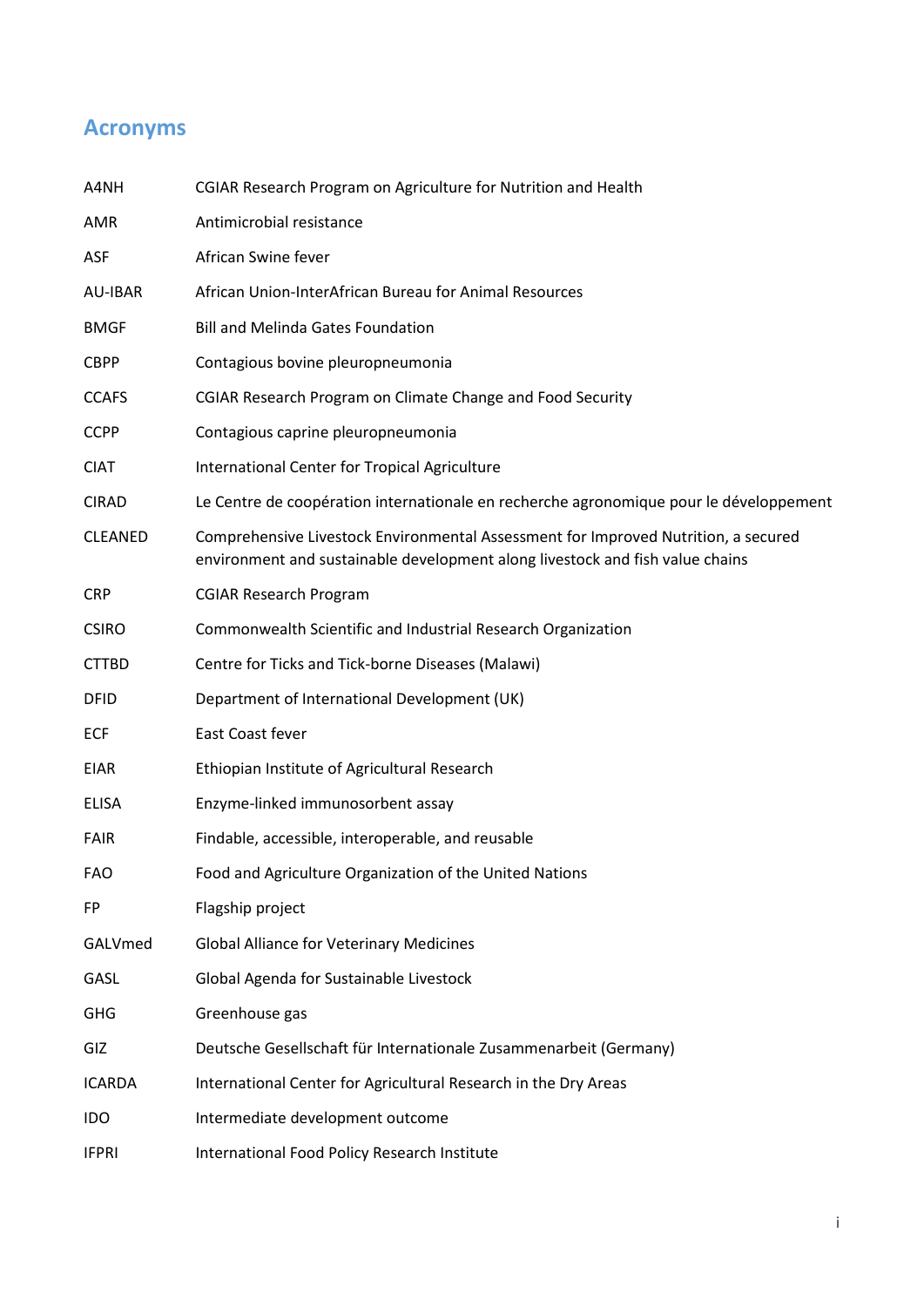| <b>ILRI</b>  | International Livestock Research Institute                 |  |  |  |  |  |
|--------------|------------------------------------------------------------|--|--|--|--|--|
| <b>INRAT</b> | Institut National de Recherche Agronomique de Tunisie      |  |  |  |  |  |
| <b>ITM</b>   | Infection and treatment method                             |  |  |  |  |  |
| <b>KLIP</b>  | Kenya Livestock Insurance Program                          |  |  |  |  |  |
| LCV          | Laboratoire Central Veterinaire (Mali)                     |  |  |  |  |  |
| <b>LMP</b>   | Livestock master plan                                      |  |  |  |  |  |
| <b>MARLO</b> | Managing Agriculture Research for Learning and Outcomes    |  |  |  |  |  |
| <b>MEL</b>   | Monitoring evaluation and learning                         |  |  |  |  |  |
| <b>MSP</b>   | Multi-stakeholder platform                                 |  |  |  |  |  |
| <b>NIRS</b>  | Near-infrared spectroscopy                                 |  |  |  |  |  |
| <b>POWB</b>  | Plan of work and budget                                    |  |  |  |  |  |
| <b>PPR</b>   | Peste des petits ruminants                                 |  |  |  |  |  |
| <b>RTB</b>   | <b>CGIAR Research Program on Roots, Tubers and Bananas</b> |  |  |  |  |  |
| <b>SLO</b>   | System level outcome                                       |  |  |  |  |  |
| SLU          | Swedish University of Agricultural Sciences                |  |  |  |  |  |
| SmaRT        | Small Ruminant Meat value chain transformation in Ethiopia |  |  |  |  |  |
| <b>USAID</b> | United States Agency for International Development         |  |  |  |  |  |
| UN           | <b>United Nations</b>                                      |  |  |  |  |  |
| <b>WEAI</b>  | Women Empowerment in Agriculture Index                     |  |  |  |  |  |
| WELI         | Women's Empowerment in Livestock Index                     |  |  |  |  |  |
| W1/2/3       | CGIAR funding windows 1/2/3                                |  |  |  |  |  |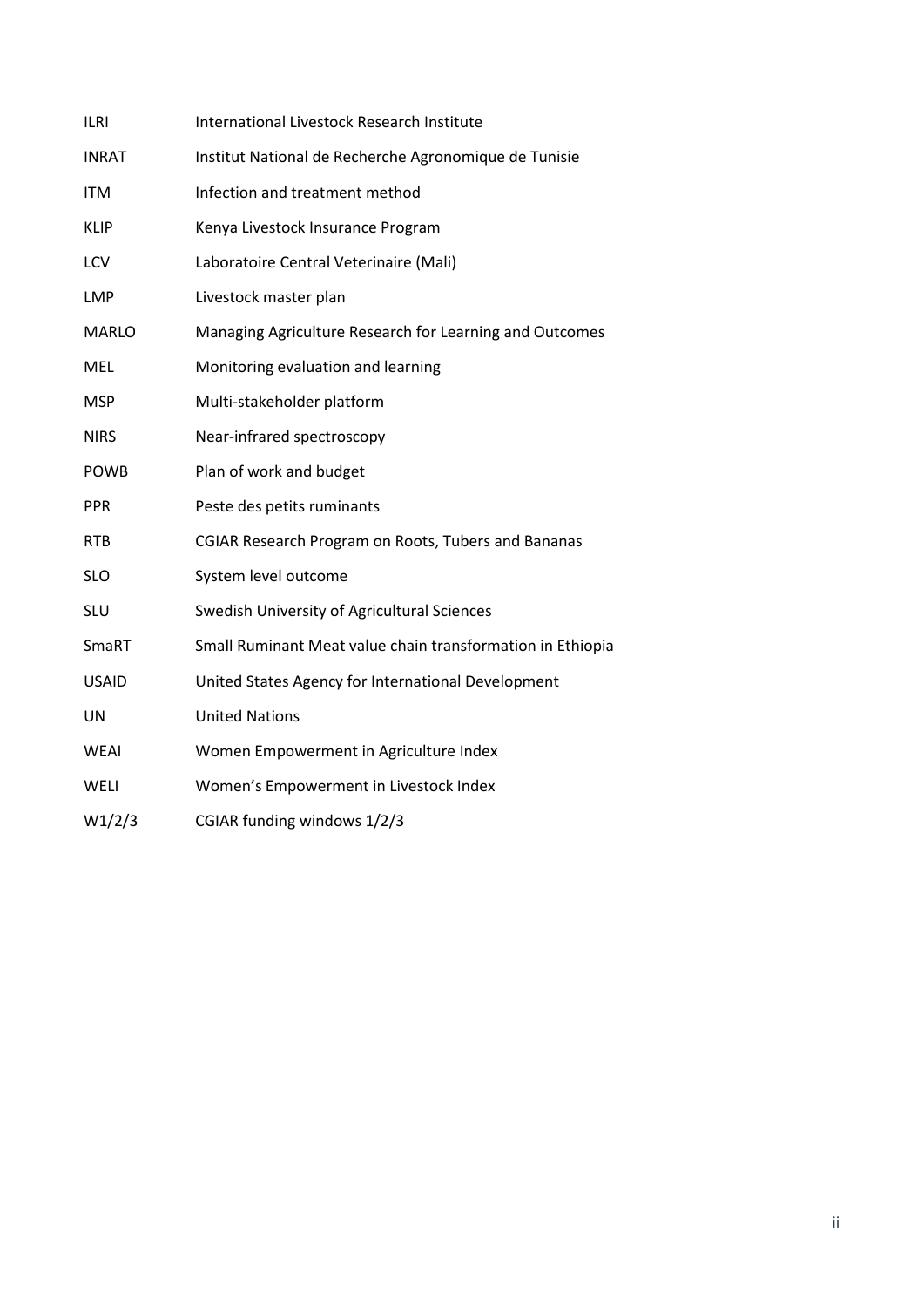# **Livestock CRP Annual Report 2017**

# **1. Key results**

#### **1.1 CRP Progress towards intermediate outcomes and SLOs:**

The CGIAR Research Program on Livestock Agri-Food Systems (Livestock CRP) was launched in 2017. The Livestock CRP continues a number of the key lines of research initiated under the first phase Livestock & Fish CRP, but with major changes overall in terms of an expanded mandate to strengthen livestock-mediated resilience in livestock-based systems in addition to the original focus on transforming inclusive livestockbased value chains, and with a new flagship dedicated to the environmental issues associated with livestock production. The CRP works to create a well-nourished, equitable and environmentally healthy world through livestock research for development.

The CRP made good progress towards its objectives as evidenced by a steady output of research results across the five flagships. The flagships successfully completed 13 of the 29 milestones set for 2017 with many of the remaining milestones well advanced and close to completion. This completion rate reflects the learning taking place as the CRP adjusts to new emphasis on accountability for milestones under the new phase, and the ever-present tension between setting ambitious targets and under-estimating the many factors that can delay getting a milestone fully completed such as repeated iterations in the publication process. It is providing lessons to improve research planning going forward, further enhancing programmatic focus. During the year, flagship project 1 (FP1) the new Livestock Genetics genomics platforms became operational, the initial results from its genomic and gendered socio-economic characterization of potential poultry systems were produced, and advances in the delivery of improved genetics for dairy cattle and small ruminants were made.

FP2 Livestock Health made significant progress in supporting vaccine development for five priority diseases, tested innovative strategies to improve herd health and for veterinary service delivery in pastoralist systems, and initiated collaboration with the CRP on Agriculture for Nutrition and Health (A4NH) on antimicrobial resistance. The portfolio of improved forage options for stress environments and dual-purpose crops continued to be strengthened by FP3 Feeds and Forages, with increased uptake through commercial distribution, contributing directly to the System level outcome targets (Table A-1). The flagship also further improved decision-support tools to facilitate uptake of appropriate feed technologies more generally. FP4 Livestock and the Environment made further progress in finalizing the development of tools for the assessment of the environmental impacts of livestock and generated data to address the critical knowledge gap on greenhouse gas emissions from livestock in Africa in collaboration with the CRP on Climate Change and Food Security (CCAFS). FP5 Livestock Livelihoods and Agri-Food Systems became a partner in a major new initiative to strengthen livestock data for development and piloted a number of livestock policy and planning innovations across several countries. The CRP continued to support gender mainstreaming across the flagships and established the Women's Empowerment in Livestock Index (WELI) as an important methodological tool. Preliminary results from capacity needs and youth assessments to inform CRP strategies under development have provided initial insights in guiding CRP research. The CRP faced a major challenge in its first year as two of its five flagships were deemed ineligible for window 1 and 2 (W1/2) funding which came with an associated reduction of its management budget. The two flagships in question therefore relied entirely on their portfolio of window 3 (W3)/bilateral funded projects to make progress towards their respective outcomes, recognizing that in most instances these projects were not designed explicitly to achieve the CRP outcomes, though they clearly contribute indirectly.

Moreover, importantly, the W1/2 restrictions meant that the CRP has had to delay implementation of its program in its nine priority countries until 2018. (References in this report to priority countries refer to the nine countries identified in the CRP proposal.) The priority countries are a critical component of the CRP's theory of change as they provide the focus for integrating the various strands of CRP research into livestock development interventions that can take research outputs to scale. This delay, together with the reduction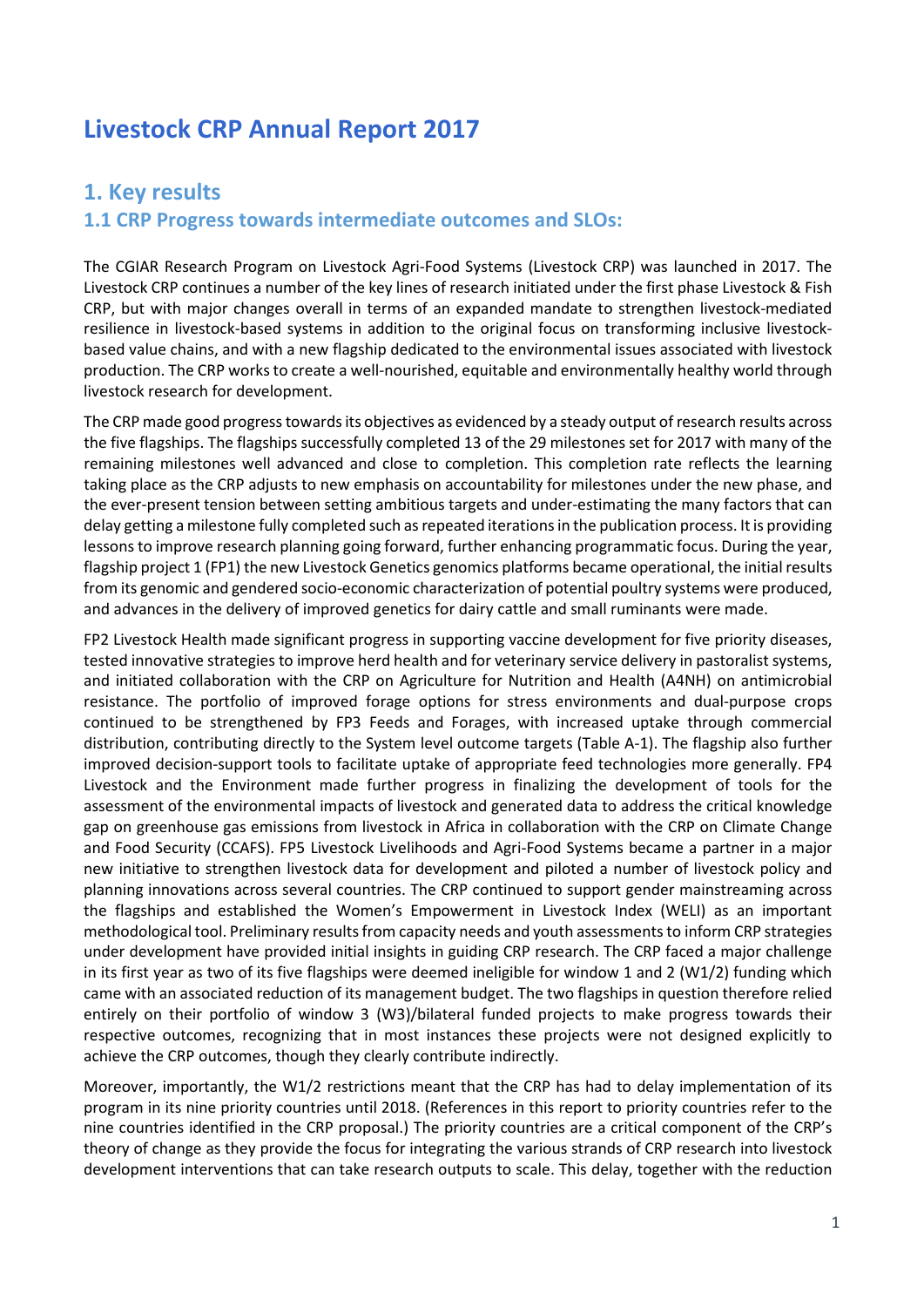in W1/2 funding, will require the adjustment of the CRP outcomes and targets. Highlights of key outcomes achieved by the CRP in 2017 are described in the following paragraphs.

#### **Index-based livestock insurance working to protect key assets of Kenyan pastoralists:**

Earlier research by the International Livestock Research Institute (ILRI) created the index-based livestock insurance concept which in Kenya culminated in the Kenya Livestock Insurance Program (KLIP) initiated in 2015 by the government of Kenya. A public-private partnership implemented with technical assistance from ILRI, the program insures pastoralists in the arid and semi-arid lands counties of Kenya against the loss of their livestock, thereby protecting their assets against drought. By 2017, KLIP provided coverage to 34,500 beneficiaries across eight counties. Drought conditions in 2016 and 2017 triggered pay-outs to 33,400 beneficiaries totalling KES710 million (USD7 million). The timeliness of the pay-outs was found critical in allowing insurance holders to cope through better access to forage, water and veterinary services for animals during dry periods, while also contributing to food security and resilience building in their pastoral communities. A tele-survey conducted in two counties revealed that KLIP pay-outs are used for household needs including food, education and debt payment. KLIP plans to expand to all 14 dryland counties in Kenya in 2018. The government of Ethiopia has requested help in designing a similar initiative to KLIP.

#### **Evidence-based investment plan attracts funding for livestock development in Ethiopia:**

Working with the Ethiopia Livestock State Ministry, ILRI researchers undertook an analysis of the national livestock sector as the basis for a five-year investment roadmap, called the Ethiopia livestock master plan (LMP). Using modelling within the framework of the Livestock Sector Investment and Policy Toolkit developed by Le Centre de coopération internationale en recherche agronomique pour le développement (CIRAD) and partners, the team assessed the potential medium-term impact of combined technology and policy interventions. The LMP has informed the government's Growth and Transformation Plan II livestock targets for the years 2015–2020. Launched in 2016, the LMP has since served as the basis for a new World Bank loan of USD170 million, USD75 million in donor-funded projects and USD200 million in private sector investments in the sector of USD445 million. The World Bank project is partly based on technologies tested in CRP livestock. One example is that for small ruminant genetic improvement, a community-based breeding program is identified as strategy of choice. Higher productivity and income levels resulting from the LMP investment interventions are projected to lift out of poverty more than 2.3 million of Ethiopia's 11 million livestockkeeping households.

#### **New businesses emerging in the Ugandan pig value chain**

Through the efforts of the Livestock CRP team in Uganda, business linkages in the pig value chain have expanded the horizons of many entrepreneurs. The program was instrumental in organizing local and national pig multi-stakeholder platforms (MSPs) which through research undertaken into constraints and regular and on-going interactions between value chain actors have enhanced peer learning and strengthened linkages between value chain actors. Several actors have subsequently invested in developing new businesses and integrated research results in the process. Examples include the national pig MSP chairperson, Emma Naluyima, who has vertically integrated her activities in the value chain, moving beyond supply of quality piglets to fattening and value addition in the retail node through quality pork cuts (branded as "ponic pork") and a mobile pork roasting facility serving ready-to-eat pork; Devenish Nutrition Ltd., a private sector company, which used evidence-based research from the program on feeding options to inform its investment in a feed mill and a model farm in Hoima district to supply quality finished pig feed products, catering for different pig growth stages, and through the MSPs identified small-and medium-sized enterprises as franchises; Chris Mulindwa, who established Pig Production and Marketing Ltd (PPML) as a new champion of the smallholder pig value chain and has used materials from the program to train over 1,770 farmers and young people and organized two Pork Expos; Bavubuka Twekembe Youth group which responded to the opportunity to commercialize sweetpotato silage production and in collaboration with the CRP on Roots, Tubers and Bananas (RTB) and national partners have trained over 2,000 farmers; Breeds, Feeds, and Meats Ltd which tapped into the pig MSPs to develop a partnership with PPML to supply pig artificial insemination using semen from the high-quality boar stud. Particularly encouraging, the MSP concept has been replicated to other localities without help from the program.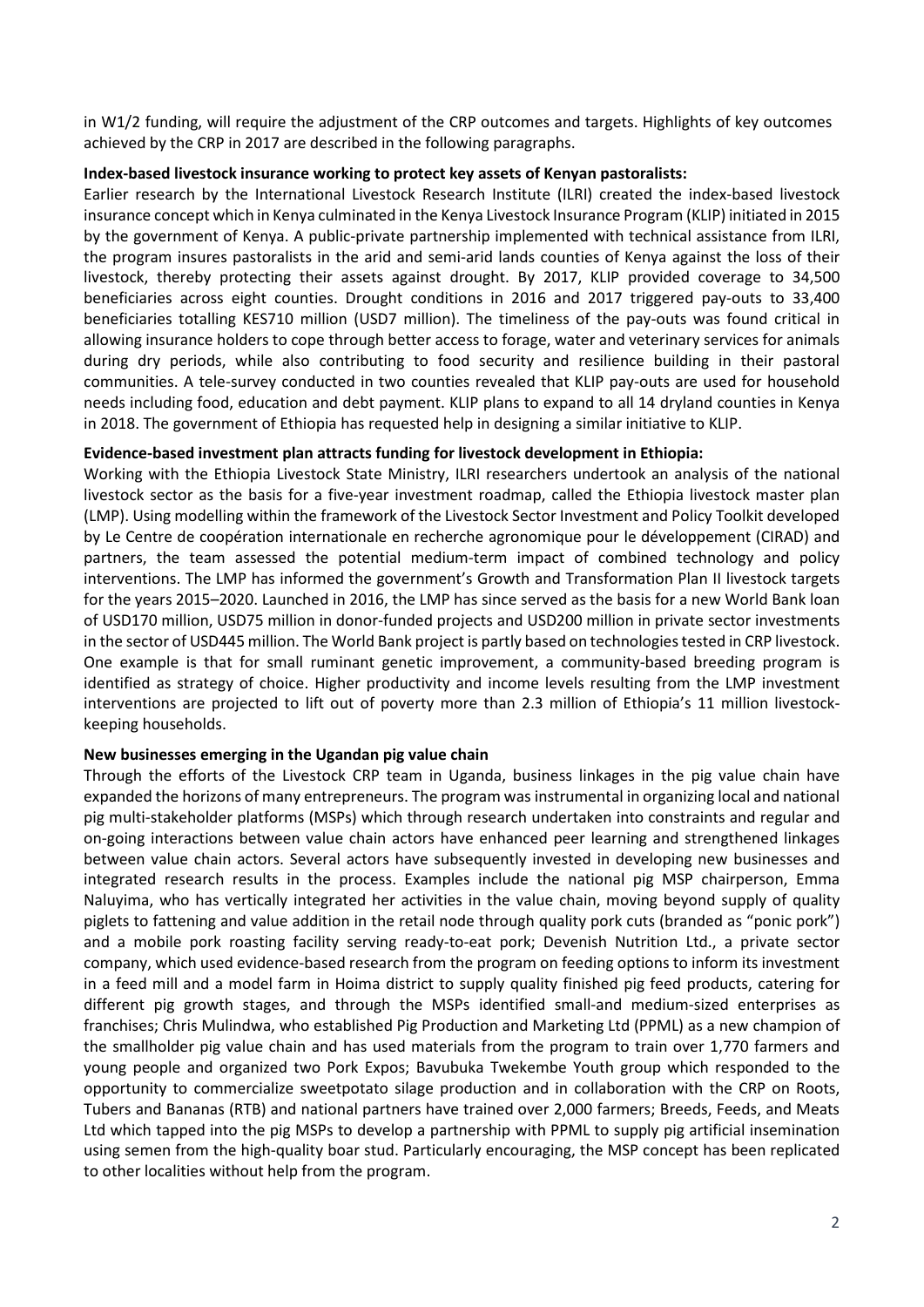#### **Bundling public-private products and services taken up to improve pastoralist veterinary care**

One of the main challenges of delivering animal health services in dry regions is the absence of the private sector due to the extensive nature of livestock production, a lack of commercial orientation of livestock keeping and high levels of poverty. An innovative arrangement was piloted in Kenya which leveraged scheduled public sector vaccination campaigns to include additional services offered by Sidai Africa Ltd, a social enterprise. The public sector benefitted from partnering with the private sector because it enabled them to quickly respond to a disease outbreak, which enhanced their credibility among livestock keepers. The county government was able to deliver more vaccines because they no longer had to buy anthelmintic drugs to entice livestock keepers to bring their animals for vaccination and could use the savings to strengthen the vaccine component. The cost of delivering the services by the private sector were greatly reduced because transport, personnel and other facilities were shared. Sales during the campaign helped the Sidai franchise exceed its monthly revenue target by 20%. This bundling program has now become routine in two counties.

#### **1.2 Progress by CRP flagships:**

#### **FP1 Livestock Genetics**

The Livestock Genetics flagship initiated its proposed agenda with no changes made to its theory of change. Its main objectives are to create opportunities to increase livestock productivity and human livelihoods through the identification and provision of genetically superior livestock working with national policymakers, research, development and private sector partners. The flagship successfully achieved two of the six milestones set for 2017; the remaining four are in progress and have been extended.

Contributing to data for genetic improvement or conservation (outcome 1.1) for the sub-IDO on increased conservation and use of genetic resources, the first 2017 milestone (1.1.1) aimed to characterize livestock production systems from household, environment and animal genotype perspectives. For smallholder systems, information systems using geographic coordinates and environmental parameters to characterize the livestock production systems were developed. The first environmental suitability maps for small ruminants were produced for Ethiopia as well as a [methodology](http://www.wcgalp.org/system/files/proceedings/2018/understanding-effect-environmental-conditions-suitability-breed-different-agro-ecological-zones.pdf) for the same for exotic chicken; both will be finalized in 2018. The methodologies developed are generic, able to be applied globally. The availability of environmental suitability maps for our priority species (dairy cattle, chicken, small ruminant) will help identify and promote the most appropriate existing livestock breeds for systems and value chains (breeds substitution, crossbreeding) and will maximize success in disseminating improved genotypes. For pastoral and semi-pastoral systems, production systems were characterized in the arid and semi-arid areas of [Kenya](http://hdl.handle.net/10568/90572) and the semi-ari[d dairy](http://hdl.handle.net/10568/88993) [production](http://hdl.handle.net/10568/78106) [systems](http://hdl.handle.net/10568/91184) of [Senegal,](https://eventmobi.com/isag/companies/259457/503904) providing baseline information for developing dairy breeding improvement programs suited to these areas. A [publication](https://www.nature.com/articles/s41598-017-17775-3) on the genomic footprints of dryland stress adaptation in Egyptian fat-tail sheep and their divergence from East African and western Asia cohorts has informed the ongoing study on heat tolerance in Sudanese desert sheep. The results will contribute to the output related to identification of signatures of selection at genome level to environmental challenges. In addition, the identification of *FecX<sup>Bar</sup>*[, a novel BMP15 mutation](https://www.ncbi.nlm.nih.gov/pmc/articles/PMC5433003/) responsible for prolificacy and female sterility in Tunisian Barbarine sheep, will be used to design breeding programs for introgression of the mutation into other, non-prolific, populations in Tunisia in 2018. Pigs (Kenya) and chickens (Ethiopia, Tanzania, Nigeria) were sampled for genome sequences; the sampling will extend in 2018 for ruminants in Ethiopia (cattle and sheep) and in Tanzania (cattle). The next steps will be the analysis and making the genome sequence information public, allowing the generation of new genomic screening tools to underpin the design of genetic improvement strategies. A methodological [paper](https://www.ncbi.nlm.nih.gov/pubmed/28899355) was published for cattle which will facilitate the design of optimal DNA SNPs chips for parentage and admixture proportion analysis. This first milestone will be fully completed in 2018.

The first of the three 2017 milestones contributing to the flagship outcome (1.2) for the implementation of genetic improvement strategies by national partners and the sub-IDOs on closed yield gaps and enhanced genetics, was achieved. This milestone (1.2.1) for analysis of phenotypic recording and genome characterisation data to inform genetic improvement was completed for [chickens](http://hdl.handle.net/10568/96140) (Ethiopia, Tanzania and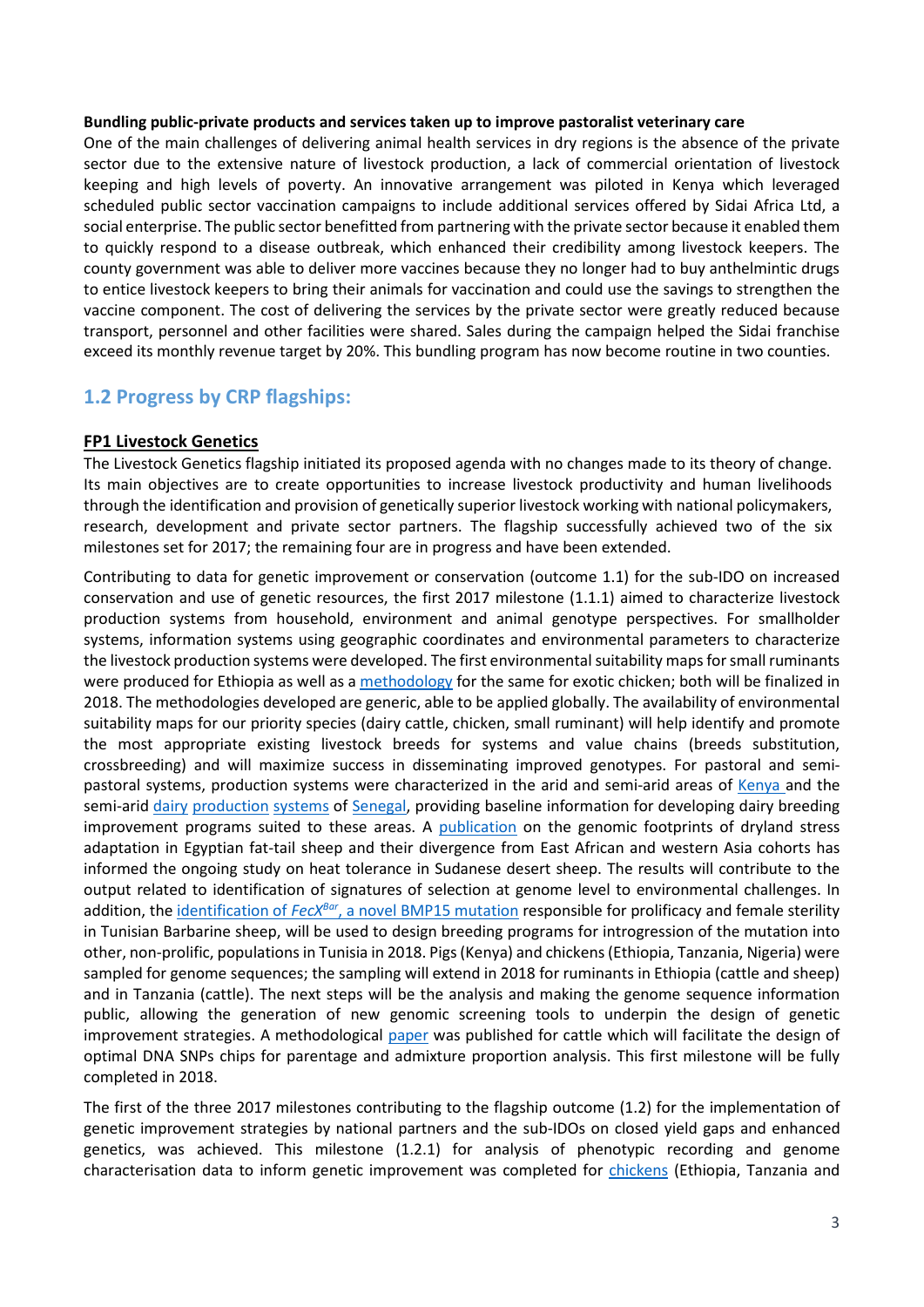Nigeria) and [dairy cattle](http://hdl.handle.net/10568/96139) (Ethiopia and Tanzania). The insights made available by these analyses provide the basis for the identification of the best genotypes in relation to agro-ecologies. The deadline for the achievement of the second milestone (1.2.2) targeting the development of breeding schemes and their piloting has been extended. Breeding schemes for chickens and dairy cattle will be developed in 2018, using outputs from the third milestone (1.2.3) and piloted in 2019. The most advanced program here is the community-based breeding improvement program in sheep and goats led by the International Center for Agricultural Research in the Dry Areas (ICARDA) in partnership with ILRI.

With the success of the pilot community-based breeding programs demonstrated under the previous Livestock & Fish CRP, they are now being extended to new geographic areas in Ethiopia and Tanzania. [Strategies](http://hdl.handle.net/10568/96129) for sustainable dissemination and upscaling developed in 2017, supported by the standardization of technical guidelines, will be tested in 2018 considering opportunities for [strengthening women's participation in](http://hdl.handle.net/10568/96130)  [breeding cooperatives.](http://hdl.handle.net/10568/96130) The third milestone (1.2.3) has been completed for two species, chickens (Nigeria, Tanzania and Ethiopia) and dairy cattle (Ethiopia and Tanzania), with protocols wholly in place for the collection of data for phenotypic and production system characterization to inform genome editing and *exsitu* conservation. These include [mobile recording systems](http://hdl.handle.net/10568/89115) developed and now in use for dairy cattle. The deadline for the achievement of the milestone has been extended to 2018 to develop similar systems for sheep in partnership with a private partner. The establishment of the genome editing facility is ongoing at ILRI Nairobi, with the development of two [transgenic cells lines](http://hdl.handle.net/10568/91999) in cattle as part of the transgenic cattle project. Pregnancies for the first transgenic trypanotolerant calves are expected in 2018. Two thousand and seventeen saw also the establishment of a poultry research facility at ILRI Addis Ababa, which will be officially opened in the first half of 2018. This facility will house experiments at the poultry health–nutrition–genetics interface to inform recommendations for maximizing genetic gain following distribution of improved genotypes.

A third area of work under the flagship targets the adoption of business models for delivering improved livestock genetics (outcome 1.3; sub-IDO 1.4.2, 1.4.3). The milestone (1.3.1) planned for 2017 sought to identify constraints and opportunities for enabling institutional arrangements. This was partially completed for one species, dairy cattle, with constraints and opportunities identified for [public-private partnerships](http://hdl.handle.net/10568/73292) in Tanzania and Ethiopia and for [a national dairy performance centre](http://hdl.handle.net/10568/81352) in Tanzania. This baseline information will now be applied to developing business models for the dissemination of improved genotypes in crossbred dairy cattle. The deadline for the achievement of this milestone has been extended to 2018 to investigate publicpartnerships opportunities and constraints for chicken (Ethiopia, Tanzania, Nigeria) and sheep (Ethiopia).

The flagship also aims to influence policy for animal genetic resources (outcome 1.5; sub-IDO 1.4.4). A final 2017 milestone (1.5.1) was to provide draft policy guidelines as a first step. This was partially achieved through close collaboration with the African Union-InterAfrican Bureau for Animal Resources (AU-IBAR) in drafting a set of 13 policy guidelines (available after AU-IBAR review) on access to and benefit sharing of animal genetic resources. The scope of these policy briefs is broad. It includes a review of the lessons learned from the past genetic improvement programs in Africa, as well as recommendations for strengthening the participation of stakeholders in planning and implementing crossbreeding programs to reduce the loss of indigenous breeding stock and the importance of linking livestock conservation initiatives to sustainable utilization. Once endorsed, these policy guidelines will inform national policies for improvement and conservation of animal genetic resources. The deadline for the achievement of the milestone has been extended to finalize guidelines on institutional arrangements needed for the [certification of breeding rams/bucks in Ethiopia.](http://hdl.handle.net/10568/96128)

#### **FP2 Livestock Health**

Overall there were no changes in the flagship's theory of change. The flagship set seven milestones in 2017 as progress to achieving the targeted outcomes for 2022. One of the milestones were successfully achieved and the deadlines for the achievement of the remaining six have been extended, in some cases simply to conclude the publication of findings. The first cluster in the flagship evaluates livestock health constraints and aims to have the tools to assess significance of animal diseases and disease risk models and maps in use by 2022 (outcome 2.1). During 2017, an approach for aligning the health modelling to economic analysis in FP5 was defined. The 2017 milestone (2.1.1) for this work was partially completed with the gender-sensitive disease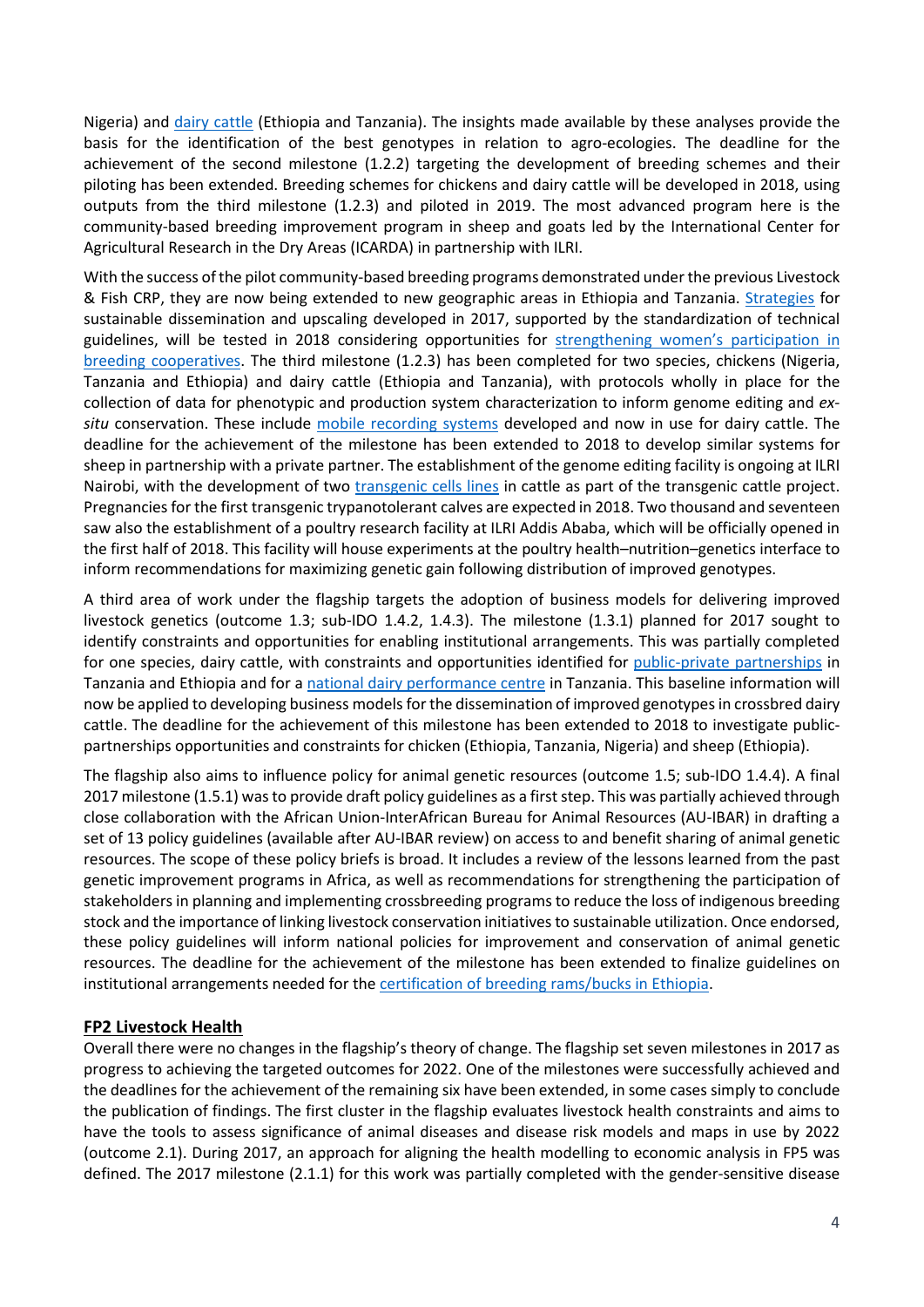assessment tool generating outputs fo[r Ethiopia](http://hdl.handle.net/10568/89008) and [Tanzania,](http://hdl.handle.net/10568/90140) moving towards the harmonization of the tools. Data is still being assembled for the risk modelling component, so the deadline for completion has been extended to 2018. Work in Tunisia focused on [ticks](http://hdl.handle.net/10568/92899) and [tick borne diseases](https://onlinelibrary.wiley.com/doi/10.1111/tbed.12725) and tick occurrence data was extracted from literature and compiled in an [online tick database](http://hdl.handle.net/10568/92899) to guide decision makers, CGIAR and other researchers in targeting interventions to control ticks and tick-borne diseases across the Maghreb region. For peste des petits ruminants (PPR), as a key disease for the flagship of global interest, funding was secured for a new major activity in 2018 which aims to inform international control efforts.

The second cluster developing herd health packages (outcome 2.2) including the use of antimicrobials partially achieved its milestone (2.2.1) to provide a herd health framework and define [package components.](https://livestockfish.cgiar.org/2017/05/18/ethiopia-small-ruminant-project-stakeholders-plan-and-prioritize-2017-18-interventions/) Work focused mainly i[n Ethiopia](https://livestockfish.cgiar.org/2017/03/21/ethiopia-health-training/) an[d Uganda](http://hdl.handle.net/10568/82665) where training modules for veterinarians and farmers in small ruminant and [pig](http://hdl.handle.net/10568/80381) farming systems were produced and will be rolled out in 2018 in coordination with the ongoing testing of intervention packages to monitor their impact. In Tunisia the importance of toxoplasma was confirmed through its [detection](https://onlinelibrary.wiley.com/doi/10.1002/vms3.53) in naturally infected sheep, contributing to commitments from animal and public health side to intensify joint control [efforts.](http://www.icarda.org/update/tunisia-seeking-unified-action-mitigate-risk-toxoplasmosis) Work on antimicrobial resistance was initiated jointly with A4NH, with Livestock CRP focusing on improved farmer practices (outcome 2.3). The 2017 milestone (2.3.1) of developing and convening consultations on a gender and youth-sensitive protocol for assessing the knowledge, attitudes and practices related to antimicrobial use and resistance in livestock among smallholders was largely achieved; the deadline for completion has been extended to 2018 when the protocol will be made publicly available. Demand for such a protocol adaptable to different settings and systems has been expressed by several international research teams including Food and Agriculture Organization of the United Nations (FAO) and many universities.

With respect to having novel livestock vaccines and diagnostics in use (outcome 2.4), the third cluster made progress on its milestone (2.4.2) to achieve proof-of-concept for vaccines against selected diseases, evaluate current vaccines for contagious bovine pleuropneumonia (CBPP) and PPR and develop diagnostics for CBPP and mycoplasma. For East Coast fever (ECF), the testing of different antigen delivery methods to prime antisporozoite (antigen p67) and anti-schizont (antigen Tp1) immunity and for identification of novel antigens has continued. Immunological data from the Tp1-Ad/MVA Friesian cattle immunized last year was disappointing in that most animals did not mount a detectable CTL response that killed autologous parasite-infected cells.<sup>[1](#page-8-0)</sup> Hence, finding an appropriate antigen delivery system to prime such responses in cattle remains a high priority. In the case of CBPP, efficacy testing of the Ben-1 live CBPP vaccine was completed, with the results subject to a confidentiality agreement for now. Two candidate live vaccine mutant strains for contagious caprine pleuropneumonia (CCPP) that do not produce hydrogen peroxide were found to be attenuated; but did not protect against challenge (lab book). Whole genome sequence data from the two mutants identified the presence of mutations in several genes which could provide a basis for selecting candidate vaccine antigens. Discussions are underway with a private sector company interested in the commercial production of a novel ELISA diagnostic [test](https://www.ncbi.nlm.nih.gov/pubmed/27053669) for CBPP. Three 2017 milestones were set to mark progress in improving access to livestock health products and servicesin priority countries under the fourth cluster (outcome 2.5). The focus is to ensure the outputs from the other clusters in FP2 reach end users in the most cost-effective way. A review of the availability and manufacturing capacity of veterinary vaccines in Mali, Ethiopia, Kenya, Tanzania, Uganda and Vietnam was completed and will be published in 2018 (milestone 2.5.1; extended to 2018). It found adequate capacity for the manufacture of a number of key veterinary vaccines in Ethiopia, Kenya and Mali.

Significant progress has been made with the Laboratoire Central Vétérinaire (LCV) in Mali towards the production of a [thermostable PPR vaccine](http://hdl.handle.net/10568/90676) which will be important for controlling the disease where there is poor infrastructure. The internal quality check of the PPR vaccines being produced at LCV was completed with satisfactory results, preparing the way for an independent quality check and analysis of thermostability profiles of the three vaccines and the extent of sero-conversion achieved in animal experiments. Different gender-sensitive models for the [delivery](http://ilri-itm2scale.wikispaces.com/) of ITM were evaluated, finding that there were very few women actors in the ITM value chain, so specific strategies to include women and young people will need to be

<span id="page-8-0"></span> $1$  This negative data has not been published but has been documented in our lab books.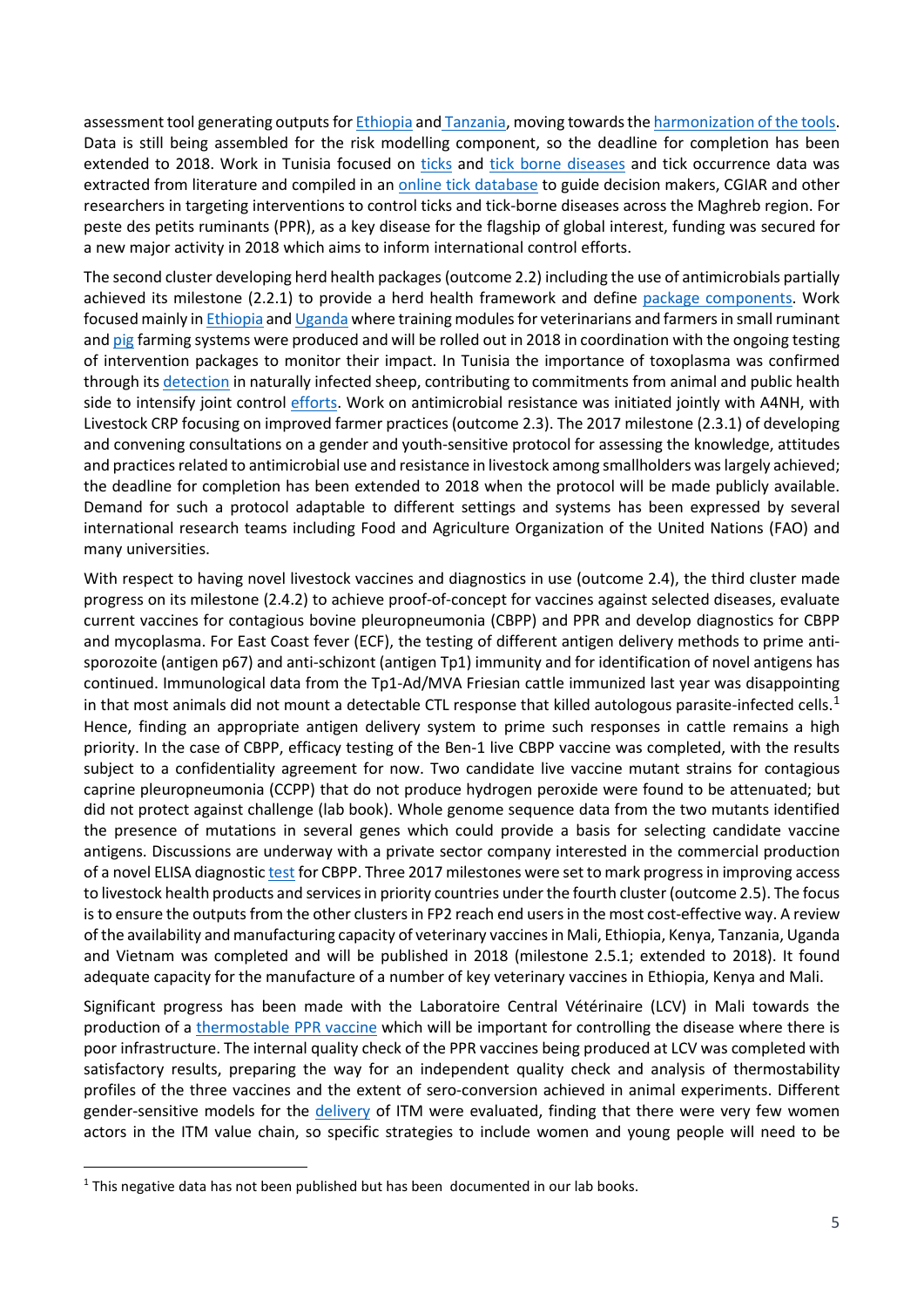developed. The third milestone (2.5.2) for piloting and scaling out specific veterinary services and products was also partially achieved and the deadline has been extended to 2018. Several models for delivery of veterinary products and services in extensive livestock systems were evaluated in the United States Agency for International Development (USAID)-funded development projects in Kenya and Mali. A private-public partnership and mobile veterinary runs were evaluated in Kenya leading to a significant reduction in the cost of delivery of animal health services by the private sector and improved access to quality services by pastoralists, as highlighted in one of the outcome stories. Strengthening private veterinarian capacity was the focus in [Mali,](http://hdl.handle.net/10568/83019) complemented by using innovation platforms for better planning and implementation of vaccination campaigns. Baseline and post-vaccination epidemiological surveys indicated a significant improvement in vaccination coverage, but not sufficient to establish the targeted herd immunity. The results are guiding relevant capacity development efforts for value chain actors.

#### **FP3 Feeds and Forages**

In 2017, the Feeds and Forages Flagship set 11 milestones contributing to five flagship outcomes and two sub-IDOs (1.3.4, 1.4.2). Nine of the milestones were achieved and two have been extended to 2018. Extensions were related to new variety release procedures, the lack of W1/2 funds and the resulting dependence on bilateral projects that in many cases were not designed to deliver the CRP and flagship objectives directly, although contributing significantly to flagship outcomes. Both milestones were achieved in working towards the use of tools to diagnose feed constraints and prioritize interventions (outcome 3.1). In the first instance, two feed supply and analysis tools were enriched: a [pilot tool](https://livestock.cgiar.org/2017/08/17/feedbase-tool-for-ethiopia/) for [feed supply-demand](https://www.dropbox.com/s/9wnsn3e385f4tvm/Link%201%20Revised%20manuscript%20of%20Feedbase-Ethiopia-1%20%28003%29.docx?dl=0)  [estimates](https://www.dropbox.com/s/9wnsn3e385f4tvm/Link%201%20Revised%20manuscript%20of%20Feedbase-Ethiopia-1%20%28003%29.docx?dl=0) in Ethiopia; and a legume database proto-type to support th[e LegumeCHOICE tool](https://www.ilri.org/download-legume-choice) for livestock producers. Access to the [SoFT tool](http://www.tropicalforages.info/) for the selection of forages was enhanced through IT improvements increasing user numbers to 0.5 million [in 2017,](https://www.dropbox.com/s/m99dhkwrq5np7zy/Report%20SoFT%202017.pdf?dl=0) and the online journal [Tropical Grasslands](http://www.tropicalgrasslands.info/) launched three issues reaching 0.12 [million](https://www.dropbox.com/s/vkkzg8d6rlvzst5/Report%20TGFT_2013-2017.pdf?dl=0) users. For the second milestone on NIRS equations, five equations for stationary NIRS were developed [\(three](https://www.dropbox.com/s/hcnhc7e0dl9cm1c/1_F%26F%203.1%2C%20Sub-activity%20code%203.1.2_New%20equations%20for%20stationary%20and%20mobile%20NIRS.docx?dl=0) for *Urochloa humidicola* and one each for [Tef straw](https://www.dropbox.com/s/tujxutklpqdzim1/ILRI_Hyderabad_NIRS%205000_Teffgrass.eqa?dl=0) and *[Cenchrus purpureus](https://www.dropbox.com/s/98lsqn864gefhww/ILRI_Hyderabad_NIRS%205000_Napiergrass.eqa?dl=0)*) which will increase breeding efficiency within and beyond the flagship.

For getting forage and rangeland resources developed by the CRP in use (outcome 3.3), of the three promised milestones, two were completed and one extended to 2018. The first milestone identified new *Urochloa* hybrids for future breeding and the scaling of existing hybrids: a) 81 new *Urochloa* interspecific [hybrids](https://www.dropbox.com/s/58kzgf9j6j1gxtv/2_F%26F%203.2%2C%20Sub-activity%20code%203.2.1_ListOfDefinedHybrids.docx?dl=0) were defined, 27 *U. humidicola* hybrids were evaluated for spittlebug resistance an[d seed](https://www.dropbox.com/s/8klyf0xd1uxnw6j/Annex%201%20-%20FinalReport_Output2.pdf?dl=0)  [production](https://www.dropbox.com/s/8klyf0xd1uxnw6j/Annex%201%20-%20FinalReport_Output2.pdf?dl=0) and 27 *U. humidicola* hybrids were screened for [waterlogging tolerance;](https://www.dropbox.com/s/szit9jrl9pc2wwq/1.pptx?dl=0) and b) released *Urochloa* hybrids were further [scaled](https://www.dropbox.com/s/f7i5ma4wiipx80y/Seed%20Sales%20Brachiaria%20Hybrids_CIAT_2017.xlsx?dl=0) on approximately 103,000 hectares in 23 countries in 2017. The second milestone on genotyping *Cenchrus purpureus* (syn. Pennisetum purpureum, Napier) was completed: a collection of 105 Napier [grass accessions](http://hdl.handle.net/10568/92910) was genotyped producing approximately 200,000 markers and a diversity analysis was conducted identifying a 'core collection' capturing genetic diversity. New phenotyping [tools](https://www.dropbox.com/s/yfw4fjzzncj9eq4/5_F%26F%203.2%2C%20Sub-activity%20code%203.2.3_ExploringPhenotyping.pptx?dl=0) were tested for suitability in improving selection an[d non-destructive methods](https://www.frontiersin.org/articles/10.3389/fpls.2017.00167/full) for screening forage plants under stress were evaluated. The suitability of genomic selection to enhance breeding efficiency was explored for *[Urochloa](https://www.dropbox.com/s/ilojmb42uqtmtii/5_F%26F%203.2%2C%20Sub-activity%20code%203.2.3_ExploringGenomicSelectionBrachiaria.pptx?dl=0)* through a literature review and an expert analysis of the genetic characteristics of their breeding populations. The third milestone on identifying, characterizing or promoting the release of collections of *Cactae*, *Urochloa* and *Megathyrsus* was partially achieved and extended to 2018. The delay resulted from changed release procedures affecting *Urochloa* and dependence on bilateral projects. However, advances were made on molecular and phenotypic characterization (e.g. related to [water use,](https://www.dropbox.com/s/y021atigd50flw0/8_F%26F%203.2%2C%20Sub-activity%20code%203.2.4_CharacterizationPanicum_JuanAC.pptx?dl=0) [environmental aspects](http://hdl.handle.net/10568/90967) or [nutritional quality\)](https://www.dropbox.com/s/myvwydu9ufrmhb8/8_Caracterizaci%C3%B3n%20fenot%C3%ADpica%20de%20Panicum_JCarvajal.pptx?dl=0) for the core collection of *Megathyrsus maximus* (137 germplasm accessions; 41 hybrids) contributing to hybrid breeding. A [field day in Jhansi](http://hdl.handle.net/20.500.11766/8281) (India) was organized to introduce cactus (*Opuntia ficus indica*) as a multi-purpose plant to farmers. For improved forage and dual-purpose crops (outcome 3.4), the milestone on identifying crop cultivars with potential for genetic enhancement was achieved. New [dual-purpose](https://www.dropbox.com/s/jeqkwspx9xb355i/Link%203%20CHAPTER_DUALPURPOSE_June%202018.docx?dl=0) [cultivars](https://www.dropbox.com/s/1ypnq651btzvrum/Link%204%20SI%20Proposal%20Final%2024%207%202017.docx?dl=0) were [identified](http://hdl.handle.net/10568/96127) in maize, rice, wheat, cowpea and sorghum, while new forage sorghum and pearl millet cultivars were [tested](http://hdl.handle.net/10568/96127) with commercial and smallholder dairy producers in southern India. All six milestones discussed enhance the delivery of technologies that promote more efficient use of feed resources (sub-IDO 1.3.4). Both milestones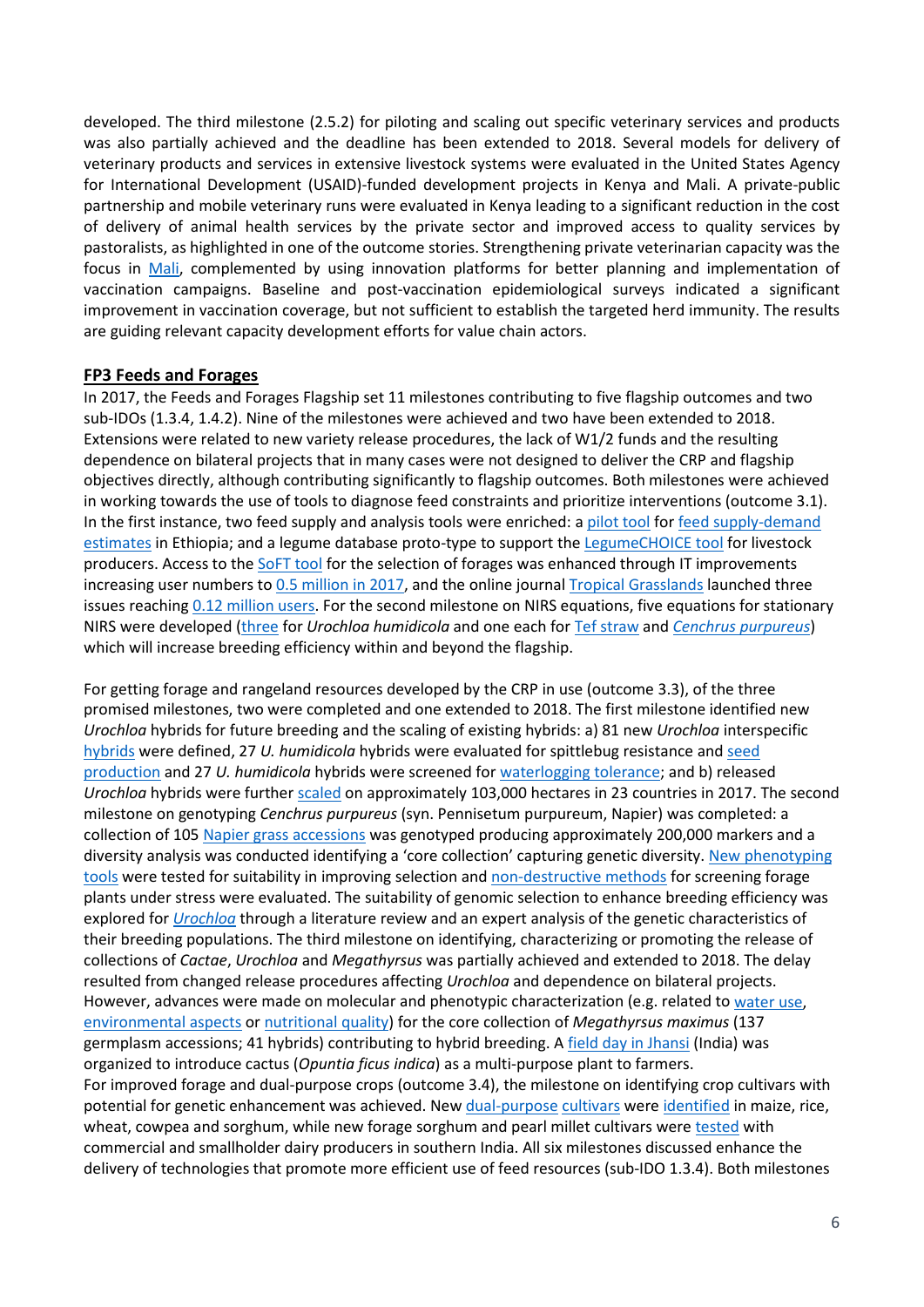related to improving the utilization of existing and novel feed resources (outcome 3.5) and closing yield gaps (sub-IDO 1.4.2) were achieved. The first milestone on tool development to increase productivity while reducing feed and labour costs in India was achieved by the development of a [ration balancing tool](https://my.pcloud.com/publink/show?code=kZNuAf7ZPmqycAniT4ff6bg3M1EhP7Qo5CTy) for Odisha state. In addition, the potential fo[r upgrading cereal straws and stovers](https://dx.doi.org/10.1016/j.anifeedsci.2017.12.016) as feed using biofuel technology [was identified.](https://www.dropbox.com/s/wt8icft11hrelvp/Link%208%20Blummel%20XVII%20Biennial%20Animal%20Nutrition%20Conference-.pdf?dl=0) The second milestone on assessing current commercial and on-farm silage production in India was achieved by exploring [silage as a business option](http://hdl.handle.net/10568/96127) with Dodla Dairy. In addition, [total](https://www.dropbox.com/s/v8iu89txfn8om9x/Link%2010%20FINAL%20Report%20feeding%20trial%20-Vidarbha-Tumkur%20%28under%20review%29.doc?dl=0)  [mixed rations](https://www.dropbox.com/s/v8iu89txfn8om9x/Link%2010%20FINAL%20Report%20feeding%20trial%20-Vidarbha-Tumkur%20%28under%20review%29.doc?dl=0) were designed and tested with Indian feed processors and smallholder dairy producers and demonstrated better yields compared to traditional feeding systems.

For the work to increase delivery and uptake of feed and forage resources (outcome 3.8), from the promised three milestones two were achieved and one was extended to 2018. The first milestone on developing knowledge for the design of business models in Kenya, Tunisia and Colombia was completed. We devised a [method for cost-benefit analysis](https://www.dropbox.com/s/saor55b2jqhpekb/Metodolog%C3%ADa%20para%20an%C3%A1lisis%20de%20evaluaci%C3%B3n%20financiera%20de%20tecnolog%C3%ADas%20forrajeras.pdf?dl=0) of improved forage technologies in Colombia that enables the financial evaluation of promising forages. A set of public and private sector [actors from Nicaragua were trained](https://www.dropbox.com/sh/qr64lscx5sa96ht/AAAKqZ2zZnlYAssfBucVoxMxa?dl=0) on its use. [Cost-benefit analysis](https://link.springer.com/article/10.1007%2Fs11250-018-1529-3) for forage technologies (oat and vetch forages) in central Kenya generated evidence that applying these technologies results in positive returns for the farmers. We developed a [methodology for qualitative assessment](https://www.dropbox.com/s/ht45pc3a0iz9flf/Informes%20metodologias%20factores%20de%20adopci%C3%B3n.pdf?dl=0) of adoption factors for new forage technologies in Latin America to better target dissemination strategies. Adoption factors were also identified for [Tanzania using a workshop](http://hdl.handle.net/10568/89807)  [approach.](http://hdl.handle.net/10568/89807) In addition, [four business plans](http://hdl.handle.net/20.500.11766/8255) for Tunisian feed block manufacturers were developed. The second milestone on identifying knowledge gaps around promising feed, forage and processing technologies to support new extension approaches in Tunisia and Colombia was partially achieved and extended to 2018 due to a lack of W1/2 funds and limited relevant bilateral project activities. What we achieved was the [identification of knowledge gaps](https://www.dropbox.com/s/9vi56u3vwzpr1lx/Identificaci%C3%B3n%20de%20Factores%20de%20adopci%C3%B3n%20de%20tecnolog%C3%ADas.pdf?dl=0) around forage technologies for Colombia that help in developing welltargeted extension approaches. A [policy brief](http://hdl.handle.net/20.500.11766/8241) on varietal release protocols for forage seed in Afghanistan and [10 forage factsheets](http://hdl.handle.net/10568/93394) for Eastern Africa were developed and support new extension approaches. The third milestone on the exchange with innovation platforms, roundtables and the private feed sector in Kenya, Tunisia and Colombia was achieved through participation in the [Roundtable for sustainable cattle](https://www.dropbox.com/s/z5zlk1g7dejzgj5/MGS-report.pdf?dl=0)  [production](https://www.dropbox.com/s/z5zlk1g7dejzgj5/MGS-report.pdf?dl=0) in Colombia, establishing private seed sector links, initial [innovation platform](https://www.dropbox.com/s/kdy72re9ug0s54o/Annex%206%20-%20Brachiaria%20Roundtable.docx?dl=0) [meetings](https://www.dropbox.com/s/ug3445xjrxixc36/Annex%205%20-%20Fodder%20Conference%20Report.pdf?dl=0) in Kenya, and supporting the feed resource [innovation platforms in Tunisia.](http://hdl.handle.net/20.500.11766/8239) We also mapped the key players within the forage seed marketing system [in Afghanistan](https://www.icarda.org/update/improving-forage-value-chains-afghanistan) and conducted an in-depth forag[e value chain analysis in](http://hdl.handle.net/10568/93393)  [Kenya and Ethiopia.](http://hdl.handle.net/10568/93393) Surveys and focus group discussions were conducted to understand [gendered](http://hdl.handle.net/20.500.11766/8242)  [opportunities and constraints](http://hdl.handle.net/20.500.11766/8242) in the forage value chains in Afghanistan, to inform future interventions and foster equity in the benefits derived from more effective forage production and marketing systems. These milestones also contribute to the more efficient use of feed resources (sub-IDO 1.3.4).

#### **FP4—Livestock and the Environment**

The objective of the flagship is to enable a range of livestock stakeholders to manage the environmental impacts (good and bad) of livestock production. In 2017, we achieved many of the intended outputs as described in the Plan of work and budget (POWB). We aimed for three milestones; the deadlines for their achievement have been extended to 2018. To promote consideration of environmental concerns in decision making (outcome 4.1), the first milestone (4.1.1) in 2017 for this flagship was to apply the Comprehensive Livestock Environmental Assessment for Improved Nutrition, a Secured Environment and Sustainable Development along Livestock and Fish Value Chains (CLEANED), an environmental impact assessment framework developed under the Livestock & Fish CRP. The CLEANED framework has evolved into two different tools based upon user needs and partner desires. The first, CLEANED-X, is an EXCEL-based [tool](https://dataverse.harvard.edu/dataset.xhtml?persistentId=doi:10.7910/DVN/QIUJM5) used by the International Center for Tropical Agriculture (CIAT). Applications have to date focused mostly on feeds and forages, e.g. a collaborative study with Send-a-Cow in [western Kenya](https://www.dropbox.com/s/5cdyb9i5jbk15xy/SAC-CIAT%20report%20Vivien%20FINAL_2.pdf?dl=0) and a forage intensification study in [Nicaragua.](https://www.dropbox.com/s/57layazvr29irdl/CLEANED%20workshop%20report%20Nicaragua%20-%20Summary%20ENG.docx?dl=0) In addition, efforts on the dissemination of the CLEANED tools and results were undertaken, including the publication of the CLEANED-X model and a joint Kenya Agriculture Livestock Research Organization-Send-a-Cow-CIAT [workshop](http://hdl.handle.net/10568/90673) to discuss the implications of the western Kenya study results for farmers and development partners. The tool is now freely available on *dataverse*. The second framework is an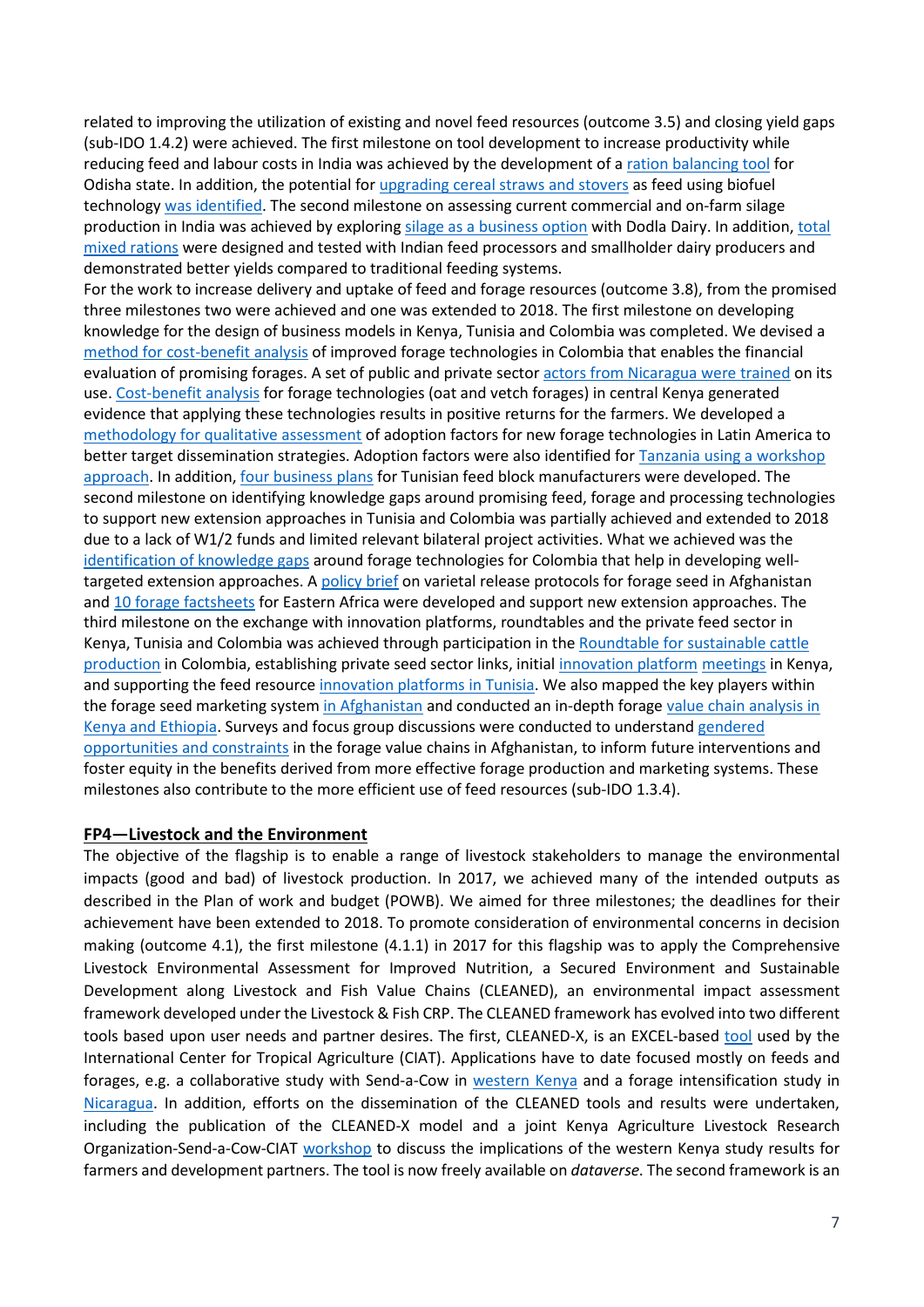[R-based tool](https://github.com/pfeiferc/CLEANED-R) that was used in [Burkina Faso](http://hdl.handle.net/10568/93069) to discuss the impacts of alternative livestock development scenarios with a diverse group of stakeholders. To enable key stakeholders to promote environmental management options (outcome 4.3), a second milestone (4.3.1) was to complete the analysis of ruminant greenhouse gas (GHG) emissions factors for livestock systems in three countries. This analysis was completed in Kenya (produced with CCAFS; journal article in press); similar analysis in Tanzania and Vietnam is ongoing. These new factors have been shared with national stakeholders and previous factors produced for manure have already been used in Kenya national reporting.

Our third milestone (4.4.1), a synthesis on policy issues around reducing GHG emissions, is contributing to the outcome on assisting national government agencies to design and implement key policies (4.4). We are summarizing efforts to advise national partners in Kenya, Vietnam and Tanzania on improving targets on reducing GHG emissions from the livestock sector; but this work is still ongoing and evolving so the deadline for completion has been extended to 2018. The 2017 outcome case summarizes the contribution of flagship research to th[e roll-out](https://ibli.ilri.org/2017/02/22/record-payouts-being-made-by-kenya-government-and-insurers-to-protect-herders-facing-historic-drought/) of the Kenya Livestock Insurance Program (KLIP). This outcome was not anticipated in the 2017 POWB, but is nonetheless significant for our policy-related outcome.

Other key outputs from 2017 are an [assessment](http://hdl.handle.net/10568/80193) of the environmental impact of improved forages which is being used in Rwanda and Tanzania by partners to select best-bet forages for adaptation and feeding trials, in which they will be further assessed for acceptance by farmers and impact on livestock productivity, soil health and GHG emissions. I[n Vietnam,](https://dataverse.harvard.edu/dataset.xhtml?persistentId=doi:10.7910/DVN/LDLJ6D) we applied a different type of *ex-ante* impact assessmen[t tool](http://hdl.handle.net/10568/79446) to look at tradeoffs with feed and livestock intensification. In addition, several reports from [Tunisia,](http://hdl.handle.net/20.500.11766/8261) [Kenya](http://hdl.handle.net/10568/91559) and [Ethiopia](http://hdl.handle.net/10568/89714) summarize successes with rangeland restoration, using combinations of local governance arrangements with simple restoration techniques, such as re-instituting dryland grazing areas, allowing natural re-seeding. These approaches have a lot of potential to go to scale if the enabling policy environment can be assured. In 2018 and 2019, our policy impacts will increasingly focus on improving governance arrangements to improve rangeland management. These approaches also contribute to the promotion of environmental management options. For the outcome to support policies for environmental management, the flagship produced land use plans in [Kenya,](http://hdl.handle.net/10568/89908) convened meetings in Tanzania and Kenya on land use planning for rangelands, provided training on land use [governance](https://livestocksystems.ilri.org/2017/06/13/beyond-secure-tenure-new-paper-explores-other-fundamentals-of-effective-landscape-level-governance-in-pastoral-systems) and produced draft manuals on rangeland mapping and management. A report on the potential to use payments for ecosystem services in [Tunisia](http://hdl.handle.net/10568/91538) was also produced.

#### **FP5—Livestock Livelihoods and Agri-Food Systems:**

This flagship was ineligible for W1/2 funding in 2017 and so relied on its portfolio of W3 and bilateral funded activities to make progress towards its targeted outcomes. During 2017, the flagship theory of change was reviewed and adjusted in line with a revised proposal submitted to the System Office, which was approved for W1/2 funding beginning in 2018. The flagship completed one of two milestones set for 2017. The first cluster under the flagship generates evidence to guide priority setting, investment and policy development for the livestock sector (outcome 5.1) and support policy formulation (outcomes 5.2, 5.7). The 2017 milestone (5.1.2) targeted a strategic foresight analysis of animal-source food supply and demand to 2030 and 2050; the analysis is still under review, so the milestone has been extended to 2018. Important strides were made in developing joint approaches to enhancing the quality of data used for global foresight modelling through the new partnership within the Bill and Melinda Gates Foundation (BMGF)-funded [Livestock Data for Decisions](https://ld4d.org/) consortium strengthening collaboration with modelling teams at the Commonwealth Scientific and Industrial Research Organization (CSIRO), the International Food Policy Research Institute (IFPRI) and the FAO. The policy work has provided an important evidence base for strategic investment in the livestock sector through the development of livestock master plans (LMPs), which are policy documents providing a roadmap for sectorlevel investment, estimating the projected returns to investment in different livestock subsectors and including livelihood impacts in different production systems. The initial experience in [Ethiopia](https://clippings.ilri.org/2017/11/23/ilri-recognized-for-contributing-to-ethiopias-livestock-sector-growth/) received an award from the government. The LMPs were developed for **Tanzania and [Rwanda](http://extwprlegs1.fao.org/docs/pdf/rwa172923.pdf) in 2017**. The next step is to incorporate a gender component as the analytical tools are upgraded in partnership with CIRAD and the approach is applied to developing an LMP in Bihar (India) in 2018. Mechanisms to influence partners also included a [policy forum](https://livestock.cgiar.org/2017/06/01/maziwa-zaidi-policy-forum/) organized in Dar es Salaam in April 2017 together with the Agricultural Non-State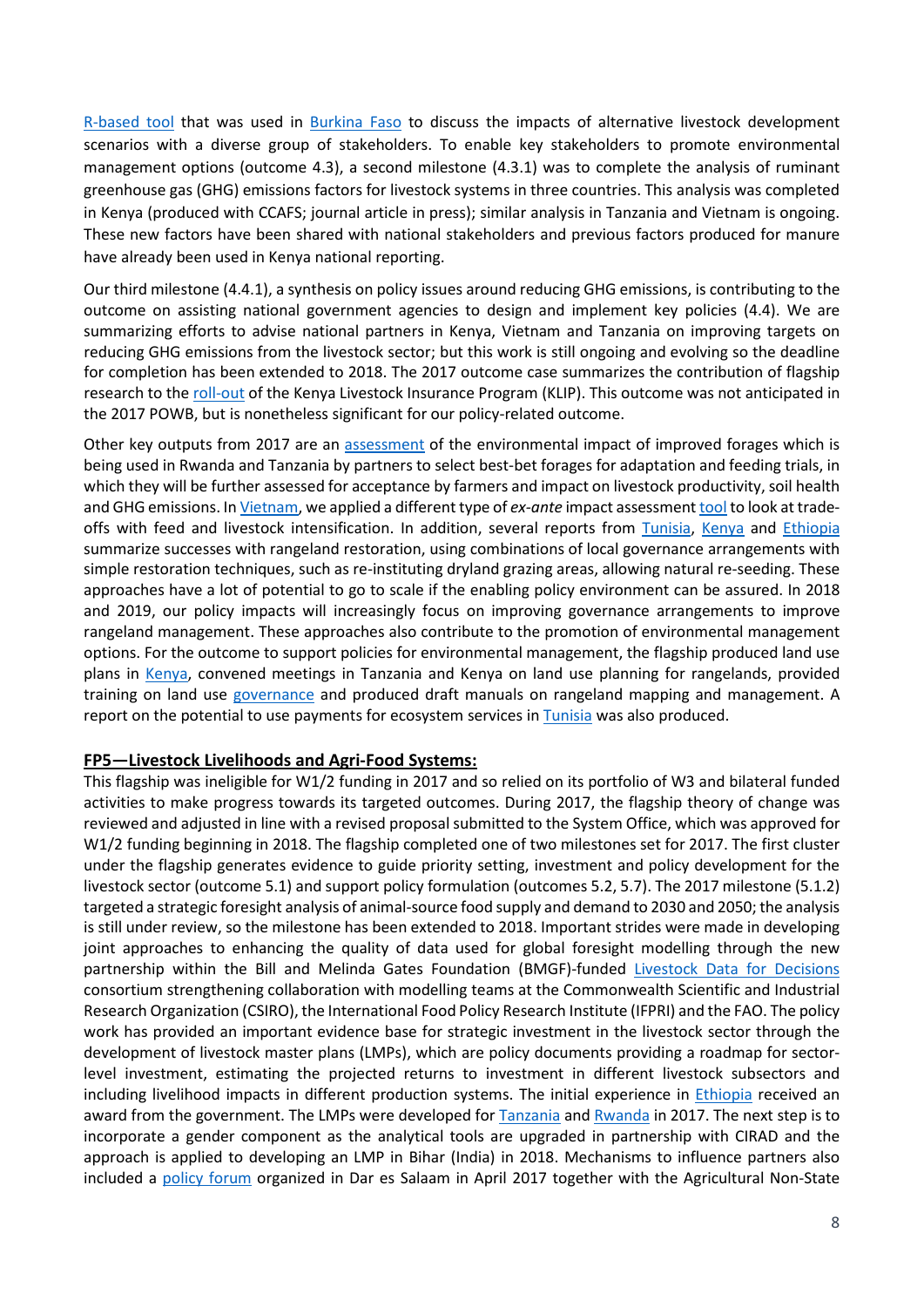Actors Forum to examine inclusive investment opportunities in Tanzania's dairy value chains and ways to exploit evidence accumulated over the past five years under the 'Maziwa Zaida' ('More Milk' in Kiswahili) work started under the Livestock & Fish CRP.

The second cluster promotes the uptake of gender-transformative and youth-supportive approaches by development partners (outcome 5.3). An important tool for achieving this is WELI, which was applied to analysing the relationship between gender, nutrition and food security in [Tanzania.](https://www.fasebj.org/doi/abs/10.1096/fasebj.31.1_supplement.455.5) The findings show that food security is often within the domain of men and nutritional wellbeing is the responsibility of women; however, without being empowered to deal with food security, ensuring nutritional wellbeing through animalsource food can be a complicated affair for women. WELI now forms part of the Women Empowerment in Agriculture Index (WEAI) work under the Gender Platform.

The third cluster, addressing livestock-mediated nutritional impacts (outcome 5.4) and in partnership with A4NH, described a conceptual approach to integrate food safety and nutritio[n assessments](http://hdl.handle.net/10568/83357) into livestock and fish value chains combining knowledge from food sciences, public health, nutrition and economics. New grants were secured to build on research under the Livestock & Fish CRP on the drivers of animal-source food choice in Kenya and to expand nutrition work to Southeast Asia. Bilateral-funded projects allowed good progress towards the uptake of optimal livestock systems (outcome 5.5), focusing in Ethiopia and Pakistan on small ruminants, Nicaragua on cattle as well as Uganda and Vietnam on pig systems. In Ethiopi[a intervention plans](http://hdl.handle.net/20.500.11766/8245) combining recommended best-bet interventions were designed by seven value chain teams in a [multi](http://cgiar-livestock.wikispaces.com/smart_ethiopia_april2017)[stakeholder workshop](http://cgiar-livestock.wikispaces.com/smart_ethiopia_april2017) in April 2017. The teams selected appropriate interventions for their specific sites from recommended best-bet interventions promoted and presented at the workshop in a series of 28 factsheets covering, for example, [forages,](http://hdl.handle.net/10568/80970) [sheep fattening,](http://hdl.handle.net/10568/80984) [breeding,](http://hdl.handle.net/10568/80979) [disease control,](http://hdl.handle.net/10568/80973) [milk processing,](http://hdl.handle.net/10568/80964) [meat quality](http://hdl.handle.net/10568/80966) and [gender.](http://hdl.handle.net/10568/80957) Implementation of the site intervention plans now relies on development partners providing active support and co-investment in terms of more capital-, or time/capacity-demanding interventions.

In the Agricultural innovation program in Pakistan the piloting of [best-bet innovations](http://hdl.handle.net/20.500.11766/8244) was successfully completed at different target sites in Punjab, Sind and Baluchistan provinces which included improved varieties of major forage species, rangeland restoration, the introduction of spineless cactus to increase feed supply, improved small ruminant husbandry practices and improved feeding and disease control strategies. In [Nicaragua,](http://livestock-fish.wikispaces.com/file/detail/INFORME%20FINAL%20LINEA%20BASE%20RACCS%2031%20OCT%20compressed.docx) in collaboration with key partner Solidaridad Network, good progress was made on sustainable livestock development as part of integrated landscape management in Costa Caribe Sur: a multi-stakeholder platform and seven farmer field schools were established with training provided; and 210 farmers (20% female) implemented silvo-pastoral systems and other improved management practices. An innovative approach to combining participatory methods with system dynamics modelling was employed in the [Nicaragua](http://hdl.handle.net/10568/83181) dairy value chain to understand the potential impacts of alternative interventions.

As a step towards promoting the uptake of innovative institutional arrangements to enhance competitiveness and inclusiveness, an innovative solar powered [milk cooling](https://www.rural21.com/english/current-issue/detail/article/solar-powered-cooling-for-enhancing-milk-value-chains-00002267/) system was successfully tested in small-scale Tunisian dairy farms through a GIZ-funded public-private partnership. The cooling system had been jointly developed by Phaesun GmbH and the University of Hohenheim and tested in Tunisia in collaboration with ICARDA and the Institut National de Recherche Agronomique de Tunisie. On-farm testing led to an improved design which is now being [marketed.](http://order.phaesun.com/index.php/kits-40892/bosskits-40949/bosskitmilkyway-46893/phaesun-boss-kit-milky-way.html) A [business plan](http://hdl.handle.net/20.500.11766/8246) was developed that showed a clear advantage of the solar powered milk cooling over standard electric systems. However, to make the milk cooling systems attractive to farmers, higher quality of the cooled milk will need to be recognized with a premium price.

The involvement of researchers in development projects like the East Africa dairy development project has allowed the CRP to not only strengthen monitoring, evaluation and learning in these projects, but also resulted in the generation of stron[g evidence](http://onlinelibrary.wiley.com/doi/10.1002/agr.21492/epdf) based on the project monitoring data; although the pathways to influence remain uncertain. The large variation in approach taken by individual W3/bilateral-funded projects contributing to the flagship resulted in the need to agree on a common protocol to be delivered in 2018. In 2017, the work on business models in dairy value chains in East Africa was strengthened through new activity led by [RTI International,](https://www.rti.org/news/rti-international-and-usaid-improve-agricultural-market-systems-and-reduce-poverty-and) a relatively new partner with a growing number of joint projects thanks to complementarity of expertise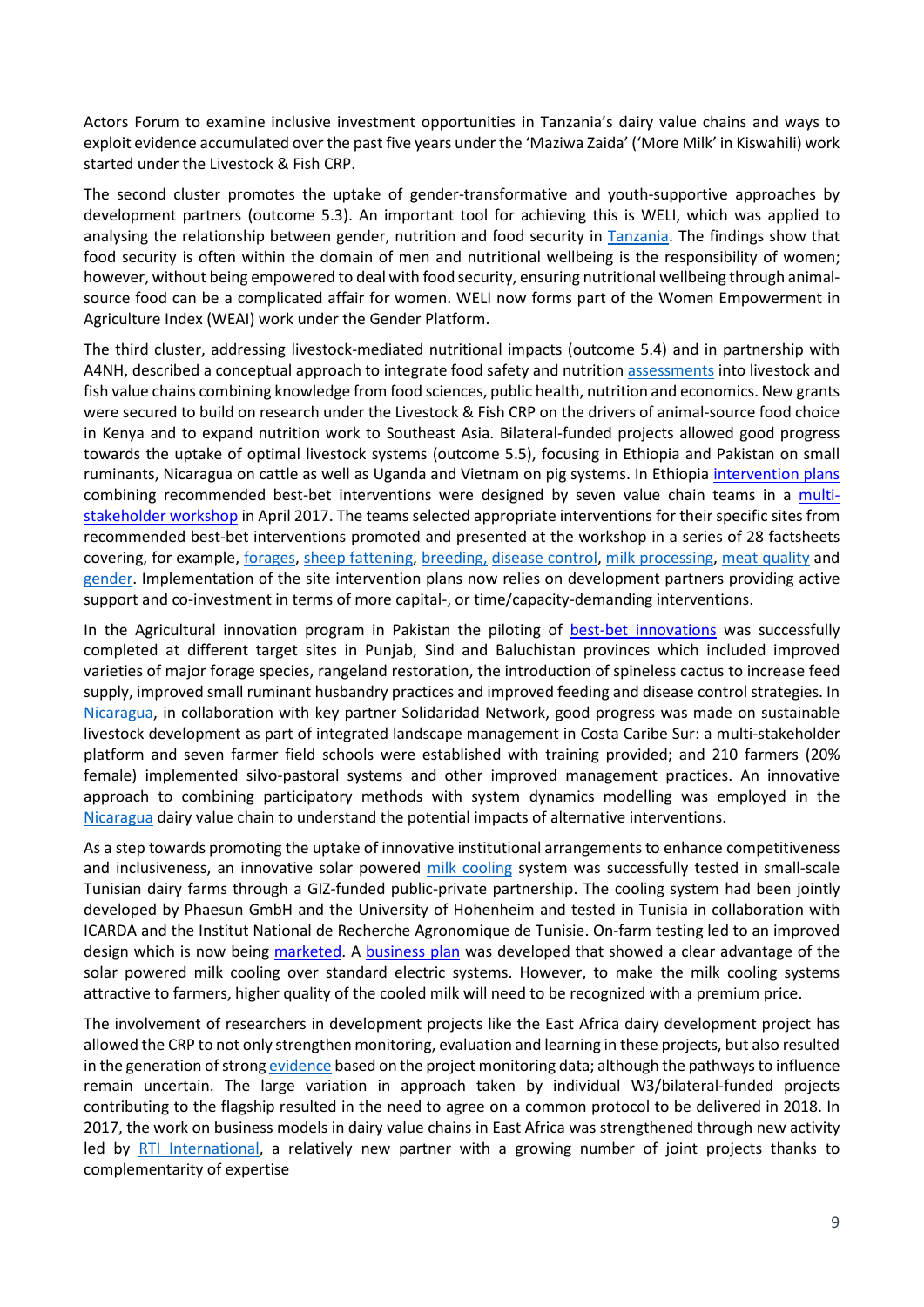## **1.3 Cross-cutting dimensions (at CRP level): 1.3.1 Gender:**

In 2017, the CRP continued to invest in research on various aspects of gender and livestock, as set out in the gender strategy developed for phase 2 of the CRP. Four achievements of Livestock's gender research stand out in 2017: 1) a growing body of work on the specifics of gender dynamics within the technical areas of the flagships; 2) the consolidation of gender specific areas in livestock which are anticipated to lead to gender transformative work; 3) the CRP's ability to open new areas of gender work, such as its relation to nutrition; and 4) continued support to capacity development at individual and institutional levels.

Two thousand and seventeen was a year of growth, but also of challenges, as the gender work is mainly housed within FP5 which was not eligible for W1/W2 funding; the CRP management, however, continued to support cross-cutting dimensions to mainstream gender across rest of the CRP. Research highlights of 2017 were therefore mainly from work across the flagships. Research within FP2 Livestock Health showed gendered decision making on the use of vaccines[. Jumba et al.](http://hdl.handle.net/10568/78655) illustrated that vaccines often had the consequence of increasing productivity for the household which resulted in increased labour for women, but with limited returns for them as their husbands are usually in control of the money resulting from the sale of animals. The consequences were that in some cases women were wary of vaccines. Research under the FP1 Genetics also explored the gendered trait preferences of chickens based on local use.

The growing body of work on gender across the flagships was further supported by the arrival of two postdoctoral fellows funded in part by the System Management Office. Both post-docs are part of the cohort on breeding: one initiated research on the gendered trait preference for small ruminants in the dry zones of Kenya, and the other began looking at trait preferences for men and women on forages in Kenya and Ethiopia. The results are expected to be finalized in 2018. A study in [Afghanistan](http://hdl.handle.net/20.500.11766/8242) identified constraints and opportunities for women's involvement in the fodder production systems.

WELI was trialled and an [article](https://link.springer.com/article/10.1007/s11205-018-1934-z) on the methodology is in press. WELI will next be implemented in Honduras to understand the variation within different systems. Another [paper](https://www.tandfonline.com/doi/abs/10.1080/09614524.2018.1451491) highlighted women's perception that livestock is an activity rooted in traditions with little space for more equity, and so it is better to work on gender equity through new activities that are not embedded in gender norms. These results are important in understanding how livestock can be transformative within a gender context.

Two thousand and seventeen also opened up new areas of work on gender and livestock. One such area was on the linkages between gender, livestock and nutrition where research explored the methodological implications of the connection between women's empowerment and household food and nutrition security through qualitative and quantitative approaches. Research was also initiated on gender at landscape level through engagement of the gender team in the development of national livestock master plans. To date they had been gender blind; new versions will guide investment towards women in the livestock sector.

To promote continued capacity development in mainstreaming gender, the gender team was embedded within the different flagships providing individual coaching to specific scientists. This has informed a gender strategy for FP4 Livestock and the Environment now being implemented. It also resulted in a gender [strategy](http://hdl.handle.net/10568/91217) for the African Chicken Genetic Gains project, resulting in a gender expert being based within the program to support project work in Ethiopia, Tanzania and Nigeria. Several training workshops were undertaken on gender and livestock: two in collaboration with the FAO at a [workshop](http://www.fao.org/ag/againfo/home/en/news_archive/2017_Gender-equality-livestock.html) in Colombo for government livestock experts in the region, which was so popular the Sri Lankan government requested a follow-up training for its livestock department. Some 40 staff members from ILRI's Accelerated value chain development project in Kenya were also trained on gender and livestock.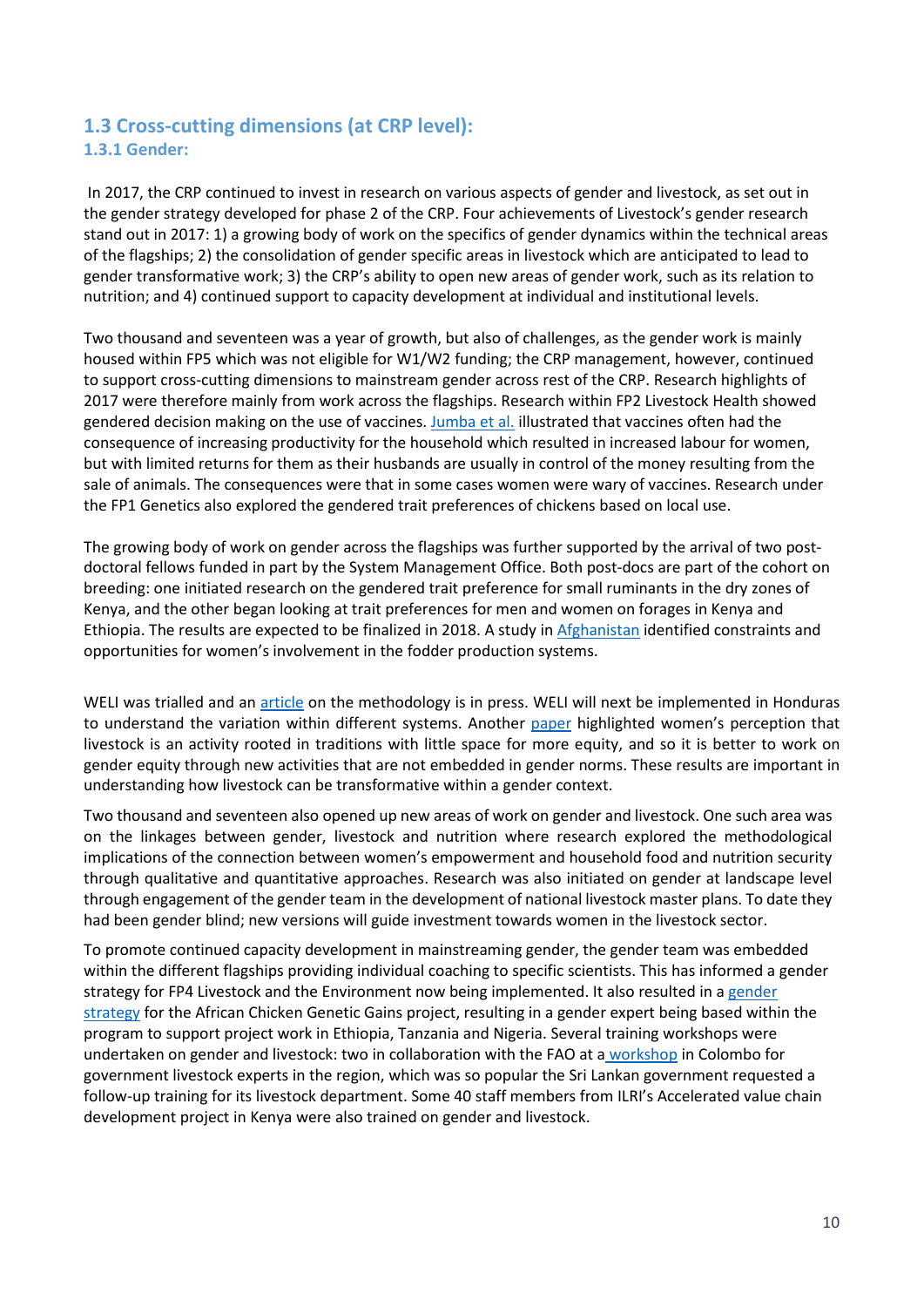#### **1.3.2 Youth:**

In line with the current framing in popular discourse of youth as an employment issue, the CRP's focus on young people has been formulated to revolve around "employment, entrepreneurship and capacity development". In 2017, the CRP began developing a strategy for addressing the issue led by a youth specialist as a joint appointment with Royal Tropical Institute (KIT). Primary qualitative data was collected in four CRP priority countries (Tanzania, Uganda, Ethiopia and Nicaragua) and a framework paper drafted to provide a coherent analysis of the emergence of youth on the development agenda, a conceptualization of youth and an analytical framework to guide future work on youth within the Livestock CRP. The key findings highlight the agri-food sector as key for future youth employment scenarios, the limitations of entrepreneurship which in these settings typically occurs out of necessity rather than as a business opportunity, limited opportunities for significant productivity gains, and the view that most of the perceived challenges and opportunities for young people are not new nor do they apply specifically to them. The paper challenges whether young people are inherently different than non-youth, and if not, then a significant increase in research (for development) with a specific youth-lens will be of limited added value. However, a select few challenges and opportunities do merit a more specific youth-lens, including land tenure and migration. The paper proposes three pathways of increasing youth engagement: (i) improved adoption of technologies and management practices through youth-mainstreaming and youth-responsive design; (ii) strategic research to increase knowledge on youth and livestock, especially with respect to land tenure and migration; and (iii) contributing to youth employment, which should be a focus of the Livestock CRP.

#### **1.3.3 Other Aspects of Equity / "Leaving No-one Behind[2](#page-14-0)":** N/A

#### **1.3.4 Capacity development:**

In 2017, in addition to the training figures reported in Table D1, the CRP undertook capacity needs assessments in the CRP priority countries Ethiopia, Nicaragua, Tanzania, Tunisia and Uganda. These looked at the gap between where capacities currently stand and where improvements need to be scaled as competencies at the organizational, community and system levels to deliver expected CRP outputs and achieve outcomes and contribute towards broader development goals. In this case 'capacity' is defined as the capabilities (knowledge, skills, experience, values, motivations, organizational processes and linkages) that determine how well relevant stakeholders utilize resources, opportunities and relationships. The assessments are informing a capacity development strategy for the CRP to be completed in 2018. A [report](http://hdl.handle.net/10568/92426) documents the approach.

#### **1.3.5 Open data:**

-

The CRP is making progress towards open-access for all information products, including data. The table below summarizes the current levels of open-access for the different categories of deliverables. Outreach products, reports and other publications have high open-access levels, in many cases due to the use of CGSpace by CRP partners. We continue to make investments to incentivize researchers to publish in open-access journals or pay additional fees for open-access. The lack of open-access for four data products and two training materials are due to either limited exclusivity agreements, intellectual property rights (IPR) or delayed dissemination.

The level of findable, accessible, interoperable and reusable (FAIR) for information products with this quality check is low, partly due to a lack of understanding by researchers of FAIR standards, particularly for interoperability and reusability. Support from the Big Data Platform Module 1 and increasing awareness should help to improve this. The CRP reported 94 journal publications in 2017 of which 62 (66%) were openly published (Table D-1, Indicator #C5). Some of these are associated with 14 open-access datasets, which represent 78% of reported datasets.

<span id="page-14-0"></span><sup>2</sup> <https://unstats.un.org/sdgs/report/2016/leaving-no-one-behind>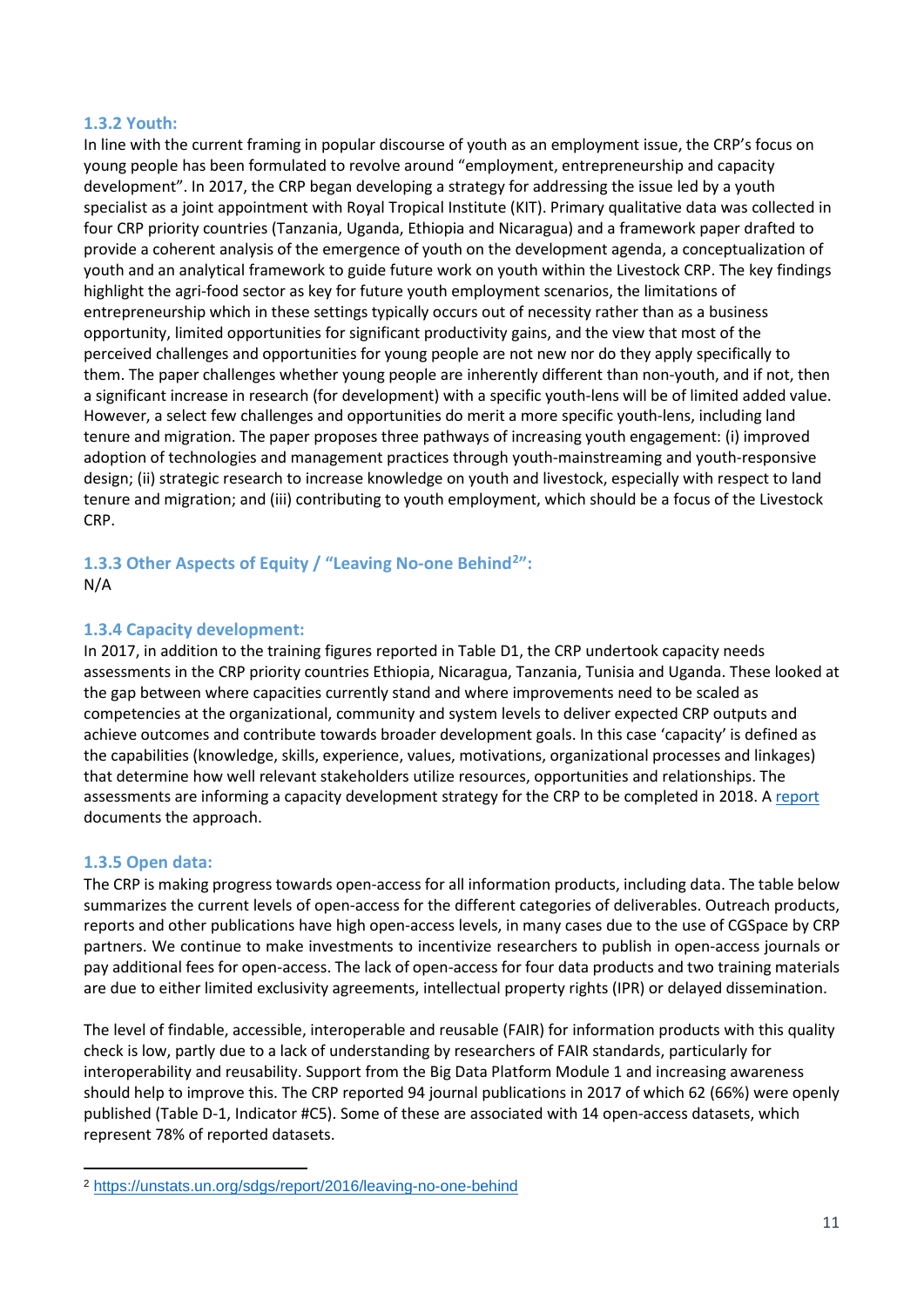| Category             | N<br>(deliverables) | <b>Number</b><br>open-<br>access | %<br>Open-<br><b>Access</b> | n<br>(scored<br>for FAIR) | %F   | %A   | %    | %R   | <b>Number</b><br><b>FAIR</b> | %FAIR |
|----------------------|---------------------|----------------------------------|-----------------------------|---------------------------|------|------|------|------|------------------------------|-------|
|                      |                     |                                  |                             |                           |      |      |      |      |                              |       |
| Journal articles*    | 94                  | 62                               | 66.0                        |                           |      |      |      |      |                              |       |
| Data, models,        |                     |                                  |                             |                           |      |      |      |      |                              |       |
| tools, maps          | 18                  | 14                               | 77.8                        | 7                         | 57.1 | 71.4 | 28.6 | 42.9 | 1                            | 14.3  |
| Outreach             |                     |                                  |                             |                           |      |      |      |      |                              |       |
| products             | 29                  | 28                               | 96.6                        | 14                        | 92.9 | 92.9 | 50.0 | 57.1 | 5                            | 35.7  |
| Reports and<br>other |                     |                                  |                             |                           |      |      |      |      |                              |       |
| publications         | 100                 | 85                               | 85.0                        | 100                       | 80.0 | 85.0 | 43.0 | 15.0 | 11                           | 11.0  |
| Training materials   | 8                   | 6                                | 75.0                        | 8                         | 62.5 | 75.0 | 50.0 | 25.0 | 2                            | 25.0  |
| <b>Overall</b>       | 249                 | 195                              | 78.3                        | 130                       |      |      |      |      | 19                           | 14.7  |

\*1 book chapter not included

Specific highlights for websites and online journals associated with the CRP include the open access Selection of Tropical Forages Tool which increased its reach in 2017 with 485,728 total hits (visits) of 485,728 and 310,166 unique page views [\(link\)](https://www.dropbox.com/s/l72o1h03wnxtg2x/Report%20SoFT%202017.pdf?dl=0); and the open access online journal Tropical Grasslands–Forrajes Tropicales with more than 120,000 visits [\(link\)](https://www.dropbox.com/s/oqnkgcmypegbbuc/Report%20TGFT_2013-2017.pdf?dl=0) in 2017.

#### **1.3.6 Intellectual assets:**

To manage the CRP intellectual assets and ensure alignment with the CGIAR principles on the management of intellectual assets, each CRP implementing partner provides an inventory of their relevant pre-existing assets being leveraged by the CRP and an annual update of any new assets created under the CRP. To date, no new assets have been reported. The lack of System-level guidelines on best practices for identifying and characterizing intellectual assets remains a challenge in harmonizing reporting across partners in terms of the type of assets considered and the level of detail applied, and in ensuring the reporting meets System expectations.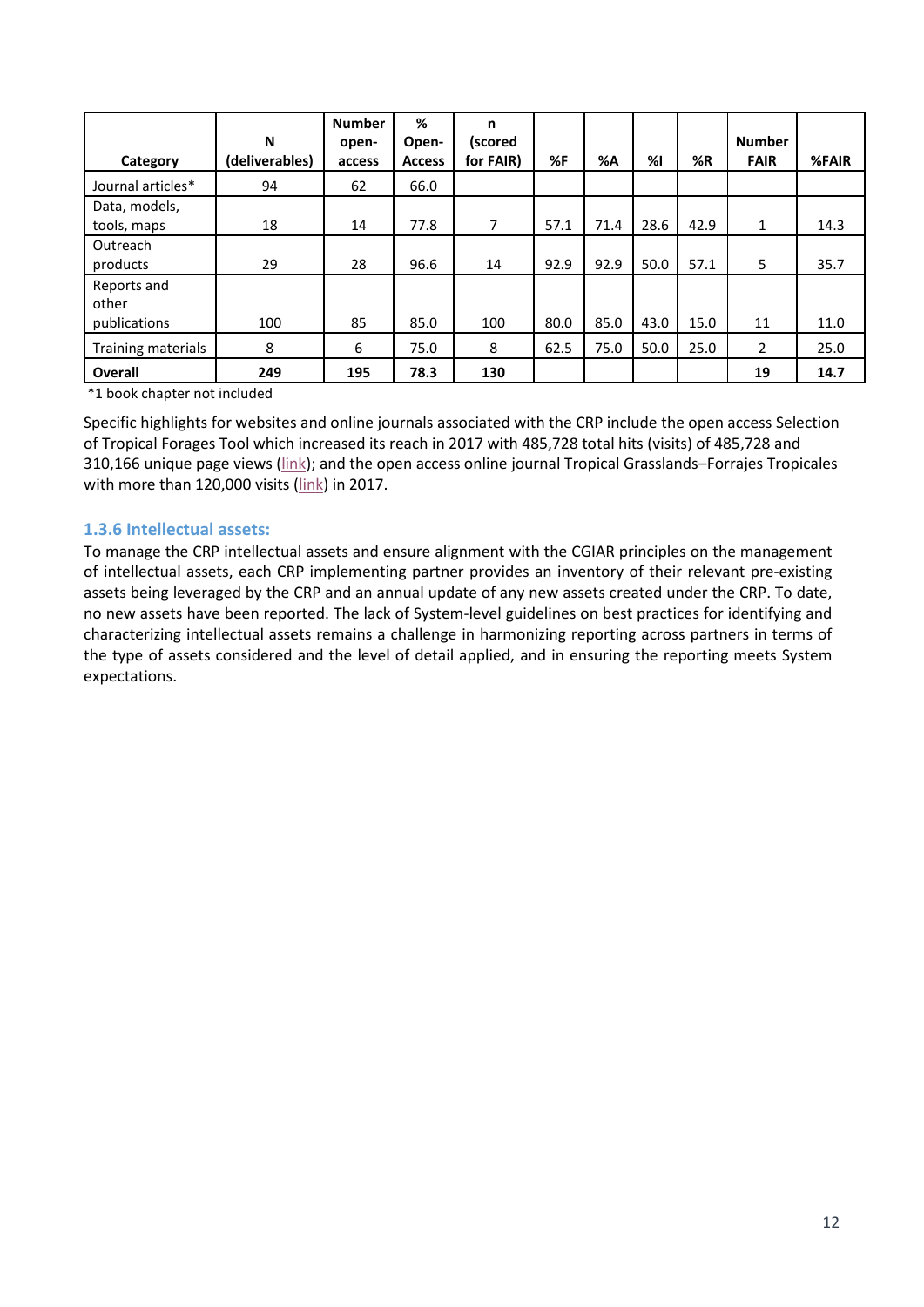# **2. CRP Effectiveness and efficiency**

2.1 Variance from Planned Program: N/A

#### 2.2 Use of W1-2 funding:

FP3 Feeds and Forages and FP5 Livestock Livelihoods and Agri-Food Systems were not eligible for W1/2 funds in 2017.

For FP1 Livestock Genetics the largest proportion of W1/2 funds in 2017 was used to generate new data on livestock diversity and systems (outcome 1.1) as the activities here provided important baseline information for the shaping of outcomes 1.2 and 1.3, which largely relied on W3/bilateral funding. W1/2 funds were also used to expand further some important research areas (e.g. development of environmental suitability map), to support pilot and explanatory research (e.g. microbiome analysis of chicken caecum content) and contribute to the establishment of new research platforms for genome editing and poultry research.

The majority of W1/2 in FP2 Livestock Health was dedicated to long-term vaccine and diagnostic work, which also leveraged the largest share of W3/bilateral funding. In descending amounts, W1/2 supported work in the development of improved vaccines and diagnostics against East Coast fever, contagious bovine pleuropneumonia, African swine fever and contagious caprine pleuropneumonia. W1/2 investments were also made for the development and evaluation of herd health packages and protocols for the assessment of antimicrobial use, and the development of tools for assessing socio-economic impact of disease, including livestock distribution and risk maps.

For FP4 Livestock and the Environment, W1/2 funds were used to develop the innovative frameworks to evaluate the environmental impacts of productivity enhancing technologies (outcome 4.1). It has also supported all of the gender-related work under the flagship as this is considered strategic and currently not supported through bilateral funding. The work on promotion of environmental management options receives considerable bilateral support but W1/2 has been used to fill gaps in staff time and to research strategies to support the empowerment of women and youth (outcome 4.3). W1/2 also supported the flagship management and some targeted policy synthesis and engagement.

## 2.3 Key external partnerships:

The CRP theory of change stresses the importance of involving a wide range of different types of partners to achieve the CRP targets. The list of partnerships in Table G covers this range from upstream to downstream, global to local, public to civil to private sector. A few selected highlights are described here. In the area of upstream discovery research, partnership with the [Roslin Institute](https://www.ed.ac.uk/roslin) of the University of Edinburgh (UK) has evolved from collaborations with individual researchers to a much broader institutional engagement, allowing FP1 Livestock Genetics to leverage its capacity as an advanced research institute in a much more systematic way. Notably, Roslin is one of founding three partners of the Centre [for Tropical Livestock Genetics and Health,](http://www.ctlgh.org/) together with the Scotland's Rural College and ILRI with support from the Bill and Melinda Gates Foundation and DFID. Roslin is providing strategic research support in genetics and bioinformatics across multiple joint activities under the CRP.

Further down the impact pathway, development partners—including private sector become key, Phaesun [GmbH,](https://www.phaesun.com/home.html) a German solar technology company—played a critical role in designing a technical solution fo[r cooling](https://www.rural21.com/english/current-issue/detail/article/solar-powered-cooling-for-enhancing-milk-value-chains-00002267/)  [milk](https://www.rural21.com/english/current-issue/detail/article/solar-powered-cooling-for-enhancing-milk-value-chains-00002267/) in rural dairy value chains. The company joined a GIZ-funded public-private partnership and collaborated with researchers from the University of Hohenheim to develop a solar milk cooling kit which was tested with farmers in Tunisia in collaboration with the Tunisian research institute INRAT and the CRP. Importantly, Phaesun is also now providing the means to scale out the technology by marketing it as a commercial [product](http://order.phaesun.com/index.php/kits-40892/bosskits-40949/bosskitmilkyway-46893/phaesun-boss-kit-milky-way.html) called the 'BOSS Kit Milky Way'.

The development of livestock master plans for Tanzania and Rwanda was undertaken at the request of and in close collaboration with the relevant government ministries in the two countries, creating the pathway for the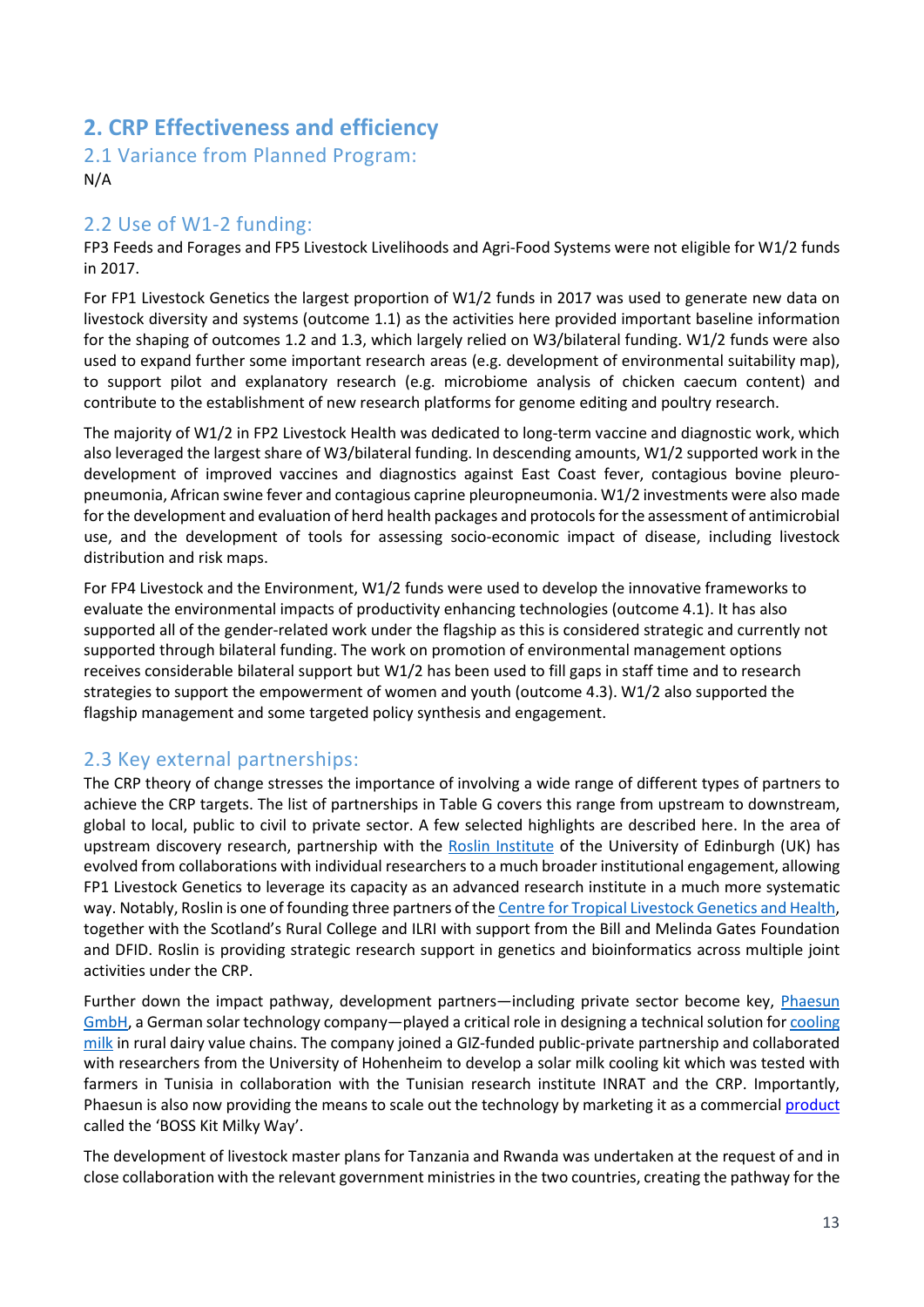CRP to influence investment at national level. The exercise of developing evidence-based plans for livestock sector development and investment provides an opportunity to demonstrate the value of research and has succeeded in strengthening relationships with the ministries.

Another important impact pathway for the CRP is to link to global multi-stakeholder platforms. To achieve this, the CRP began engaging with the evolving Global Agenda for Sustainable Livestock [\(GASL\)](http://www.livestockdialogue.org/) in 2017 in various ways. GASL is particularly strategic because it provides a forum for strengthening private sector engagement in addition to coordinating with the usual international organizations, research partners and NGOs. The CRP participated in the GASL annual multi-stakeholder partnership meeting in Addis Ababa in May to explore how it might contribute, building on the existing formal membership of the CRP partners CIAT, ILRI and the Swedish University of Agricultural Sciences (SLU). SLU leads the GASL action network on AMR, facilitating a direct link to FP2 work in this area. In addition, the GASL chair was recruited to chair the CRP's Independent Steering Committee, which will strengthen the link. In Colombia, CIAT is a key research partner in the national level Roundtable for Sustainable Cattle Production, providing an example of how the CRP can engage in its priority countries.

## 2.4 Cross-CGIAR partnerships (other CRPs and platforms):

AMR is increasingly becoming a global concern. The Livestock CRP began to work closely with A4NH to develop a joint agenda as the CGIAR response to this threat. The initial contribution from Livestock CRP in 2017 established protocols for data collection in smallholder livestock systems on antimicrobial use, knowledge and practices to be used jointly by the two CRPs.

Through FP3 Feeds & Forages, the CRP is part of the Excellence in Breeding platform benefitting from the platform on the use of methods and approaches for breeding and pre-breeding and contributing to the platform with crop-specific methods and approaches such as research on apomixis. FP3 Feeds and Forages contributed to the development of the Tropical Forage Germplasm Strategy in consultation with the Genebank Platform. Linked to these efforts, ILRI and CIAT are now jointly managing their forage germplasm collections. Interconnectivity between the updated Tropical Forages Selection tool (SoFT) and platform tools is being explored.

## 2.5 Monitoring, evaluation, impact assessment and learning (MELIA):

Work to refine the flagship impact pathways was started during the year, with a focus on developing 'product lines' for key expected outputs and elaborating the impact pathways and associated milestones for each of these product lines. This will continue in 2018, as will efforts to ensure that all milestones are specific, measurable, achievable, relevant and timebound (SMART). No CRP led evaluations or impact assessments and no external evaluations were completed in 2017, as reported in Table I. However, FP3 completed some research on cost-benefit analyses, including one cost-benefit analysis presented for forage technologies in central [Kenya](https://link.springer.com/article/10.1007%2Fs11250-018-1529-3) and one method prepared for cost-benefit analysis of improved forage technologies in [Colombia.](https://www.dropbox.com/s/yxtb9kz1f23pp4h/Metodolog%C3%ADa%20para%20an%C3%A1lisis%20de%20evaluaci%C3%B3n%20financiera%20de%20tecnolog%C3%ADas%20forrajeras.pdf?dl=0) The CRP utilized the online Managing Agriculture Research for Learning and Outcomes (MARLO) system for planning in 2017 as well as for reporting. Work started on revising the monitoring, evaluation and learning framework for the CRP to be deployed in its priority countries during 2018.

## 2.6 Improving efficiency:

ILRI and CIAT, which partner in FP3 Feeds and Forages, have brought together their complimentary capabilities in the ILRI forage genomics and the CIAT forage breeding programs to support each other in areas including plant genotyping and forage breeding/pre-breeding and thereby avoid duplicating investment. Both centres also contributed to the development of the Tropical Forage Germplasm Strategy in consultation with the Genebank Platform. By prioritizing forages likely to be in high demand, the link between germplasm conservation and its use in the Livestock CRP FP3 has been strengthened.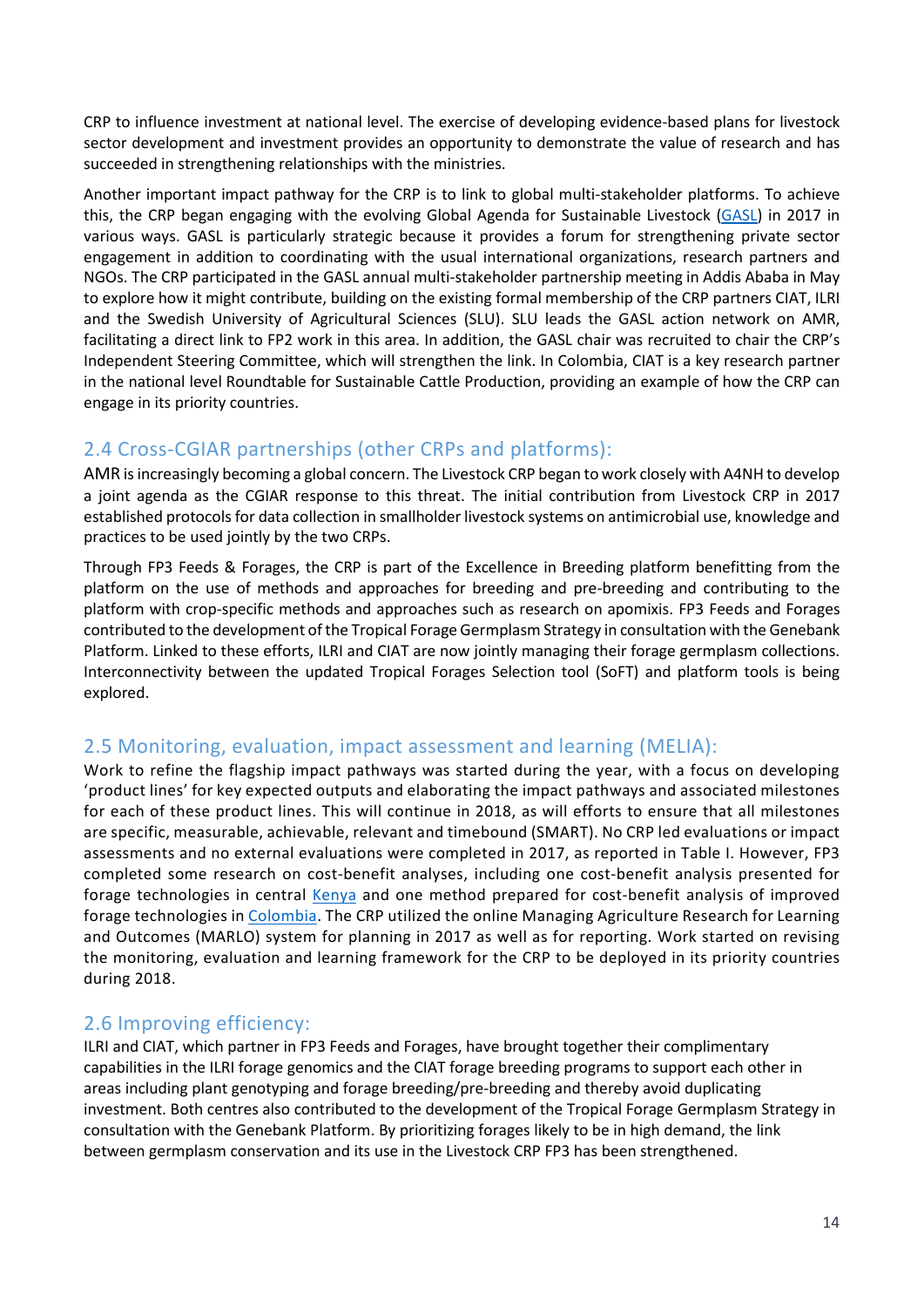## 3. CRP management

#### 3.1 CRP management and governance:

As described in the POWB, the CRP implemented cost-saving measures in its management and governance to address the reduction in 2017 W1/2 funding withheld from the two flagships. These measures included delaying the recruitment of certain CRP management unit positions and a number of activities, and the Independent Steering Committee held a single meeting with a reduced membership. It will add a fifth independent member in 2018 and will review whether a second meeting each year should be re-instituted going forward.

#### 3.2 Management of risks to your CRP:

Four principal risks were encountered during 2017. The first two were contextual related to the funding situation. First, uncertainty regarding W1/2 funding and a risk of a shortfall and disruption of research activities were addressed by the CRP reallocating most of its Strategic Investment Fund to cover shortfalls in FP W1/2 funding. Second, the lack of W1/2 funding for two FPs risked compromising the ability of the CRP to deliver on its commitment to cross-cutting themes, especially those related to gender, youth, impact assessment and research prioritization given that these had been envisaged as anchored in research activities in one of the unfunded FPs. In response, the CRP management identified priority work in these areas that could be conducted as strategic CRP-wide activities to support the CRP management and avoid contradicting the intention of the System Council W1/2 funding decision for the two FPs. For example, the CRP undertook youth needs assessments and the development of a youth strategy as planned in the proposal but it did not initiate any research activities as such under the unfunded FP5 which has responsibility for youth-related research.

Continued difficulties in adequate resourcing of the CRP engagement and work in its priority countries was identified as a programmatic risk in failing to demonstrate proof-of-concept of the benefit of such focus and achieving the CRP outcomes. The decision was, therefore, taken to reduce the number of priority countries from nine, as cited in the proposal, to four with the most potential to produce impact so that sufficient W1/2 funding can be allocated to each country to maintain a core set of activities regardless of bilateral funding uncertainty.

Finally, the involvement of external partners in the CRP was challenged by the nature of CGIAR funding arrangements which require significant pre-financing of activities, which may not be possible for external partners. This was considered an institutional risk given the lack of alignment on financial practices between CGIAR and external partners. To address this, the CRP negotiated exceptions to standard CGIAR financial policies given low financial risk associated with the external partners, thereby enabling their continued involvement.

#### 3.3 Financial summary:

The CRP quickly expanded its W3/bilateral funded portfolio and as a result realized a total budget of USD58.3 million, 34% higher than anticipated in the CRP proposal budget for 2017. However, the critical W1/2 component of the budget was reduced by over one third following the System Council decision to not provide funds to two flagships and reduce management and support costs accordingly, in addition to the System-wide W1/2 shortfall. The CRP executed 83% of the budget. The low burn rate for W1/2 funding reflects a combination of: (i) a conservative approach taken in response to the funding uncertainty that was not resolved until very late in the year; (ii) a significant number of planned activities in the Genetics flagship that were subsequently funded through W3 instead of W1/2; (iii) Strategic Investment Fund commitments to multi-year activities; and (iv) the inclusion of the USD2.9 million carry-over from Livestock & Fish CRP that was confirmed mid-year and has not been allocated to activities. The lower burn rate for W3/bilateral funding reflects major new W3 projects that were in extended start-up phases. Carry-over of W1/2 funding from the Phase 1 Livestock & Fish is being allocated in 2018–2019 to strengthen the CRP engagement in its priority countries. Note that the minor W1/2 expenditure to FP5 was an accounting misunderstanding that is being corrected in 2018.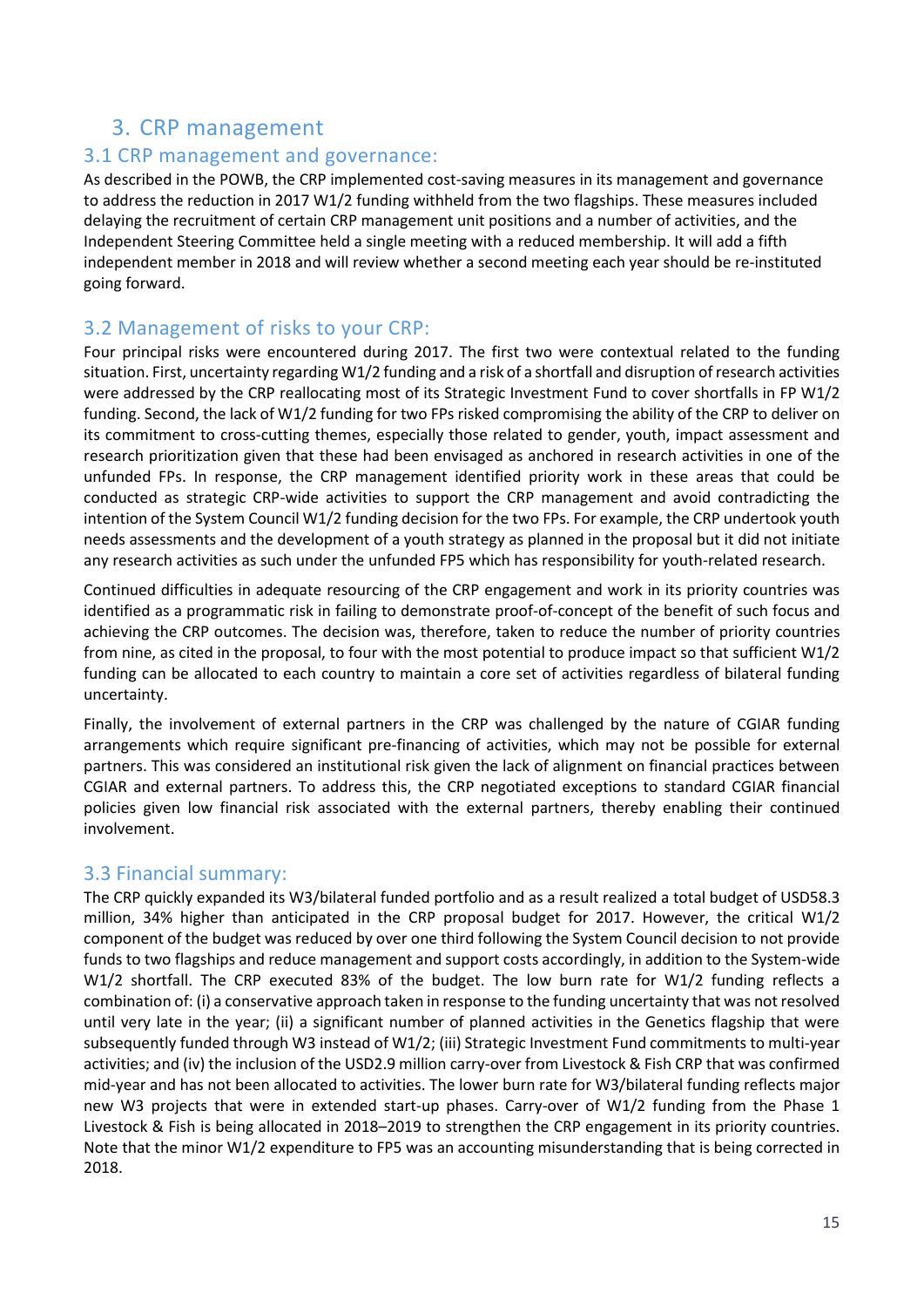# Tables

# Table A: Evidence on progress towards SLOs

#### **Table A-1: Evidence on progress towards the SLOs (sphere of interest)**

| <b>SLO Target (2022)</b>                                                                                                   | <b>Brief summary of new evidence of</b><br><b>CGIAR contribution to relevant targets</b><br>for this CRP (with citation)                                                                                                                                                                                                                                                                                                                                                      | <b>Expected additional</b><br>contribution before end of<br>2022 (if not already fully<br>covered). |
|----------------------------------------------------------------------------------------------------------------------------|-------------------------------------------------------------------------------------------------------------------------------------------------------------------------------------------------------------------------------------------------------------------------------------------------------------------------------------------------------------------------------------------------------------------------------------------------------------------------------|-----------------------------------------------------------------------------------------------------|
| 1.1. 100 million more farm households<br>have adopted improved varieties,<br>breeds, trees, and/or management<br>practices | CIAT's existing Urochloa hybrids were<br>scaled on approximately 103,000<br>additional hectares in 23 countries in<br>2017. The hybrid Mulato II is still<br>significantly increasing in sales,<br>however, the two other, rather new<br>hybrids Cayman (approx. 15,700 ha)<br>and Cobra (approx. 252 ha) are gaining<br>importance in the market as well (link).<br>The total area sown with CIAT hybrids is<br>estimated to be 829,000 hectares in 30<br>countries by 2017. | We expect further adoption on<br>at least 100,000 hectares<br>annually.                             |
| 1.2. 30 million people, of which 50%<br>are women, assisted to exit poverty                                                | No new evidence in 2017.                                                                                                                                                                                                                                                                                                                                                                                                                                                      |                                                                                                     |
| 2.2. 30 million more people, of which<br>50% are women, meeting minimum<br>dietary energy requirements                     | No new evidence in 2017.                                                                                                                                                                                                                                                                                                                                                                                                                                                      |                                                                                                     |
| 2.3. 150 million more people, of which<br>50% are women, without deficiencies in<br>one or more essential micronutrients   | No new evidence in 2017.                                                                                                                                                                                                                                                                                                                                                                                                                                                      |                                                                                                     |
| <b>3.1.</b> 5% increase in water and nutrient<br>efficiency in agroecosystems                                              | No new evidence in 2017.                                                                                                                                                                                                                                                                                                                                                                                                                                                      |                                                                                                     |
| 3.2. Reduction in 'agriculturally'-related<br>greenhouse gas emissions by 5%                                               | No new evidence in 2017.                                                                                                                                                                                                                                                                                                                                                                                                                                                      |                                                                                                     |
| 3.3.55 M ha degraded land area<br>restored                                                                                 | No new evidence in 2017.                                                                                                                                                                                                                                                                                                                                                                                                                                                      |                                                                                                     |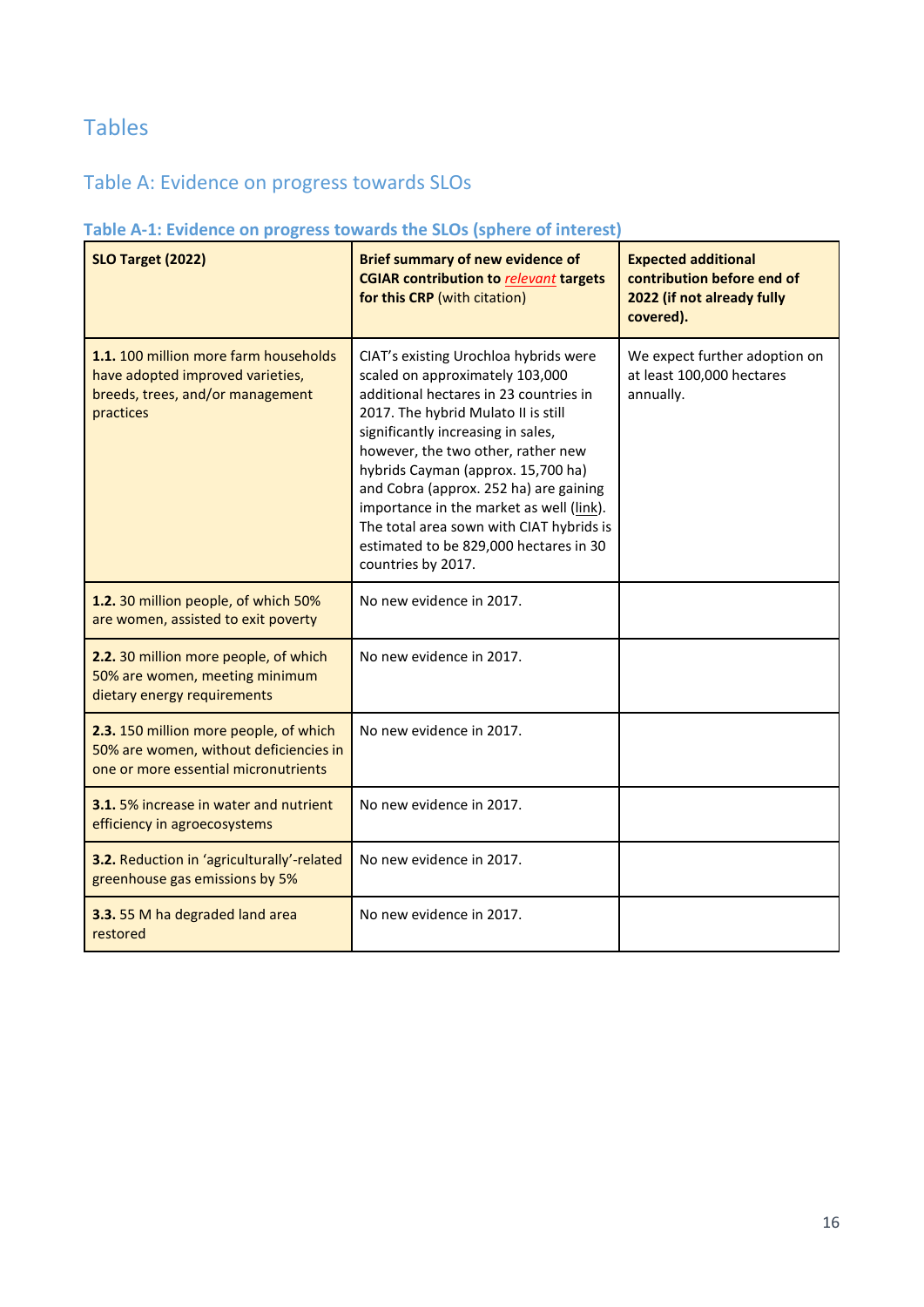| No.            | <b>Title of outcome</b>                                                                                                                                                                              | No. of Sub-                                                                                                                                                                | <b>Links to evidence</b>                                                                                                                                                                                                                                                                          | Space for additional, very brief details,                                                                                                                                                                                                                                                                                                                                                                                                                                                                                                                                                                                                                                        |
|----------------|------------------------------------------------------------------------------------------------------------------------------------------------------------------------------------------------------|----------------------------------------------------------------------------------------------------------------------------------------------------------------------------|---------------------------------------------------------------------------------------------------------------------------------------------------------------------------------------------------------------------------------------------------------------------------------------------------|----------------------------------------------------------------------------------------------------------------------------------------------------------------------------------------------------------------------------------------------------------------------------------------------------------------------------------------------------------------------------------------------------------------------------------------------------------------------------------------------------------------------------------------------------------------------------------------------------------------------------------------------------------------------------------|
|                |                                                                                                                                                                                                      |                                                                                                                                                                            |                                                                                                                                                                                                                                                                                                   |                                                                                                                                                                                                                                                                                                                                                                                                                                                                                                                                                                                                                                                                                  |
| $\mathbf{1}$   | case study<br>The Kenya<br>Livestock<br>Insurance<br>Program (KLIP)<br>improved<br>drought<br>mitigation and<br>enhanced food<br>security for over<br>20,000<br>pastoralist<br>households in<br>2017 | <b>IDO</b><br>Increased<br>household<br>capacity to<br>cope with<br>shocks                                                                                                 | https://news.ilri.org/2017/02/<br>21/record-payouts-being-<br>made-by-kenya-government-<br>and-insurers-to-protect-<br>herders-facing-historic-<br>drought/<br>https://mombasa-<br>2018.climate-risk-<br>transfer.org/documents/23/Ex<br>ecutive Seminar on Index-<br>Based Livestock Insurance 1 | including on cross-cutting issues<br>KLIP, a government of Kenya funded<br>drought insurance program, paid out<br>KES494 million to 22,000 vulnerable<br>pastoralist households in 2017 alone.<br>These pay-outs ensured that farmers<br>could buy their own food as well as<br>fodder, drugs and water for their<br>livestock during periods of drought.<br>Covering eight counties in Kenya, the<br>program has enabled the beneficiaries<br>to keep their animals alive after the<br>failure of the short and long rains in<br>2016 and 2017.                                                                                                                                 |
| $\overline{2}$ | Creating and<br>supporting<br>opportunities for<br>small- and<br>medium-sized<br>enterprises in<br>the pork value<br>chain in Uganda                                                                 | Increased<br>livelihood<br>opportunities<br>Diversified<br>enterprise<br>opportunities                                                                                     | 7 18 April 2018 Day1 2 K s<br>4vcZFB.pdf<br>http://www.devenishnutrition<br>.com/press-<br>releases/59/helping-to-drive-<br>pig-production-in-uganda<br>http://hdl.handle.net/10568/8<br>2747<br>http://www.rtb.cgiar.org/wp-<br>content/uploads/2017/03/Blo<br>ck-2.7 Kyalo V2 Arte.pdf          | The Livestock CRP generated evidence<br>on gaps and opportunities in the pork<br>value chain through assessments<br>leading to intervention tests, at both<br>farm and market levels. The work,<br>started under Livestock & Fish, also<br>established multi-stakeholder<br>platforms, providing business and<br>networking opportunities and<br>agribusiness linkages to emerging<br>small- and medium-sized enterprises<br>run by farmers and young<br>entrepreneurs. This capacity<br>development has expanded their<br>horizons and provided business<br>opportunities in training, selling feeds,<br>providing pig artificial insemination<br>services and trading in pork. |
| 3              | <b>Bundling of</b><br>animal health<br>services<br>increases access<br>to quality<br>services to more<br>than 90% of<br>pastoralists                                                                 | Reduced<br>livestock and<br>fish disease<br>risks<br>associated<br>with<br>intensificatio<br>n and climate<br>change<br>Conducive<br>agricultural<br>policy<br>environment | http://www.technoserve.org/f<br>iles/downloads/case-<br>study improving-livelihoods-<br>by-saving-animals.pdf<br>https://clippings.ilri.org/2017/<br>03/20/ah-delivery/                                                                                                                           | Access to animal health services is one<br>of the most important factors in<br>improving livestock productivity. We<br>piloted bundling of additional services<br>by public and private sectors during<br>vaccination campaigns. In two counties<br>in Kenya, Garissa and Marsabit, it is<br>now routine for the government to<br>invite private sector actors to provide<br>additional services while the<br>government provides vaccinations.<br>This has saved the government money,<br>increased business opportunities for<br>the private sector, and provided<br>quality services to pastoralists at<br>affordable prices.                                                 |
| 4              | Livestock master<br>plan guides<br>public and<br>private<br>investments in                                                                                                                           | Increased<br>livelihood<br>opportunities                                                                                                                                   | https://clippings.ilri.org/2014/<br>12/03/ethiopia-livestock-<br>master-plan-presents-<br>roadmaps-for-growth-and-<br>transformation/                                                                                                                                                             | Livestock researchers and partners<br>used their modelling expertise to<br>provide a guide for public and private<br>investments in Ethiopia, with the<br>objective of reducing poverty;                                                                                                                                                                                                                                                                                                                                                                                                                                                                                         |

# **Table A-2: List of New Outcome Case Studies from This Reporting Year (Sphere of Influence**)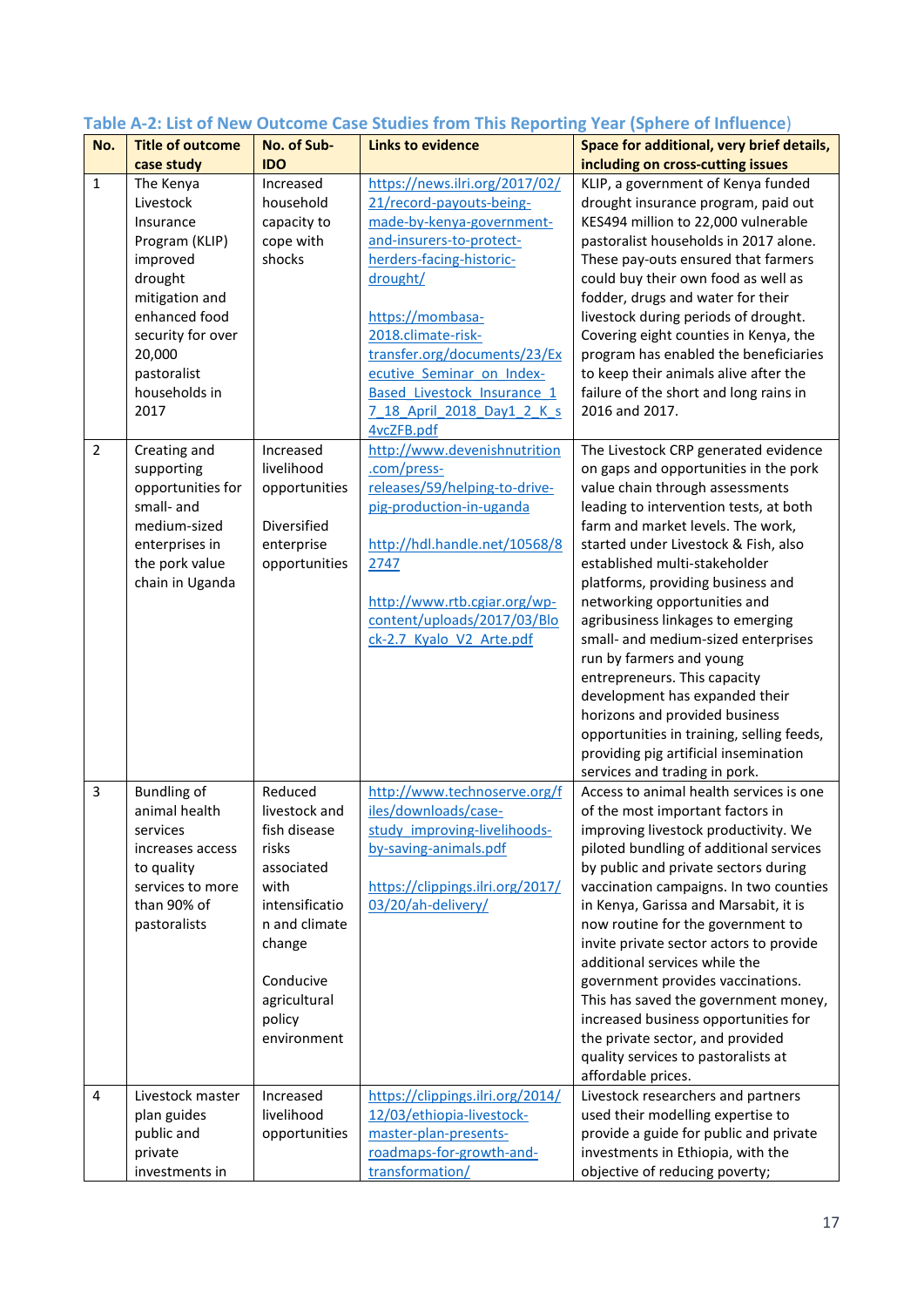| Ethiopia to lift | Reduced  |                                  | achieving food and nutritional security; |
|------------------|----------|----------------------------------|------------------------------------------|
| more than two    | market   | https://clippings.ilri.org/2017/ | contributing to economic growth,         |
| million          | barriers | 11/23/ilri-recognized-for-       | exports and foreign exchange earnings;   |
| households out   |          | contributing-to-ethiopias-       | and contributing to climate mitigation   |
| of poverty       |          | livestock-sector-growth/         | and adaptation. This roadmap, or         |
|                  |          |                                  | master plan, was then used by various    |
|                  |          |                                  | actors including the World Bank to       |
|                  |          |                                  | shape their investments, which will      |
|                  |          |                                  | ultimately impact more than 2.3          |
|                  |          |                                  | million of Ethiopia's 11 million         |
|                  |          |                                  | livestock-keeping households. The        |
|                  |          |                                  | CGIAR contribution was recognized by     |
|                  |          |                                  | an honorary award from the               |
|                  |          |                                  | government.                              |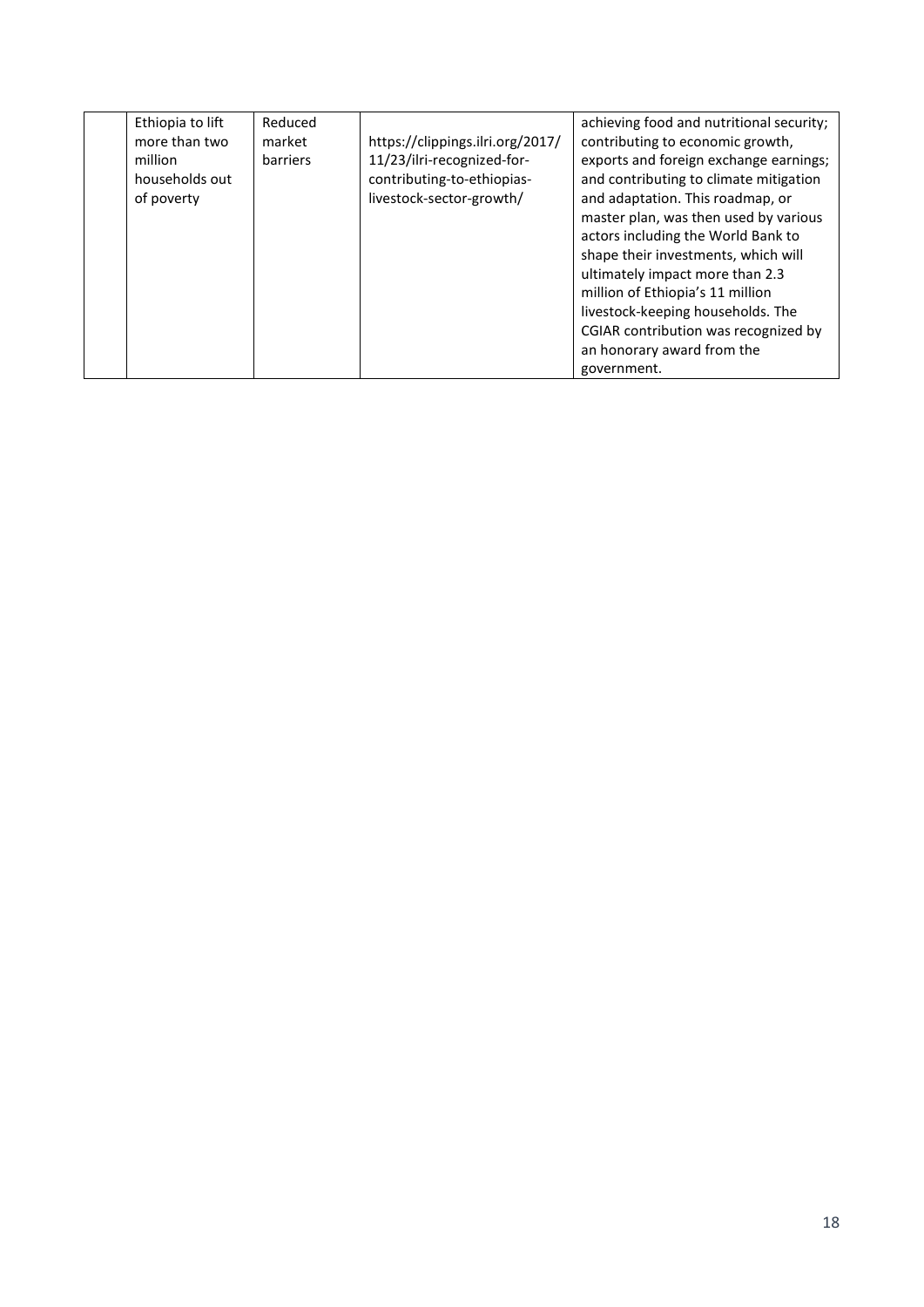| Table B: Status of planned milestones |  |  |  |  |  |  |  |
|---------------------------------------|--|--|--|--|--|--|--|
|---------------------------------------|--|--|--|--|--|--|--|

| <b>FP</b> | <b>Mapped and</b><br>contributing to<br>Sub-IDO                                                                                                                                       | <b>2022 CRP</b><br>outcomes (from<br>proposal)                                                                                                                                                                                                                                                                                                                               | 2017 Milestone                                                                                                                                                                                                                                                              | 2017<br>milestones<br>status * | <b>Provide evidence for</b><br>completed milestones** or<br>explanation for extended or<br>cancelled                                                                                                                                                                                                                                                                                                                |
|-----------|---------------------------------------------------------------------------------------------------------------------------------------------------------------------------------------|------------------------------------------------------------------------------------------------------------------------------------------------------------------------------------------------------------------------------------------------------------------------------------------------------------------------------------------------------------------------------|-----------------------------------------------------------------------------------------------------------------------------------------------------------------------------------------------------------------------------------------------------------------------------|--------------------------------|---------------------------------------------------------------------------------------------------------------------------------------------------------------------------------------------------------------------------------------------------------------------------------------------------------------------------------------------------------------------------------------------------------------------|
| <b>F1</b> | Increased<br>conservation<br>and use of<br>genetic<br>resources                                                                                                                       | F1 Outcome:<br>Outcome 1.1: Data<br>on livestock diversity<br>and systems,<br>including from a<br>gendered lens, used<br>to develop or refine<br>genetic improvement<br>and / or conservation<br>strategies by<br>policymakers,<br>national research and<br>development<br>partners, and the<br>private sector, in five<br>CRP priority<br>countries and other<br>locations. | 2017-Milestone 1.1.1<br>Increased (household<br>survey, productivity<br>and genomics<br>characterization) data<br>availability (published<br>open-access) on<br>livestock diversity and<br>systems, including<br>from a gendered lens.                                      | Extended                       | A considerable increase of<br>genetic, phenotypic,<br>environmental and<br>production system data have<br>been collected in 2017 with<br>ongoing analysis. However,<br>they have not yet all been<br>made publicly available and<br>therefore achievement of the<br>milestone has been extended<br>to 2018                                                                                                          |
|           | Closed yield<br>gaps through<br>improved<br>agronomic and<br>animal<br>husbandry<br>practices<br>Enhanced<br>genetic gain<br>Increased<br>livelihood<br>opportunities<br>Technologies | F1 Outcome:<br>Outcome 1.2 Genetic<br>improvement<br>strategies for<br>improved livestock<br>genetics<br>implemented by<br>national research and<br>development<br>partners, and the<br>private sector in six<br>CRP priority<br>countries and other                                                                                                                         | 2017-Milestone 1.2.1<br>Increased<br>understanding through<br>the joint analysis of<br>phenotypic recording<br>and genome<br>characterization data<br>of livestock population<br>performance to<br>provide inputs to the<br>design of genetic<br>improvement<br>strategies. | Complete                       | Chicken research<br>$\bullet$<br>project report to<br><b>BMGF</b><br>Dairy research<br>project report to<br><b>BMGF</b>                                                                                                                                                                                                                                                                                             |
|           | that reduce<br>women's labour<br>and energy<br>expenditure<br>developed and<br>disseminated<br>Increased<br>conservation<br>and use of<br>genetic<br>resources                        | locations.                                                                                                                                                                                                                                                                                                                                                                   | 2017-Milestone 1.2.2<br><b>Breeding schemes</b><br>developed and piloted<br>in CRP priority<br>countries.                                                                                                                                                                   | Extended                       | Breeding scheme are now<br>developed for small<br>ruminants. In chicken and<br>dairy cattle, it was not<br>possible to be achieved as it<br>required information from<br>milestone 1.2.1 which only<br>became available end of<br>2017. Achievement of<br>milestone 1.2.2 has therefore<br>been extended to 2018 to<br>finalize the breeding schemes<br>development and to 2019 for<br>their piloting in countries. |
|           |                                                                                                                                                                                       |                                                                                                                                                                                                                                                                                                                                                                              | 2017-Milestone 1.2.3<br>Protocols in place for<br>the collection of data<br>for phenotypic and<br>production systems<br>characterisation, for                                                                                                                               | Extended                       | Protocols completed for<br>chicken and dairy cattle but<br>remain to be developed for<br>sheep in 2018.<br>Genome editing facility was<br>established at ILRI Nairobi.                                                                                                                                                                                                                                              |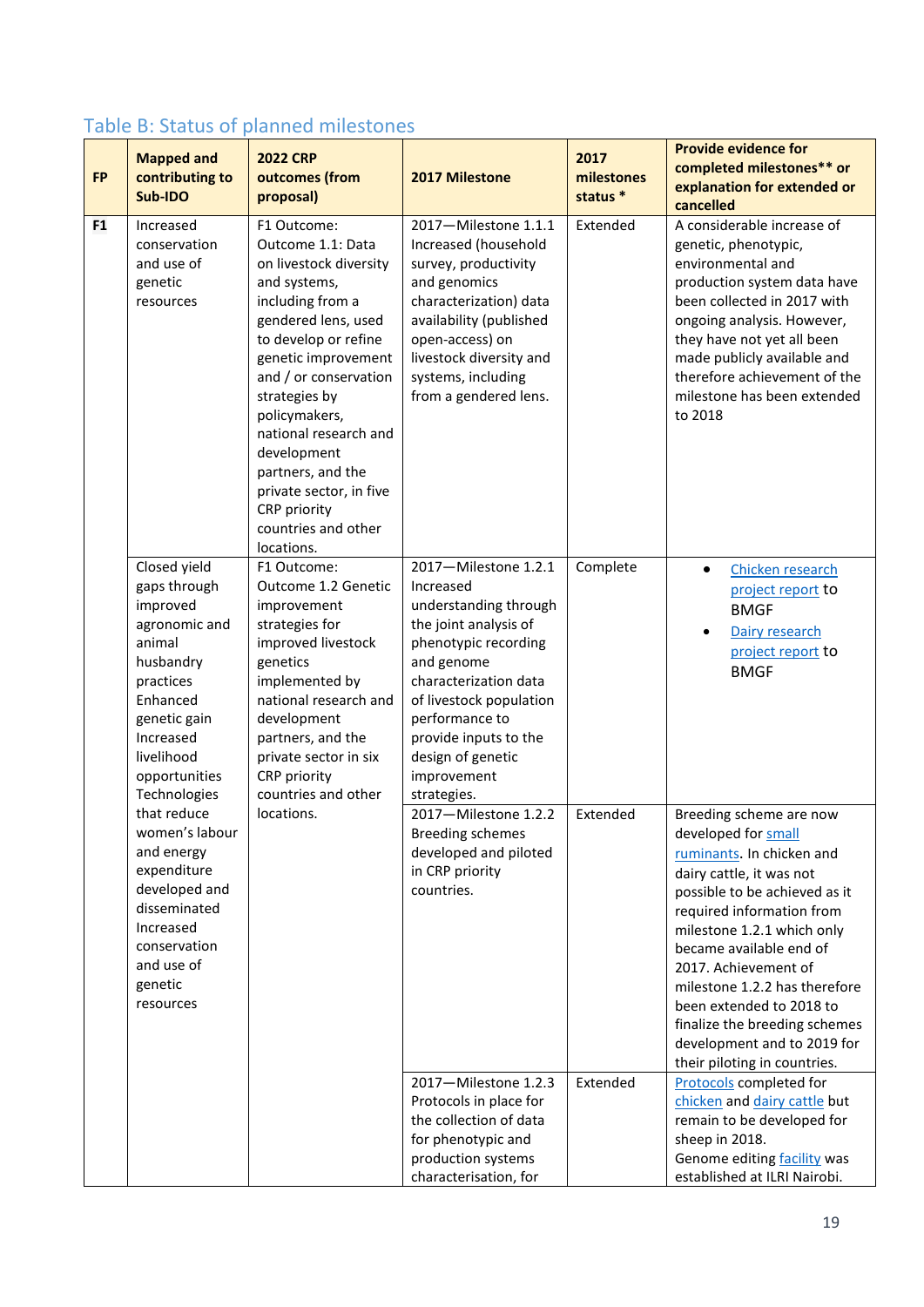|                                                                                                                                                                                                                                |                                                                                                                                                                                                                                                                                                                   | ex-situ conservation.                                                                                                                                                                              |                                                                | Poultry breeding facility at<br>ILRI Addis built in 2017, to be<br>opened in 2018.                                                                                                                                                                                                                                                         |
|--------------------------------------------------------------------------------------------------------------------------------------------------------------------------------------------------------------------------------|-------------------------------------------------------------------------------------------------------------------------------------------------------------------------------------------------------------------------------------------------------------------------------------------------------------------|----------------------------------------------------------------------------------------------------------------------------------------------------------------------------------------------------|----------------------------------------------------------------|--------------------------------------------------------------------------------------------------------------------------------------------------------------------------------------------------------------------------------------------------------------------------------------------------------------------------------------------|
| Technologies<br>that reduce<br>women's labour<br>and energy<br>expenditure<br>developed and<br>disseminated<br>Enhanced<br>genetic gain<br>Increased<br>livelihood<br>opportunities<br>Increased<br>conservation<br>and use of | F1 Outcome:<br>Outcome 1.3<br><b>Business models for</b><br>multiplication and<br>delivery of improved<br>livestock genetics, to<br>resource poor<br>women and men<br>livestock keepers,<br>implemented by<br>national research and<br>development<br>partners, and the<br>private sector in five<br>CRP priority | 2017-Milestone 1.3.1<br>Constraints and<br>opportunities for<br>institutional<br>arrangements<br>identified for CRP<br>countries and focus<br>species (evidenced by<br>project reports).           | Complete                                                       | Completed for dairy cattle and<br>chicken.<br>· Chicken research report to<br><b>BMGF</b><br>Dairy research report to<br><b>BMGF</b><br>• Public-private partnerships<br>Dairy performance centre.                                                                                                                                         |
| resources<br>Closed yield<br>gaps through<br>improved                                                                                                                                                                          | locations.<br>F1 Outcome:<br>Outcome 1.5<br>Guidelines on policy                                                                                                                                                                                                                                                  | 2017-Milestone 1.5.1<br>Draft guidelines on<br>policy and institutional                                                                                                                            | Extended                                                       | A set of 13 policy guidelines<br>(AU-IBAR<br>embargoed,<br>available<br>on<br>request)<br>on<br>access and benefit sharing of                                                                                                                                                                                                              |
| animal<br>husbandry<br>practices<br>Increased                                                                                                                                                                                  | arrangements for<br>improvement and<br>conservation of<br>animal genetic                                                                                                                                                                                                                                          | for decision-makers to<br>review, in specific CRP<br>countries (e.g.<br>certification of                                                                                                           |                                                                | animal<br>genetic<br>resources.<br>Progress was also achieved on<br>the development of guidelines<br>on institutional arrangements<br>needed for certification of                                                                                                                                                                          |
| and use of<br>genetic<br>resources<br>Increased<br>livelihood<br>opportunities<br>Technologies<br>that reduce                                                                                                                  | policymakers,<br>national research and<br>development<br>partners, and the<br>private sector, in<br>seven priority<br>countries and other<br>locations.                                                                                                                                                           | ruminants in Ethiopia,<br>pig breeding in India).                                                                                                                                                  |                                                                | breeding<br>rams/bucks<br>in.<br>Ethiopia. However, in case of<br>pig breeding in India the<br>relevant<br>linked<br>activity<br>(workshop)<br>has now been<br>postponed<br>2018,<br>to<br>and<br>therefore the milestone is<br>extended.                                                                                                  |
| women's labour<br>and energy<br>expenditure<br>developed and<br>disseminated<br>Enhanced<br>genetic gain                                                                                                                       |                                                                                                                                                                                                                                                                                                                   |                                                                                                                                                                                                    |                                                                |                                                                                                                                                                                                                                                                                                                                            |
| Reduced<br>livestock and<br>fish disease<br>risks associated<br>with<br>intensification<br>and climate<br>change                                                                                                               | F2 Outcome:<br>Outcome 2.1<br>Assessment tools for<br>significance of animal<br>diseases and risk<br>maps for emergence<br>of animal diseases<br>are used by 100 local<br>and national and 50<br>international<br>research partners                                                                               | 2017-2.1.1 a) Gender-<br>sensitive disease<br>assessment tools<br>harmonized across<br>priority CRP countries<br>and b) frameworks to<br>quantify disease<br>impacts and risk<br>models developed. | Extended                                                       | The participatory<br>epidemiology and gender<br>assessment tool has been<br>used in new countries, but<br>formal publication of the tool<br>which reflects recent<br>optimisation has been<br>delayed by the review<br>process. Three papers linked<br>to experiences of using the<br>tool are expected for 2018.<br>The tool and evidence |
|                                                                                                                                                                                                                                | genetic<br>agronomic and<br>conservation                                                                                                                                                                                                                                                                          | countries and other<br>and institutional<br>resources adopted by<br>and donors to                                                                                                                  | genome editing and<br>arrangements available<br>improved small |                                                                                                                                                                                                                                                                                                                                            |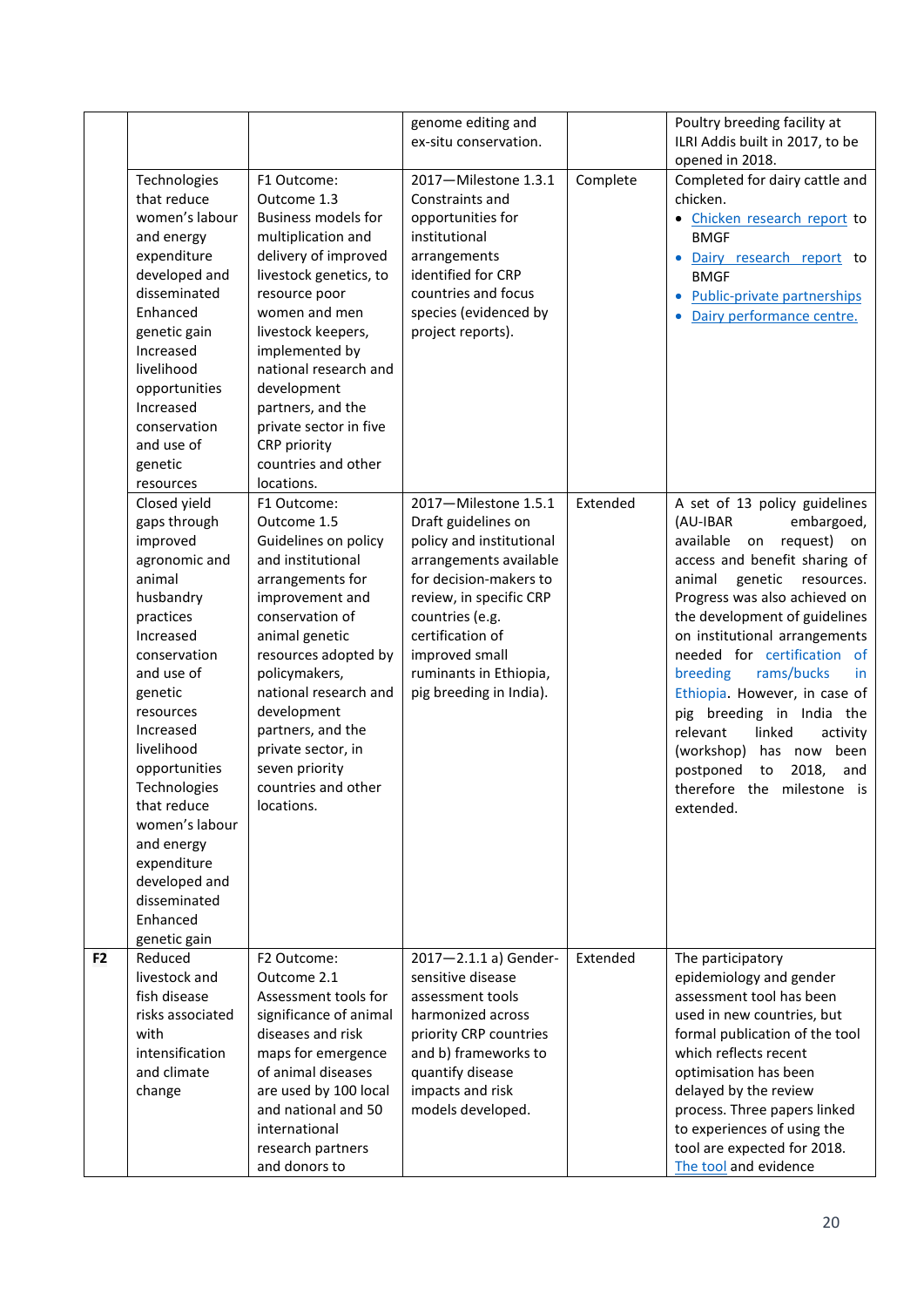|                                                                                               | prioritize research<br>and development<br>interventions to<br>reduce livestock<br>disease risks for<br>livestock keepers.                                                                                                                                                                                   |                                                                                                                                                                                                                                                                                                                           |                      | generated resulted in posters,<br>including one presented at an<br>international conference. The<br>modelling framework to be<br>used for the risk models has<br>been agreed with FP5, and<br>surveillance data from<br>Uganda and Vietnam<br>received. But additional data<br>collection from farms is<br>needed in 2018 in order to<br>finish parametrizing the<br>model.                                                                                                                                                                                                           |
|-----------------------------------------------------------------------------------------------|-------------------------------------------------------------------------------------------------------------------------------------------------------------------------------------------------------------------------------------------------------------------------------------------------------------|---------------------------------------------------------------------------------------------------------------------------------------------------------------------------------------------------------------------------------------------------------------------------------------------------------------------------|----------------------|---------------------------------------------------------------------------------------------------------------------------------------------------------------------------------------------------------------------------------------------------------------------------------------------------------------------------------------------------------------------------------------------------------------------------------------------------------------------------------------------------------------------------------------------------------------------------------------|
| Closed yield<br>gaps through<br>improved<br>agronomic and<br>animal<br>husbandry<br>practices | F2 Outcome:<br>Outcome 2.2 Context<br>specific herd health<br>management<br>packages adopted by<br>farmers, extension<br>and animal health<br>workers in priority<br>countries and other<br>locations.                                                                                                      | 2017-2.2.1 Robust<br>and feasible<br>framework developed<br>to determine<br>appropriate herd<br>health packages, and<br>package components,<br>in priority CRP<br>countries, considering<br>production and social<br>(gender, youth,<br>livelihood) dimensions.                                                           | Extended             | Initiating an important<br>component of the work was<br>significantly delayed due to<br>the CGIAR financial<br>arrangements which resulted<br>in late disbursement of W1/2<br>funds to the implementing<br>partner, SLU, which cannot<br>pre-finance its activities.<br>Despite this, progress was<br>made and the milestone will<br>be completed in 2018.                                                                                                                                                                                                                            |
| Reduced<br>biological and<br>chemical<br>hazards in the<br>food system                        | F2 Outcome:<br>Outcome 2.3<br>Livestock keepers<br>have necessary<br>knowledge of AMR<br>and antiparasitic<br>resistance to change<br>their practices<br>accordingly, piloted<br>in two priority<br>countries.                                                                                              | 2017-2.3.1 Gender<br>and youth sensitive<br>protocols to assess<br>availability and<br>Knowledge-Attitude-<br>Practices (KAP) for<br>antimicrobials and<br>anti-parasitic<br>developed and tested.                                                                                                                        | Extended             | A protocol was established in<br>late 2017 (for antibiotics only)<br>but a manuscript to make it<br>available in the public domain<br>was still in preparation. It will<br>be published in 2018.                                                                                                                                                                                                                                                                                                                                                                                      |
| Closed yield<br>gaps through<br>improved<br>agronomic and<br>animal<br>husbandry<br>practices | F2 Outcome:<br>Outcome 2.4<br>National and<br>international<br>research partners,<br>government agencies<br>and the private<br>sector use 2 novel<br>diagnostic assays and<br>vaccines for control<br>of African swine<br>fever (ASF), CBPP,<br>CCPP, ECF and PPR in<br>at least six priority<br>countries. | 2017-2.4.1 Vaccine<br>production (PPR) and<br>release (ECF-ITM) by<br>partners in priority CRP<br>countries (Tanzania,<br>Uganda, Ethiopia and<br>Vietnam).<br>2017-2.4.2 a) Proof of<br>concept vaccine<br>development (ECF,<br>CCPP, CBPP, ASF); b)<br>Evaluation of current<br>vaccines (CBPP, PPR);<br>c) Diagnostics | Extended<br>Extended | During 2017 internal quality<br>checks on different PPR<br>vaccine formulations were<br>completed with satisfactory<br>results. Completing the<br>milestone has been delayed<br>by the requirement for<br>external quality control<br>testing by the Pan-African<br>Vaccine Centre of the African<br>Union, to which the vaccine<br>batches were submitted at<br>the end of 2017.<br>Each of the three components<br>of the milestone had to be<br>extended for the following<br>reasons:<br>a) ECF vaccine related data on<br>immunogenicity trials with<br>some antigens and on new |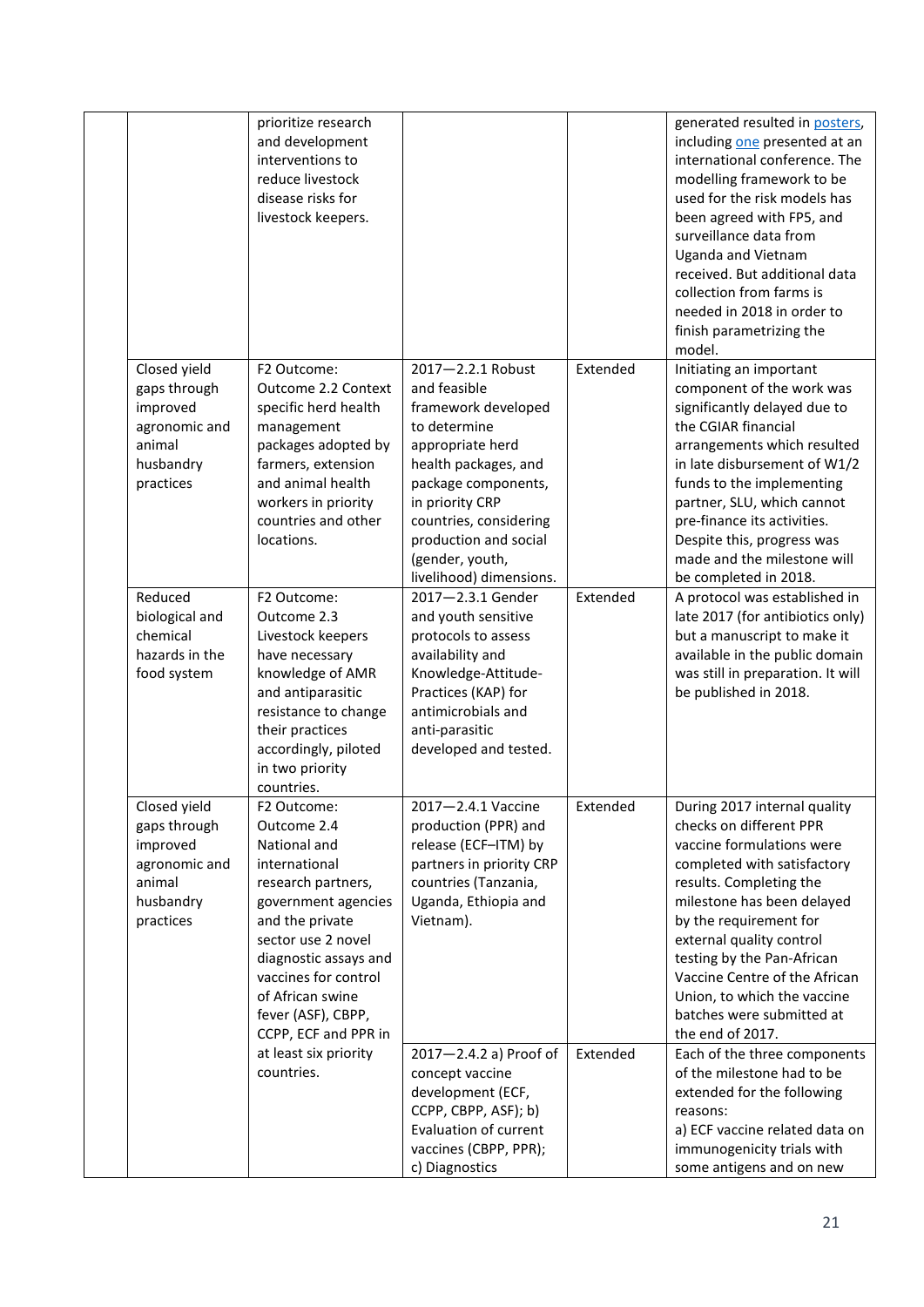|    |                                                                                                                                                                             |                                                                                                                                                                                                                                                              | development (CBPP,<br>mycoplasma)                                                                                                                                                                                                                                                                    |          | candidate antigens were<br>produced, but this part of the<br>milestone had to be extended<br>to complete publication of the<br>results<br>b) Efficacy testing of the Ben-<br>1 live CBBP vaccine was<br>completed, but results are<br>currently subject to a<br>confidentiality agreement.<br>The PPR vaccine was not<br>ready in time to start animal<br>experiments in 2017. This will<br>now be completed under the<br>new EU-IFAD funded project.<br>c) Contractual discussions<br>with a private sector company<br>that is interested in<br>commercial production of a<br>novel ELISA diagnostic test for<br>CBPP were not finalized as<br>anticipated and have<br>continued into 2018. |
|----|-----------------------------------------------------------------------------------------------------------------------------------------------------------------------------|--------------------------------------------------------------------------------------------------------------------------------------------------------------------------------------------------------------------------------------------------------------|------------------------------------------------------------------------------------------------------------------------------------------------------------------------------------------------------------------------------------------------------------------------------------------------------|----------|----------------------------------------------------------------------------------------------------------------------------------------------------------------------------------------------------------------------------------------------------------------------------------------------------------------------------------------------------------------------------------------------------------------------------------------------------------------------------------------------------------------------------------------------------------------------------------------------------------------------------------------------------------------------------------------------|
|    | Closed yield<br>gaps through<br>improved<br>agronomic and<br>animal<br>husbandry<br>practices<br>Technologies<br>that reduce                                                | F2 Outcome:<br>Outcome 2.5<br>Improved access to<br>livestock-related<br>health services and<br>products for female<br>and male livestock<br>keepers in four<br>priority countries                                                                           | $2017 - 2.5.1$ Gendered<br>animal health service<br>and product access<br>current status in CRP<br>priority countries well<br>understood and<br>documented.                                                                                                                                          | Extended | A review of the availability<br>and manufacturing capacity of<br>veterinary vaccines in Mali,<br>Ethiopia, Kenya, Tanzania,<br>Uganda and Vietnam was<br>completed, but is under<br>review for publication, so<br>milestone is extended to<br>2018.                                                                                                                                                                                                                                                                                                                                                                                                                                          |
|    | women's labour<br>and energy<br>expenditure<br>developed and<br>disseminated                                                                                                |                                                                                                                                                                                                                                                              | 2017-2.5.2 With<br>partners, pilot-tested<br>and/or scaled-up<br>previously identified<br>services and products.                                                                                                                                                                                     | Extended | Publication of results from<br>activities taking health<br>services to scale in Mali and<br>Kenya was not completed, so<br>is extended to 2018. The<br>activity to scale up ITM in<br>Tanzania was not completed<br>due to project<br>implementation issues and<br>has been extended.                                                                                                                                                                                                                                                                                                                                                                                                        |
| F3 | Closed yield<br>gaps through<br>improved<br>agronomic and<br>animal<br>husbandry<br>practices<br>Technologies<br>that reduce<br>women's labour<br>and energy<br>expenditure | F3 Outcome:<br>Outcome 3.1-Local,<br>national and<br>international<br>research and<br>development<br>partners, the private<br>sector, decision-<br>makers and livestock<br>producers are able to<br>diagnose feed<br>constraints and<br>opportunities and to | 2017-Research and<br>development partners,<br>decision makers and<br>input suppliers use at<br>least two tools<br>designed or promoted<br>by the CRP (e.g.<br>LegumeCHOICE) for<br>regional and national<br>feed supply and<br>demand scenarios in<br>two priority countries<br>(Vietnam, Ethiopia). | Complete | Two feed supply and analysis<br>tools were enriched: a) a pilot<br>tool for feed supply-demand<br>estimates in Ethiopia; b) a<br>preliminary legume database<br>to support the LegumeCHOICE<br>tool for livestock producers.<br>The open access Selection of<br>Tropical Forages Tool (SoFT)<br>was updated and increased its<br>reach in 2017 with total hits<br>(visits) of 485,728, and<br>310,166 unique page views                                                                                                                                                                                                                                                                      |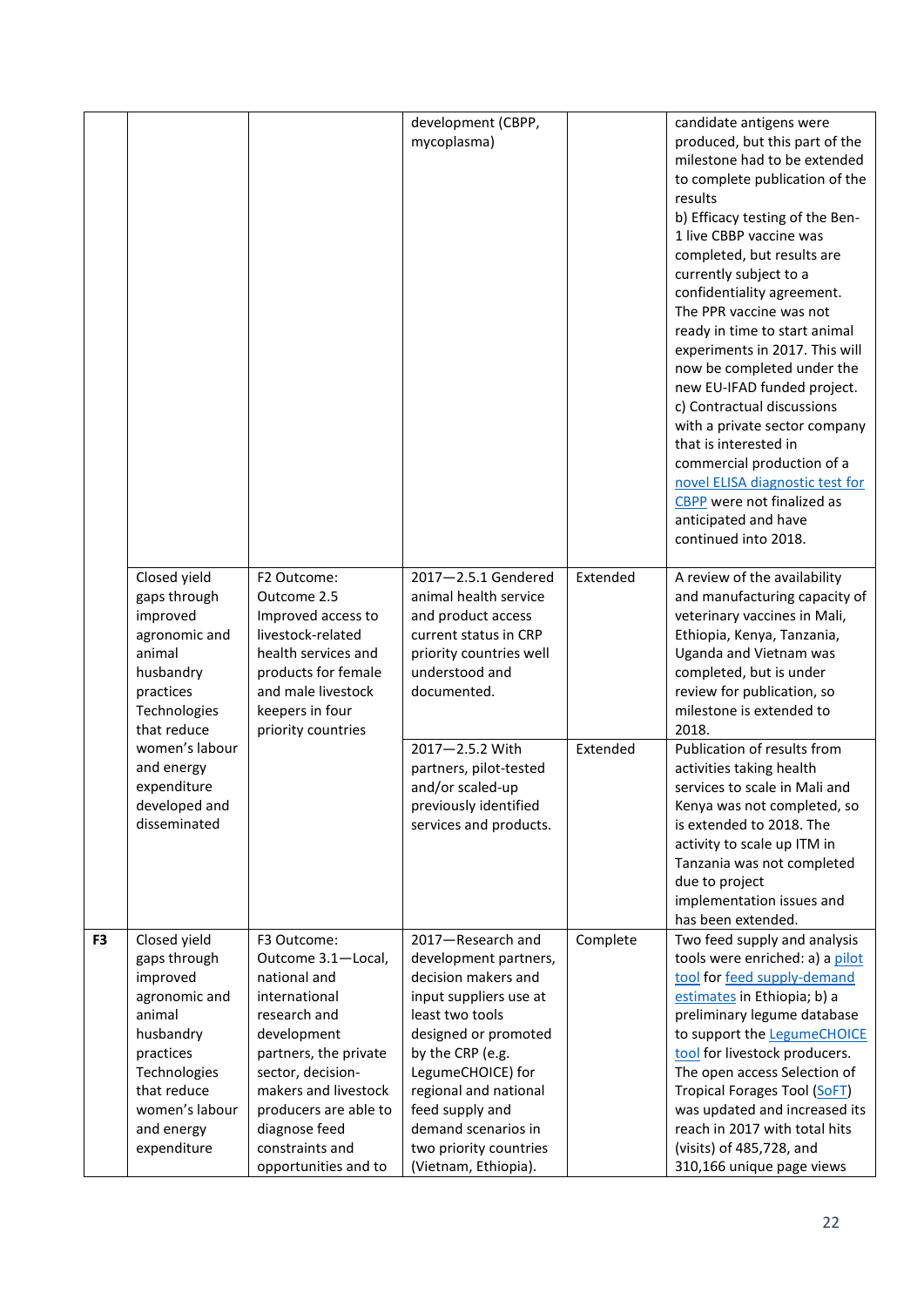| developed and               | effectively prioritize                       | Awareness of research                   |          | (link). The open access online                               |
|-----------------------------|----------------------------------------------|-----------------------------------------|----------|--------------------------------------------------------------|
| disseminated                | and target feed and                          | partners increased                      |          | journal Tropical Grasslands-                                 |
|                             | forage interventions,                        | through promotion of                    |          | Forrajes Tropicales (TGFT)                                   |
|                             | resulting in: a 10%                          | CRP generated                           |          | launched three issues.                                       |
|                             | improvement in                               | knowledge through                       |          |                                                              |
|                             | utilization of feeds                         | <b>Tropical Grassland</b>               |          |                                                              |
|                             | and forages, a 20%                           | journal.                                |          |                                                              |
|                             | increase in animal                           | 2017-Knowledge                          | Complete | We developed three new                                       |
|                             | production using                             | updating: New                           |          | equations for stationary NIRS,                               |
|                             | improved feed and                            | equations for                           |          | each for one forage quality                                  |
|                             | forage technologies,                         | stationary and mobile                   |          | parameter (IVDM, NDF and                                     |
|                             | a 10% accuracy                               | NIRS integrated into                    |          | ADF) specific for the screening                              |
|                             | increase for biomass                         | platform for Colombia                   |          | of grasses. This helped in                                   |
|                             | and quality                                  | and Ethiopia.                           |          | studying the quality                                         |
|                             | estimation and at                            |                                         |          | parameters of 130 germplasm                                  |
|                             | least 250,000 annual                         |                                         |          | accessions of M. maximus                                     |
|                             | visitors to global<br>databases,             |                                         |          | from CIAT's gene bank using<br>NIRS for the first time in    |
|                             | repositories,                                |                                         |          | history (link). Two stationary                               |
|                             | interactive tools and                        |                                         |          | NIRS equations were                                          |
|                             | maps and the                                 |                                         |          | developed for Tef straw and                                  |
|                             | Tropical Grasslands-                         |                                         |          | Cenchrus purpureus.                                          |
|                             | Forrajes Tropicales                          |                                         |          |                                                              |
|                             | journal website.                             |                                         |          |                                                              |
| Closed yield                | F3 Outcome:                                  | 2017-New cohort of                      | Complete | 81 new Urochloa interspecific                                |
| gaps through                | Outcome 3.3-                                 | promising Urochloa                      |          | hybrids were defined, 27 U.                                  |
| improved                    | National and                                 | hybrids defined for                     |          | humidicola hybrids were                                      |
| agronomic and               | international                                | later use in breeding                   |          | evaluated for spittlebug                                     |
| animal                      | research and                                 | activities. New crosses                 |          | resistance and seed                                          |
| husbandry                   | development                                  | of breeding lines                       |          | production and 27 U.                                         |
| practices                   | partners and the                             | available for further                   |          | humidicola hybrids were                                      |
| Technologies<br>that reduce | private sector are                           | research and already                    |          | screened for waterlogging                                    |
| women's labour              | using CRP developed<br>forage and rangeland  | available forage<br>hybrids scaled with |          | tolerance; b) released<br>Urochloa hybrids were further      |
| and energy                  | resources (with                              | private sector partner                  |          | scaled on approximately                                      |
| expenditure                 | enhanced traits), in                         | in at least 15 countries                |          | 103,000 hectares in 23                                       |
| developed and               | 30 countries and                             | on 100,000 hectares.                    |          | countries in 2017.                                           |
| disseminated                | reaching producers                           | 2017-Genotyped CRP                      | Complete | A collection of 105 Napier                                   |
|                             | who plant over 2                             | collections (e.g.                       |          | grass accessions was                                         |
|                             | million ha, to                               | P.purpureum) to                         |          | genotyped producing                                          |
|                             | increase the rate of                         | identify potential for                  |          | approximately 200,000                                        |
|                             | genetic gain and                             | enhancement and                         |          | markers and a diversity                                      |
|                             | exploit the genetic                          | plans for improved                      |          | analysis was conducted                                       |
|                             | diversity of forages                         | phenotyping and                         |          | capturing genetic diversity.                                 |
|                             | and rangeland                                | genotyping efficiency                   |          | New phenotyping tools were                                   |
|                             | species to enhance                           | developed.                              |          | tested for suitability for                                   |
|                             | stress-tolerance,                            |                                         |          | improving selection and non-                                 |
|                             | biomass productivity<br>and nutritive value. |                                         |          | destructive methods for                                      |
|                             |                                              |                                         |          | screening forage plants under                                |
|                             |                                              |                                         |          | stress were evaluated. The<br>potential of genomic selection |
|                             |                                              |                                         |          | was enriched for the <i>Urochloa</i>                         |
|                             |                                              |                                         |          | breeding program.                                            |
|                             |                                              | 2017-Representative                     | Extended | This milestone was only                                      |
|                             |                                              | collections (3-5                        |          | partially achieved in 2017.                                  |
|                             |                                              | species for diverse                     |          | The delay resulted from                                      |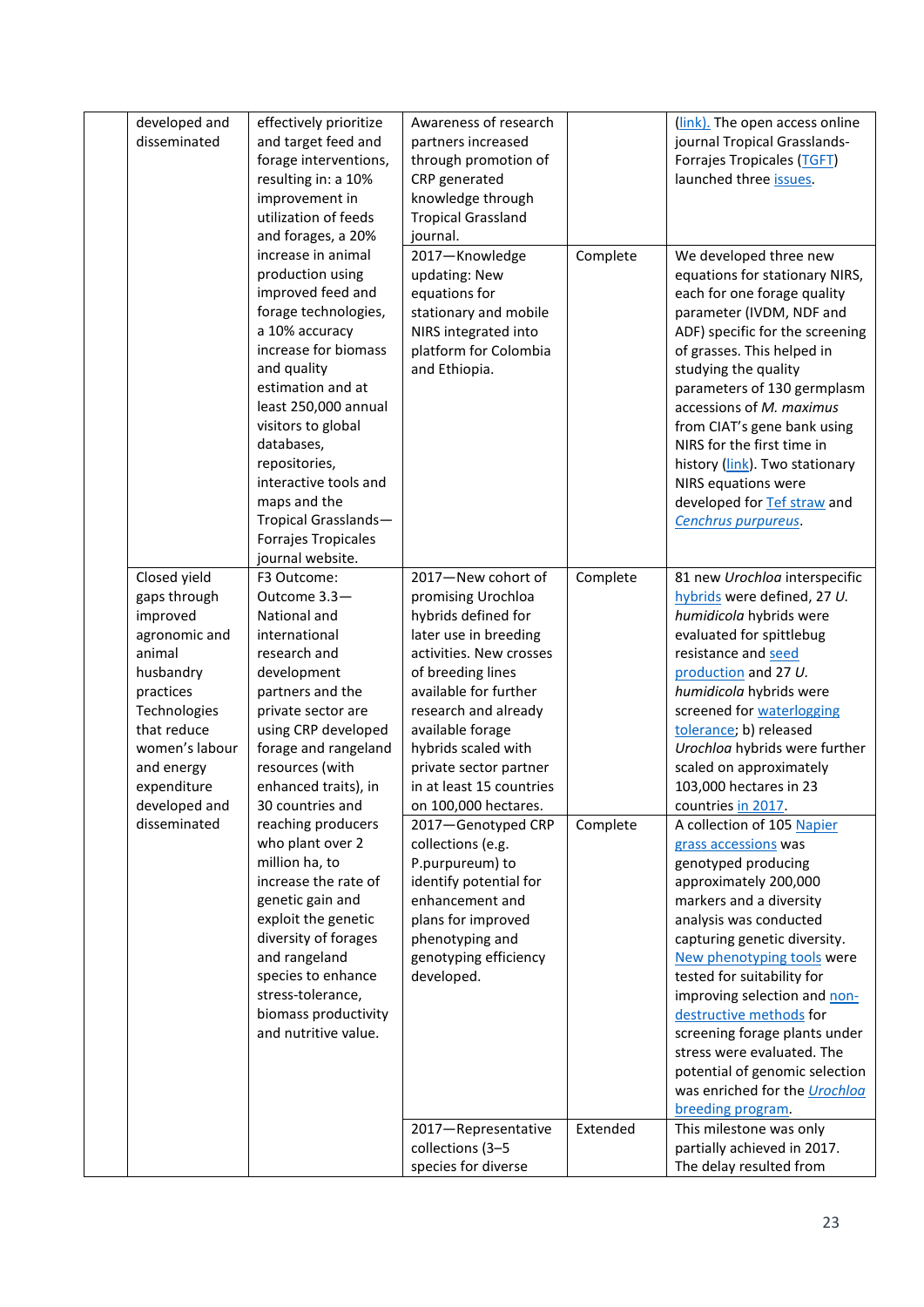|                                                                                                                                                                                                              |                                                                                                                                                                                                                                                                                                                                                                     | agro-ecosystems) of<br>Cactae, Brachiaria and<br>Panicum identified,<br>characterized or<br>promoted for release<br>in North and East<br>Africa and Colombia.          |          | changed release procedures<br>affecting our Urochloa<br>releases and the dependence<br>on bilateral projects due to<br>missing W1/2 funding.<br>However, progress was made<br>on achieving this milestone<br>and we are confident that the<br>milestone will be achieved in<br>2018.<br>1) Progress made on species<br>characterization:<br>Advances were made on<br>molecular and phenotypic<br>characterization (e.g. related<br>to water use, environmental<br>aspects or nutritional quality)<br>for the core collection of<br>Megathyrsus maximus<br>(Panicum) (137 germplasm<br>accessions and 41 hybrids)<br>contributing to hybrid<br>breeding.<br>2) Progress made on species<br>promotion:<br>A field day in Jhansi (India)<br>was organized to introduce |
|--------------------------------------------------------------------------------------------------------------------------------------------------------------------------------------------------------------|---------------------------------------------------------------------------------------------------------------------------------------------------------------------------------------------------------------------------------------------------------------------------------------------------------------------------------------------------------------------|------------------------------------------------------------------------------------------------------------------------------------------------------------------------|----------|---------------------------------------------------------------------------------------------------------------------------------------------------------------------------------------------------------------------------------------------------------------------------------------------------------------------------------------------------------------------------------------------------------------------------------------------------------------------------------------------------------------------------------------------------------------------------------------------------------------------------------------------------------------------------------------------------------------------------------------------------------------------|
|                                                                                                                                                                                                              |                                                                                                                                                                                                                                                                                                                                                                     |                                                                                                                                                                        |          | cactus (Opuntia ficus indica)<br>as a multi-purpose plant to                                                                                                                                                                                                                                                                                                                                                                                                                                                                                                                                                                                                                                                                                                        |
| Closed yield<br>gaps through<br>improved<br>agronomic and<br>animal<br>husbandry<br>practices<br>Technologies<br>that reduce<br>women's labour<br>and energy<br>expenditure<br>developed and<br>disseminated | F3 Outcome:<br>Outcome 3.4-New<br>forage and crop<br>cultivars, superior to<br>local (based on food,<br>feed and fodder<br>traits weighted<br>according to target<br>domains), made<br>available by<br>development<br>partners,<br>government agencies<br>and the private<br>sector and applied by<br>farmers in seven<br>priority counties and<br>other locations. | 2017-Milestone 3.4.1<br>Cultivars with potential<br>for genetic<br>enhancement<br>identified (maize, rice,<br>wheat, cowpea and<br>barley)                             | Complete | farmers.<br>New dual purpose cultivars<br>identified in maize, rice,<br>wheat, cowpea and sorghum,<br>and new forage sorghum and<br>pearl millet cultivars were<br>identified and tested with<br>commercial and smallholder<br>dairy producers in Southern<br>India. Two studies explored<br>food-feed traits in Ethiopian<br>naked-barley landraces and<br>global barley genotypes.<br>Submissions to journals are<br>ongoing.                                                                                                                                                                                                                                                                                                                                     |
| Closed yield<br>gaps through<br>improved<br>agronomic and<br>animal<br>husbandry<br>practices                                                                                                                | F3 Outcome:<br>Outcome 3.5-Better<br>utilization of existing<br>and novel feed and<br>forage resources<br>through: scalable and<br>gender-responsive<br>processing                                                                                                                                                                                                  | 2017-Tools<br>developed for<br>increasing productivity<br>while reducing feed<br>and labour costs<br>(India), considering<br>gender-responsiveness<br>and scalability. | Complete | A ration balancing tool for<br>Odisha state was developed.<br>In addition, the potential of<br>upgrading cereal straws and<br>stovers using technology<br>developed for biofuel<br>production for livestock feed<br>was identified.                                                                                                                                                                                                                                                                                                                                                                                                                                                                                                                                 |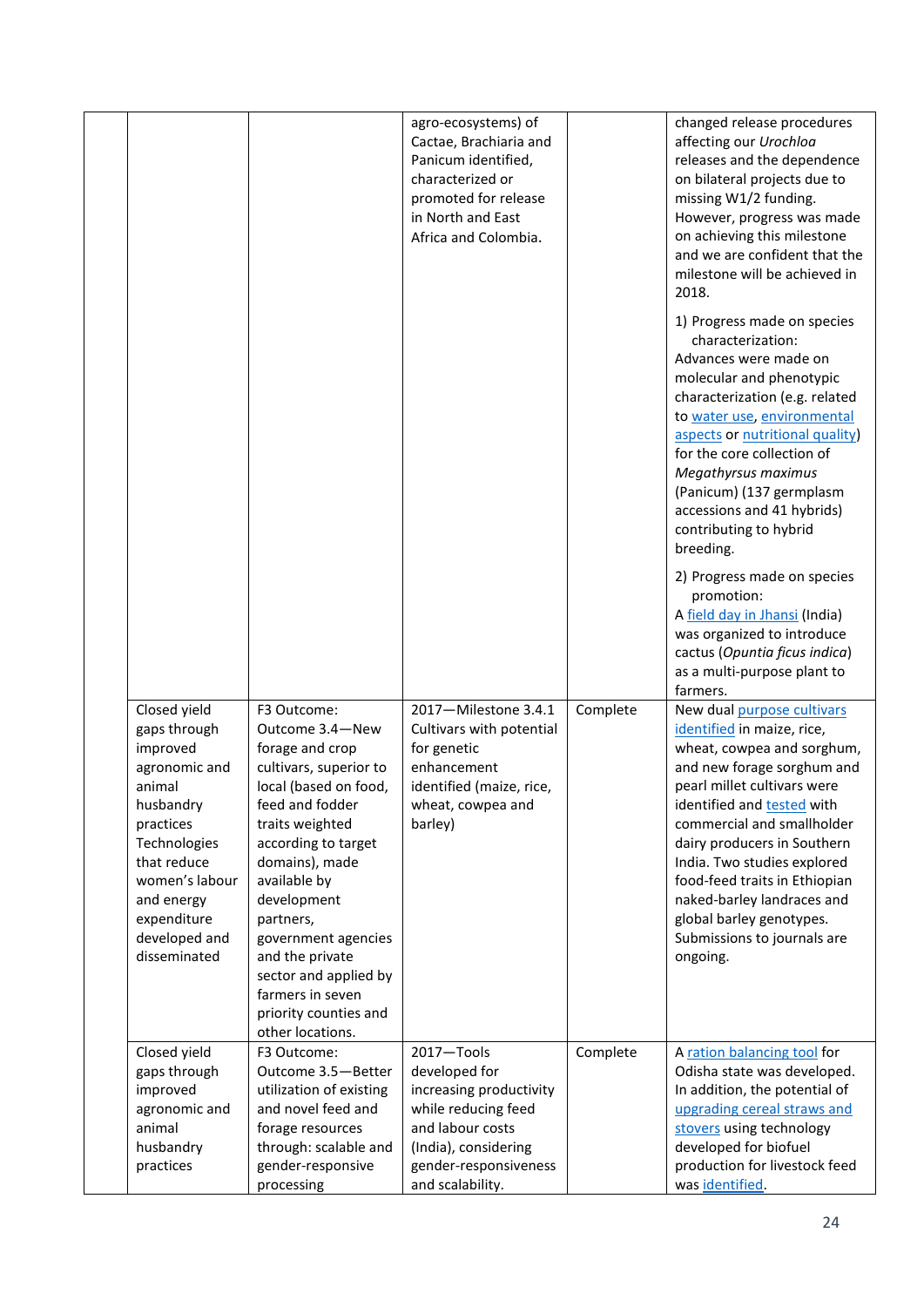| Technologies<br>that reduce<br>women's labour<br>and energy<br>expenditure<br>developed and<br>disseminated<br>More efficient<br>use of inputs                                                                                | technologies,<br>management<br>strategies to<br>conserve and<br>rehabilitate<br>rangelands while<br>producing,<br>preserving and<br>storing feed biomass<br>and diet formulation<br>that increases<br>productivity while<br>reducing overall feed<br>and forage costs and<br>environment<br>impacts, by national<br>and international<br>development<br>partners,<br>government agencies<br>and extension<br>services, the private                                                                       | 2017-Assessment of<br>current commercial<br>and on-farm silage<br>production (India). This<br>will provide the basis<br>for pilot-testing of on-<br>farm and communal<br>and private sector feed<br>preservation<br>approaches in 2018<br>with scaling-out in<br>2019.                                    | Complete | A contract farming option for<br>silage making has been<br>implemented by our partner<br>Dodla Dairy in southern India.<br>In addition, total mixed<br>rations were designed and<br>tested with feed processors<br>and smallholder dairy<br>producers in India leading to<br>superior yields compared to<br>traditional feeding systems.                                                                                                                                                                                                                                                                                                                                                                                                                                                                                                                                                |
|-------------------------------------------------------------------------------------------------------------------------------------------------------------------------------------------------------------------------------|----------------------------------------------------------------------------------------------------------------------------------------------------------------------------------------------------------------------------------------------------------------------------------------------------------------------------------------------------------------------------------------------------------------------------------------------------------------------------------------------------------|-----------------------------------------------------------------------------------------------------------------------------------------------------------------------------------------------------------------------------------------------------------------------------------------------------------|----------|-----------------------------------------------------------------------------------------------------------------------------------------------------------------------------------------------------------------------------------------------------------------------------------------------------------------------------------------------------------------------------------------------------------------------------------------------------------------------------------------------------------------------------------------------------------------------------------------------------------------------------------------------------------------------------------------------------------------------------------------------------------------------------------------------------------------------------------------------------------------------------------------|
| More efficient                                                                                                                                                                                                                | sector and<br>community-based<br>organizations in<br>three priority<br>countries.<br>F3 Outcome:                                                                                                                                                                                                                                                                                                                                                                                                         | 2017-Knowledge                                                                                                                                                                                                                                                                                            | Complete | We developed a method for                                                                                                                                                                                                                                                                                                                                                                                                                                                                                                                                                                                                                                                                                                                                                                                                                                                               |
| use of inputs<br>Closed yield<br>gaps through<br>improved<br>agronomic and<br>animal<br>husbandry<br>practices<br>Technologies<br>that reduce<br>women's labour<br>and energy<br>expenditure<br>developed and<br>disseminated | Outcome 3.8-<br>Increased delivery<br>and uptake of feed<br>and forage resources<br>through proof-of-<br>concept scaling,<br>business model<br>development and<br>value-chain<br>approaches by<br>development<br>partners, the private<br>sector (feed and<br>forage traders, feed<br>processors) and (1<br>million by 2022)<br>farmers across<br>diverse environments<br>in priority countries<br>and other locations<br>in Latin America,<br>North and East Africa<br>and South and<br>Southeast Asia. | required for designing<br>business models (e.g.,<br>cost-benefit analyses,<br>business plans,<br>evaluation adoption<br>factors influencing<br>uptake, sector review)<br>developed for three<br>countries (Tunisia,<br>Kenya, Colombia).<br><b>Business model</b><br>development will start<br>from 2018. |          | cost-benefit analysis of<br>improved forage technologies<br>in Colombia that allows the<br>financial evaluation of<br>promising forages. Since this<br>method serves for application<br>in Latin America, a set of<br>public and private sector<br>actors from Nicaragua were<br>trained on its use. By using a<br>different method for cost-<br>benefit analysis for forage<br>technologies (oat and vetch<br>forages) in central Kenya, we<br>proved that applying these<br>technologies results in<br>positive returns for the<br>farmers. We developed a<br>methodology for qualitative<br>assessment of adoption<br>factors for new forage<br>technologies in Latin America<br>that serves for the<br>development of well-targeted<br>dissemination strategies.<br>Adoption factors were<br>identified for Tanzania using<br>another approach. In<br>addition, four business plans |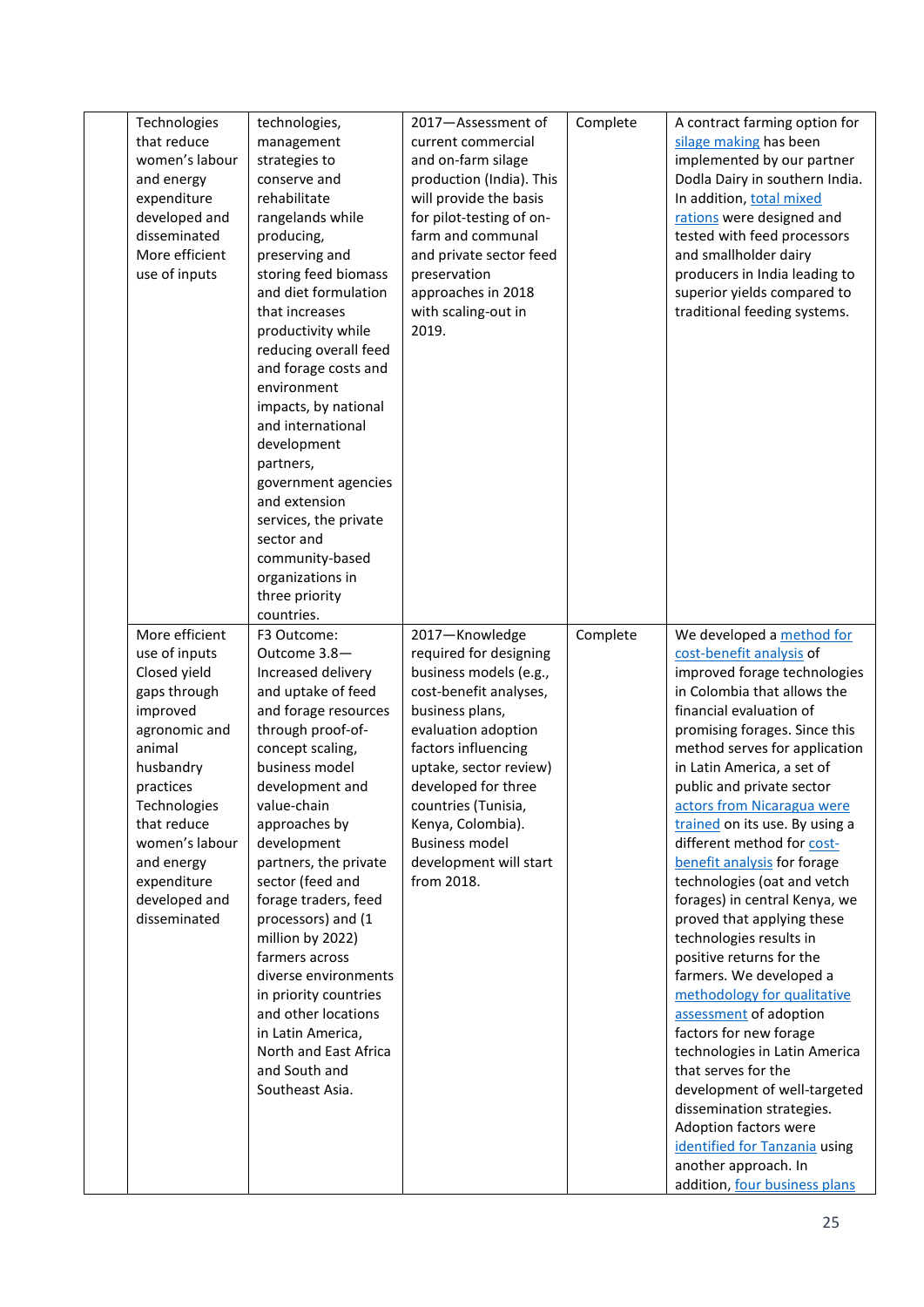|    |                |                        |                                          |          | for Tunisian feed block                               |
|----|----------------|------------------------|------------------------------------------|----------|-------------------------------------------------------|
|    |                |                        |                                          |          | manufacturers were                                    |
|    |                |                        |                                          |          | developed.                                            |
|    |                |                        | 2017-Identification of                   | Extended | This milestone was partially                          |
|    |                |                        | knowledge gaps                           |          | achieved and extended to                              |
|    |                |                        | around promising feed,                   |          | 2018 due to a lack of W1/2                            |
|    |                |                        | forage and processing                    |          | funds and limited bilateral                           |
|    |                |                        | technologies in 2                        |          | project activities. The                               |
|    |                |                        | countries (Tunisia,                      |          | identification of knowledge                           |
|    |                |                        | Colombia) that serve                     |          | gaps remains to be done for                           |
|    |                |                        | as a basis for the                       |          | Tunisia and we are confident                          |
|    |                |                        | development of new                       |          | that this will be achieved in                         |
|    |                |                        | extension approaches                     |          | 2018 as W1/2 funds will now                           |
|    |                |                        | (in 2018) that enhance                   |          | be able to support this                               |
|    |                |                        | technology adoption                      |          | activity.                                             |
|    |                |                        | and scaling.                             |          | What we achieved was the                              |
|    |                |                        |                                          |          | identification of knowledge                           |
|    |                |                        |                                          |          | gaps around forage                                    |
|    |                |                        |                                          |          | technologies for Colombia                             |
|    |                |                        |                                          |          | that help in developing well-                         |
|    |                |                        |                                          |          | targeted extension                                    |
|    |                |                        |                                          |          | approaches. Through bilateral                         |
|    |                |                        |                                          |          | project activities, a policy                          |
|    |                |                        |                                          |          | brief on varietal release                             |
|    |                |                        |                                          |          | protocols for forage seed in                          |
|    |                |                        |                                          |          | Afghanistan and 10 forage                             |
|    |                |                        |                                          |          | factsheets for Eastern Africa                         |
|    |                |                        |                                          |          | were developed and support                            |
|    |                |                        |                                          |          | new extension approaches.                             |
|    |                |                        |                                          | Complete | Achieved through                                      |
|    |                |                        | 2017-Exchange with                       |          |                                                       |
|    |                |                        | Innovation Platforms,<br>Roundtables and |          | participating in the                                  |
|    |                |                        |                                          |          | Roundtable for sustainable                            |
|    |                |                        | private sector around                    |          | cattle production in Colombia,                        |
|    |                |                        | feed, forage and                         |          | establishing private seed<br>sector links and initial |
|    |                |                        | processing                               |          |                                                       |
|    |                |                        | technologies                             |          | innovation platform meetings                          |
|    |                |                        | established in at least 3                |          | in Kenya, and supporting the                          |
|    |                |                        | countries (Tunisia,                      |          | feed resource innovation                              |
|    |                |                        | Kenya, Colombia) as a                    |          | platforms in Tunisia. We also                         |
|    |                |                        | first step to improve                    |          | mapped the key players                                |
|    |                |                        | technology uptake                        |          | within the forage seed                                |
|    |                |                        |                                          |          | marketing system in                                   |
|    |                |                        |                                          |          | Afghanistan and conducted an                          |
|    |                |                        |                                          |          | in-depth forage value chain                           |
|    |                |                        |                                          |          | analysis in Kenya and                                 |
|    |                |                        |                                          | Extended | Ethiopia.<br>The CLEANED framework                    |
| F4 | More           | F4 Outcome:            | 2017-Framework for                       |          |                                                       |
|    | productive and | Environmental          | assessing                                |          | tools have been tested in                             |
|    | equitable      | concerns are           | environmental                            |          | Kenya, Burkina Faso and                               |
|    | management of  | considered in          | footprints of                            |          | Nicaragua. In Vietnam we                              |
|    | natural        | decision making        | technologies and                         |          | applied a different type of ex-                       |
|    | resources      | across at least 10     | interventions                            |          | ante impact assessment using                          |
|    |                | priority countries and | developed and tested                     |          | the FARM DESIGN tool. (data:                          |
|    |                | other locations, by    | (in Kenya, Tanzania                      |          | https://dataverse.harvard.edu                         |
|    |                | national and           | and Vietnam) and                         |          | /dataset.xhtml?persistentId=d                         |
|    |                | international          | results and associated                   |          | oi:10.7910/DVN/LDLJ6D). In                            |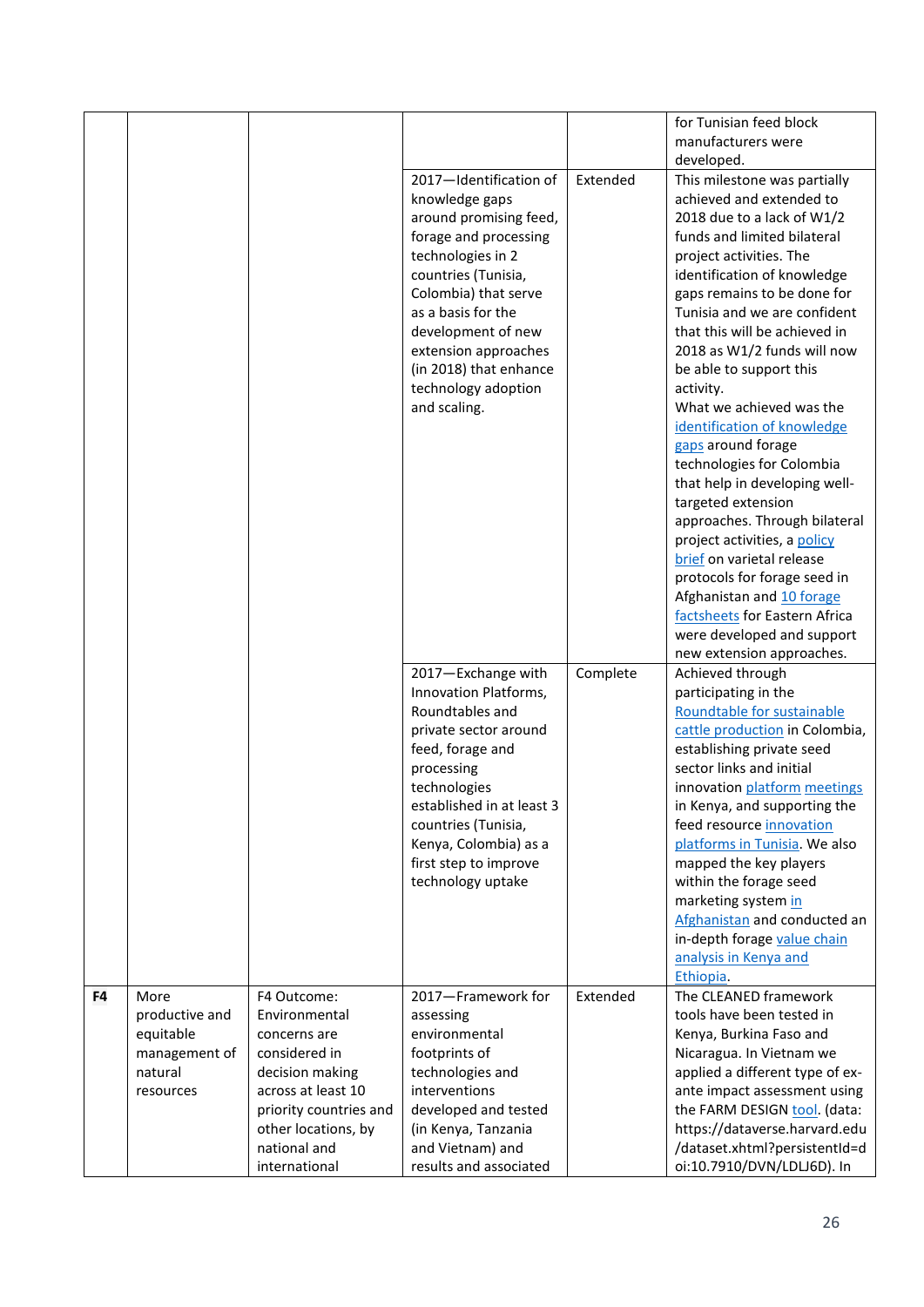|                                                                                                       | development<br>partners,<br>government agencies<br>and extension<br>systems, including<br>technology<br>developers seeking<br>to improve cattle,<br>small ruminant and<br>pig production.                                           | assessment tools<br>disseminated.                                                                                                                       |          | Tanzania, with CCAFS, we are<br>also assessing trade-offs in<br>2018. The 2017 applications<br>of the CLEANED framework<br>for assessing environmental<br>footprints of technologies and<br>interventions were focused<br>mostly on feeds and forages,<br>e.g. the collaborative study<br>with Send-a-Cow in western<br>Kenya and the forage<br>intensification study in<br>Nicaragua. In addition, efforts<br>on dissemination of the<br><b>CLEANED tools and results</b><br>were undertaken, with e.g.<br>the publishing of the<br>CLEANED-X model and a joint<br>KALRO-Send a Cow-CIAT<br>workshop to discuss the<br>implications of the Western<br>Kenya results for farmers and<br>development partners. In<br>Burkina Faso the framework<br>was used very successfully in<br>a workshop with partners<br>under a bilateral project.<br>• https://github.com/pfeiferc<br>/CLEANED-R<br>• http://hdl.handle.net/1056<br>8/93076<br>• http://hdl.handle.net/1056<br>8/93069 |
|-------------------------------------------------------------------------------------------------------|-------------------------------------------------------------------------------------------------------------------------------------------------------------------------------------------------------------------------------------|---------------------------------------------------------------------------------------------------------------------------------------------------------|----------|--------------------------------------------------------------------------------------------------------------------------------------------------------------------------------------------------------------------------------------------------------------------------------------------------------------------------------------------------------------------------------------------------------------------------------------------------------------------------------------------------------------------------------------------------------------------------------------------------------------------------------------------------------------------------------------------------------------------------------------------------------------------------------------------------------------------------------------------------------------------------------------------------------------------------------------------------------------------------------|
| More<br>productive and<br>equitable<br>management of<br>natural<br>resources                          | F4 Outcome:<br>Government<br>agencies and<br>development<br>partners at local and<br>national levels across<br>at least 10 priority<br>countries and other<br>locations are<br>promoting<br>environmental<br>management<br>options. | 2017-GHG emissions<br>from three common<br>livestock production<br>systems using standard<br>technologies assessed<br>in Kenya, Tanzania and<br>Vietnam | Extended | This has been completed for<br>Kenya, however, delays in<br>research mean that in<br>Tanzania data collection is still<br>ongoing with data analysis to<br>be completed in 2018. In the<br>case of Vietnam, we received<br>additional funds allowing for<br>six more months of data<br>collection into 2018 and a<br>more complete analysis. In<br>Kenya GHG emissions are in<br>press for both manure and<br>ruminant emissions (Ndung'u<br>et al in press; Owino et al in<br>press)                                                                                                                                                                                                                                                                                                                                                                                                                                                                                          |
| Land, water and<br>forest<br>degradation<br>(Including<br>deforestation)<br>minimized and<br>reversed | F4 Outcome:<br>National government<br>agencies across at<br>least five priority<br>countries design and<br>implement key<br>policies to improve                                                                                     | 2017-Synthesis of<br>policy issues on<br>reducing GHG<br>emissions from<br>livestock published                                                          | Extended | The work on policy issues for<br>reducing GHG emissions,<br>which is largely undertaken<br>with projects linked to<br>CCAFS, has proven to be<br>more complicated than<br>anticipated. This is due to                                                                                                                                                                                                                                                                                                                                                                                                                                                                                                                                                                                                                                                                                                                                                                          |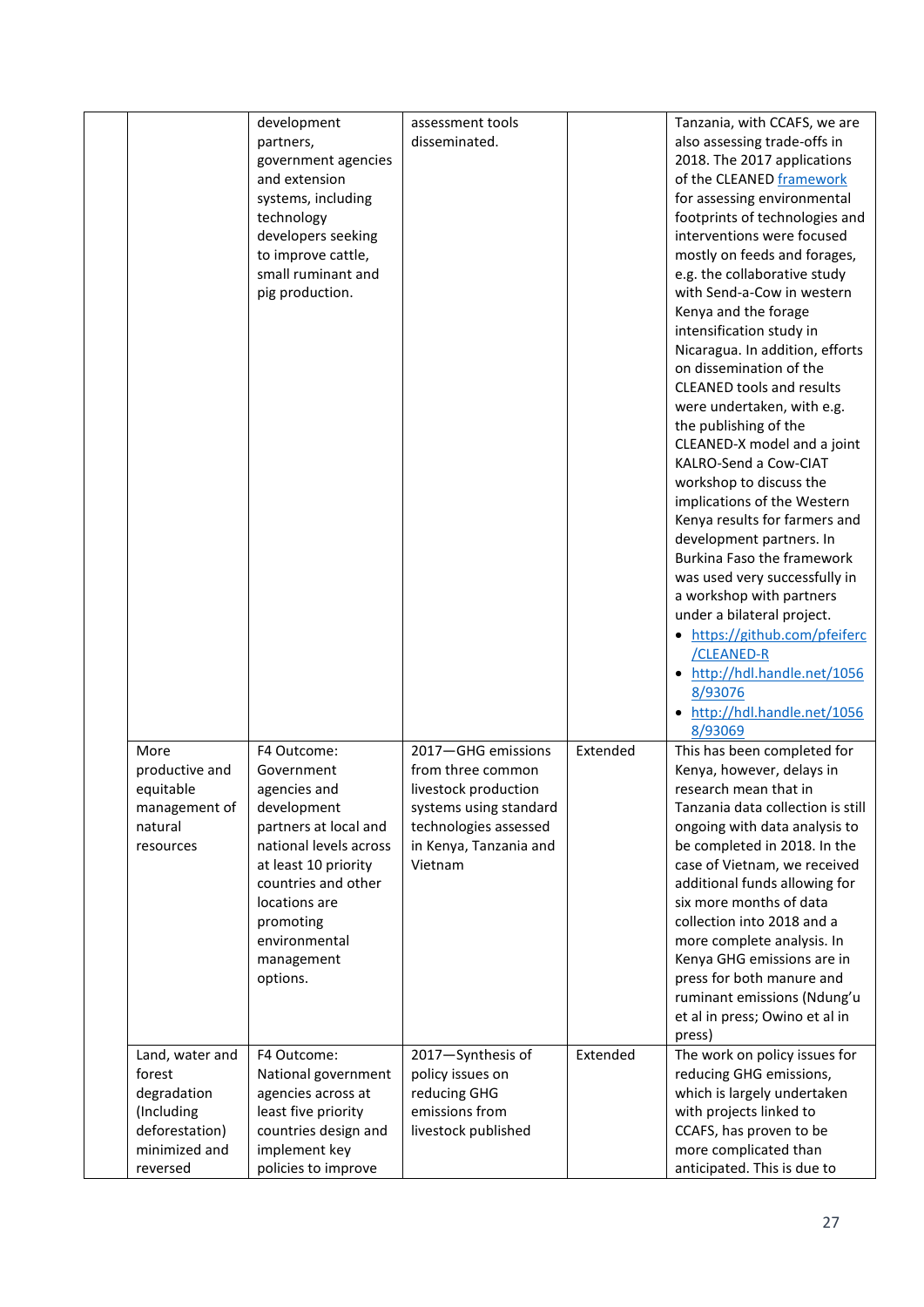|                | Increased<br>resilience of<br>agro-<br>ecosystems and<br>communities,<br>especially those<br>including<br>smallholders | the environmental<br>management of<br>livestock systems                                                                                                                                                                                                                                                                                                  |                                                                                                                                                                                                                                                                                                                            |                                                                                                                      | the slow pace of<br>development of actual<br>implementation strategies<br>for countries to implement<br>their NDC targets through<br>the livestock sector. Hence<br>although we had a number<br>of discussions on these<br>issues with ministry staff<br>(Livestock and Climate<br>Change Units) in Kenya and<br>Ethiopia, it seemed<br>premature to write a brief in<br>2017 as these discussions<br>were still ongoing. We are<br>confident in producing a<br>brief in 2018 as we are just<br>starting a new joint activity<br>under CCAFS with funds<br>from the German<br>Government. |
|----------------|------------------------------------------------------------------------------------------------------------------------|----------------------------------------------------------------------------------------------------------------------------------------------------------------------------------------------------------------------------------------------------------------------------------------------------------------------------------------------------------|----------------------------------------------------------------------------------------------------------------------------------------------------------------------------------------------------------------------------------------------------------------------------------------------------------------------------|----------------------------------------------------------------------------------------------------------------------|-------------------------------------------------------------------------------------------------------------------------------------------------------------------------------------------------------------------------------------------------------------------------------------------------------------------------------------------------------------------------------------------------------------------------------------------------------------------------------------------------------------------------------------------------------------------------------------------|
| F <sub>5</sub> | Increased<br>access to<br>diverse<br>nutrient-rich<br>foods<br>Conducive<br>agricultural<br>policy<br>environment      | F5 Outcome:<br>Outcome 5.1-<br>National and<br>international<br>research partners<br>and policymakers use<br>analyses of livestock-<br>sector dynamics,<br>investment and ex-<br>ante impact<br>assessments to guide<br>priority setting,<br>investment and<br>policy development<br>for the livestock<br>sector in six priority<br><b>CRP</b> countries | 2017-Milestone<br>5.1.2-Strategic<br>analysis of animal<br>source food supply and<br>demand to 2030 and<br>2050 conducted,<br>including analysis of<br>the resulting food<br>security implications.                                                                                                                        | <b>Extended to</b><br>2018                                                                                           | The strategic analysis takes<br>the form of scenario<br>analysis to explore<br>targeted livestock<br>investments, assessing the<br>impacts in sub-Saharan<br>Africa and South Asia. It<br>was drafted as a paper and<br>submitted for publication<br>in 2017. The editors of the<br>special Issue in which it will<br>appear requested an<br>additional round of reviews<br>and so final publication has<br>been delayed to 2018.                                                                                                                                                         |
|                | Increased<br>household<br>capacity to cope<br>with shocks<br>Increased<br>livelihood<br>opportunities                  | F5 Outcome:<br>Outcome 5.5-<br>Livestock<br>communities across<br>four priority<br>countries apply<br>tested technologies,<br>management<br>strategies and<br>institutional<br>arrangements that<br>have been developed<br>through system<br>optimization, taking<br>the multiple<br>functions of livestock<br>into account.                             | 2017-Milestone<br>5.5.1-Generate<br>evidence (publications)<br>on the role of livestock<br>in enhancing resilience<br>capacity and<br>production system<br>competitiveness in<br>dryland and mixed<br>systems (North Africa<br>and Somalia drylands,<br>small ruminant and pig<br>value-chains in<br>Ethiopia and Uganda). | Completed<br>(target<br>countries<br>changed in<br>some cases<br>to better<br>focus on CRP<br>priority<br>countries) | Together, three outputs were<br>produced that cover a range<br>of contrasting examples as to<br>how improved livestock value<br>chain performance can<br>enhance livelihoods and<br>resilience.<br>Report on technologies to<br>enhance small ruminants<br>value chains performance and<br>address identified constraints<br>in Pakistan<br>http://hdl.handle.net/20.500<br>.11766/8244)<br>Participatory system dynamics<br>modelling for dairy value<br>chain development in                                                                                                            |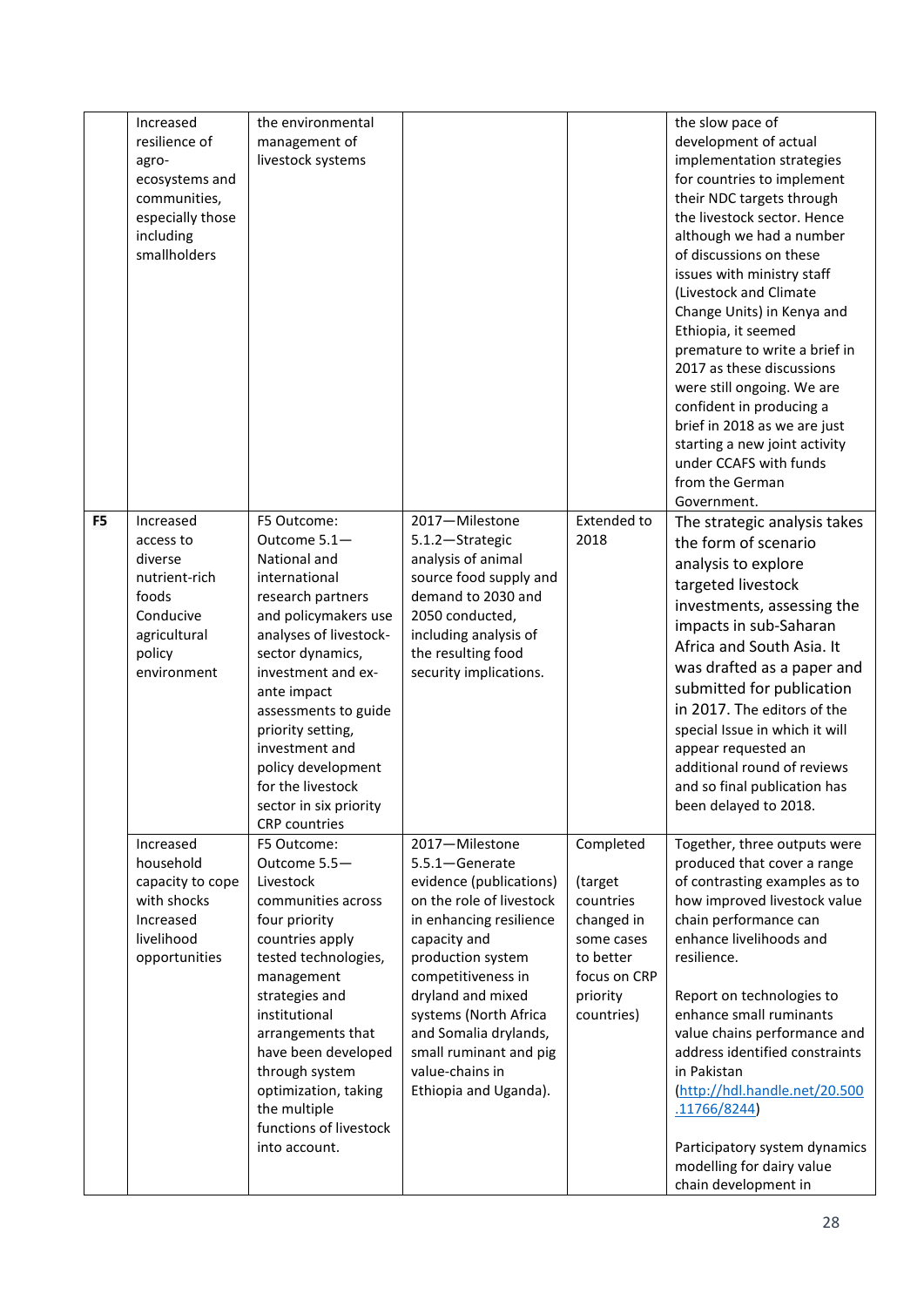|  |  | Nicaragua<br>(http://hdl.handle.net/10568/<br>83181)                                                                                                                                                          |
|--|--|---------------------------------------------------------------------------------------------------------------------------------------------------------------------------------------------------------------|
|  |  | Site intervention plans<br>designed through the Small<br>Ruminant Meat value chain<br>transformation in Ethiopia<br>(SmaRT) project workshop in<br>April 2017<br>http://hdl.handle.net/20.500<br>.11766/8245) |

\* Complete, extended or cancelled

\*\* Provide link to any relevant open accessible document.

# Table C: Cross-cutting aspect of outputs

| Number (%)<br>Number (%)<br>scored 2<br>scored 1<br><b>Cross-cutting</b><br>(Principal)<br>(significant) |       | Number (%)<br>scored 0 | <b>Total overall number of outputs</b> |     |
|----------------------------------------------------------------------------------------------------------|-------|------------------------|----------------------------------------|-----|
| Gender                                                                                                   | 2.25% | 19.85%                 | 77.90%                                 | 267 |
| Youth                                                                                                    | 0.37% | 7.49%                  | 92.13%                                 |     |
| <b>CapDev</b>                                                                                            | 3.00% | 25.84%                 | 71.16%                                 |     |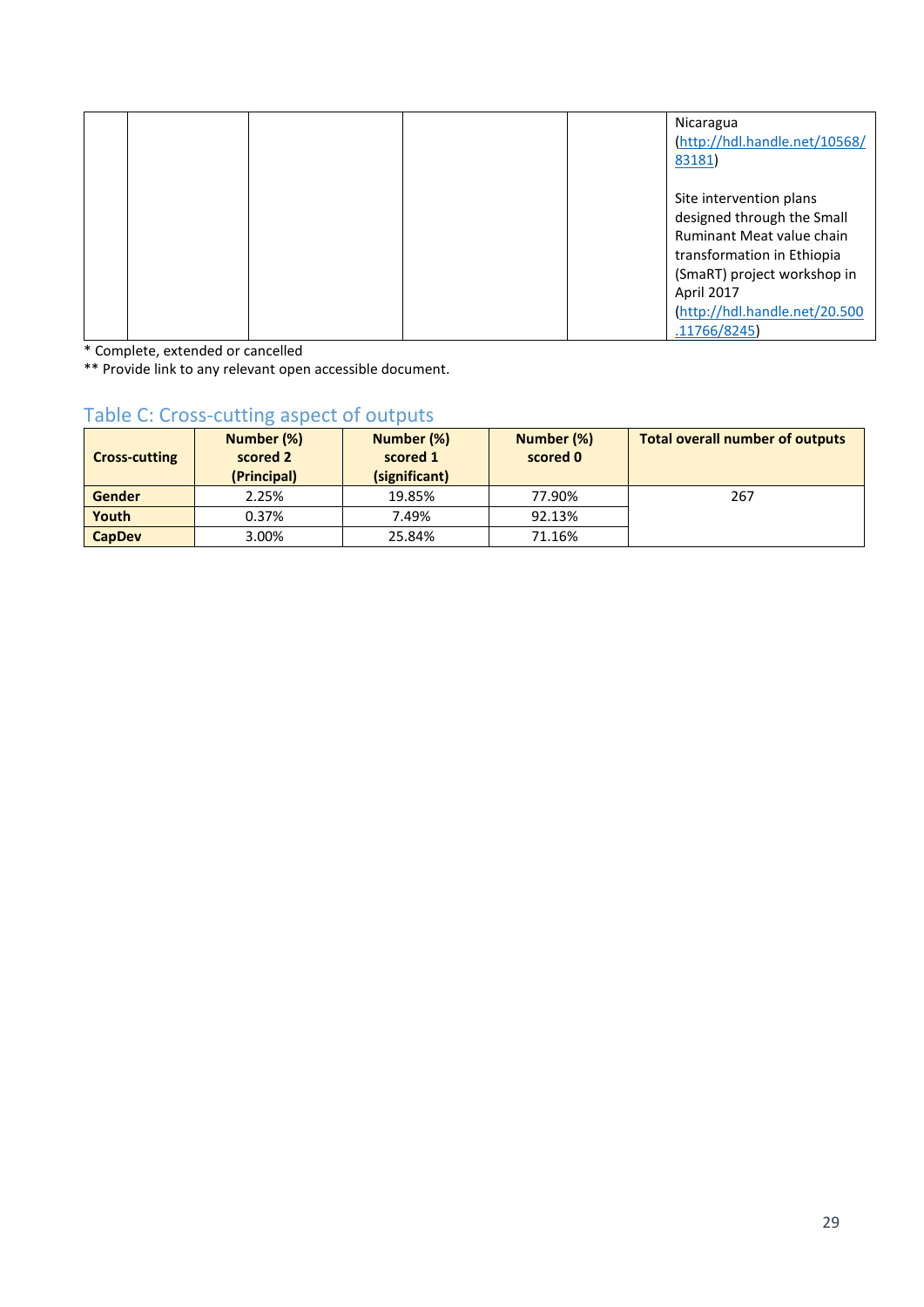# Table D: Common results reporting indicators

| <b>Sphere</b> | <b>Indicators</b>                                                                                                                                                                   | <b>Data</b>                                                                                                                                                                                                                                                                                                                                                                                                                                                                                                                                                                                                                                                                                                                                                                                                                                                                                                                                               | <b>Comments</b>                                                                                                               |
|---------------|-------------------------------------------------------------------------------------------------------------------------------------------------------------------------------------|-----------------------------------------------------------------------------------------------------------------------------------------------------------------------------------------------------------------------------------------------------------------------------------------------------------------------------------------------------------------------------------------------------------------------------------------------------------------------------------------------------------------------------------------------------------------------------------------------------------------------------------------------------------------------------------------------------------------------------------------------------------------------------------------------------------------------------------------------------------------------------------------------------------------------------------------------------------|-------------------------------------------------------------------------------------------------------------------------------|
|               | I1/I2*. Projected<br>uptake (women<br>and men)<br>/hectares from<br>current CRP<br>investments (for<br>innovations at<br>user-ready or<br>scaling stage only<br>- see indicator C1) | CIAT's existing Urochloa hybrids were scaled on<br>approximately 103,000 additional hectares in 23<br>countries in 2017. The hybrid Mulato II is still<br>significantly increasing in sales, however, the two<br>other, rather new hybrids Cayman (approx. 15,700<br>ha) and Cobra (approx. 252 ha) are gaining<br>importance in the market as well (link). The total<br>area sown with CIAT hybrids is estimated to be<br>829,000 hectares in 30 countries by 2017. Main<br>countries: Brazil, Mexico. Increasing uptake in East<br>Africa.                                                                                                                                                                                                                                                                                                                                                                                                              | We expect further adoption<br>on at least 100,000 hectares<br>annually.                                                       |
| Influence     | 13. Number of<br>policies/<br>investments (etc)<br>modified in 2017,                                                                                                                | 1 major international policy brief                                                                                                                                                                                                                                                                                                                                                                                                                                                                                                                                                                                                                                                                                                                                                                                                                                                                                                                        | Policy brief on the role of<br>genetic diversity in adapting<br>African livestock production<br>to climate change             |
|               | informed by<br><b>CGIAR research</b>                                                                                                                                                | 1 national policy on bundling of animal health<br>services                                                                                                                                                                                                                                                                                                                                                                                                                                                                                                                                                                                                                                                                                                                                                                                                                                                                                                | See Table A-2, OICS No. 3                                                                                                     |
|               |                                                                                                                                                                                     | 2 major investments                                                                                                                                                                                                                                                                                                                                                                                                                                                                                                                                                                                                                                                                                                                                                                                                                                                                                                                                       | See Table A-2, OICS No. 1<br>and OICS No. 4                                                                                   |
|               |                                                                                                                                                                                     | 3 curricula                                                                                                                                                                                                                                                                                                                                                                                                                                                                                                                                                                                                                                                                                                                                                                                                                                                                                                                                               | On improving dairy cattle<br>productivity, animal<br>breeding and genetics, and<br>training vaccinators in ITM<br>against ECF |
|               | C1. Number of<br>innovations by<br>phase - new in<br>2017                                                                                                                           | 5 innovations at proof of concept<br>1 piloted successfully<br>5 available for uptake<br>0 taken up by next users                                                                                                                                                                                                                                                                                                                                                                                                                                                                                                                                                                                                                                                                                                                                                                                                                                         | See Table D-2 for details                                                                                                     |
| Control       | C2. Number of<br>formal<br>partnerships in<br>2017, by purpose<br>(ongoing + new)                                                                                                   | Overall the CRP had 156 active partnerships in 2017,<br>59 with non-CRP core implementing partners.<br>The key partner organizations (some of which were<br>involved in multiple partnerships with different<br>Flagships and Projects) were as follows.<br>35 research partnerships:<br>11 developed country universities (in UK, USA,<br>Australia, the Netherlands, Germany, Denmark)<br>5 developing country universities (in Tanzania,<br>٠<br>Uganda, Rwanda, Somaliland and Vietnam)<br>10 National Agricultural Research Institutions (in<br>٠<br>Ethiopia, Tunisia, Zambia, Ethiopia, India,<br>Uganda and Colombia)<br>2 international research institutions (CSIRO<br>п<br>Australia and JC Craig Venter USA)<br>3 development organizations (GIZ, GALVmed and<br>٠<br>RTI International)<br>1 UN Agency (FAO)<br>٠<br>1 government agency (Germany)<br>٠<br>2 private sector companies (Phaesun and<br>٠<br>StratDever)<br>4 policy partners: | See Table G for key<br>partnerships per Flagship                                                                              |

# **Table D-1: Key CRP results from 2017, in numbers**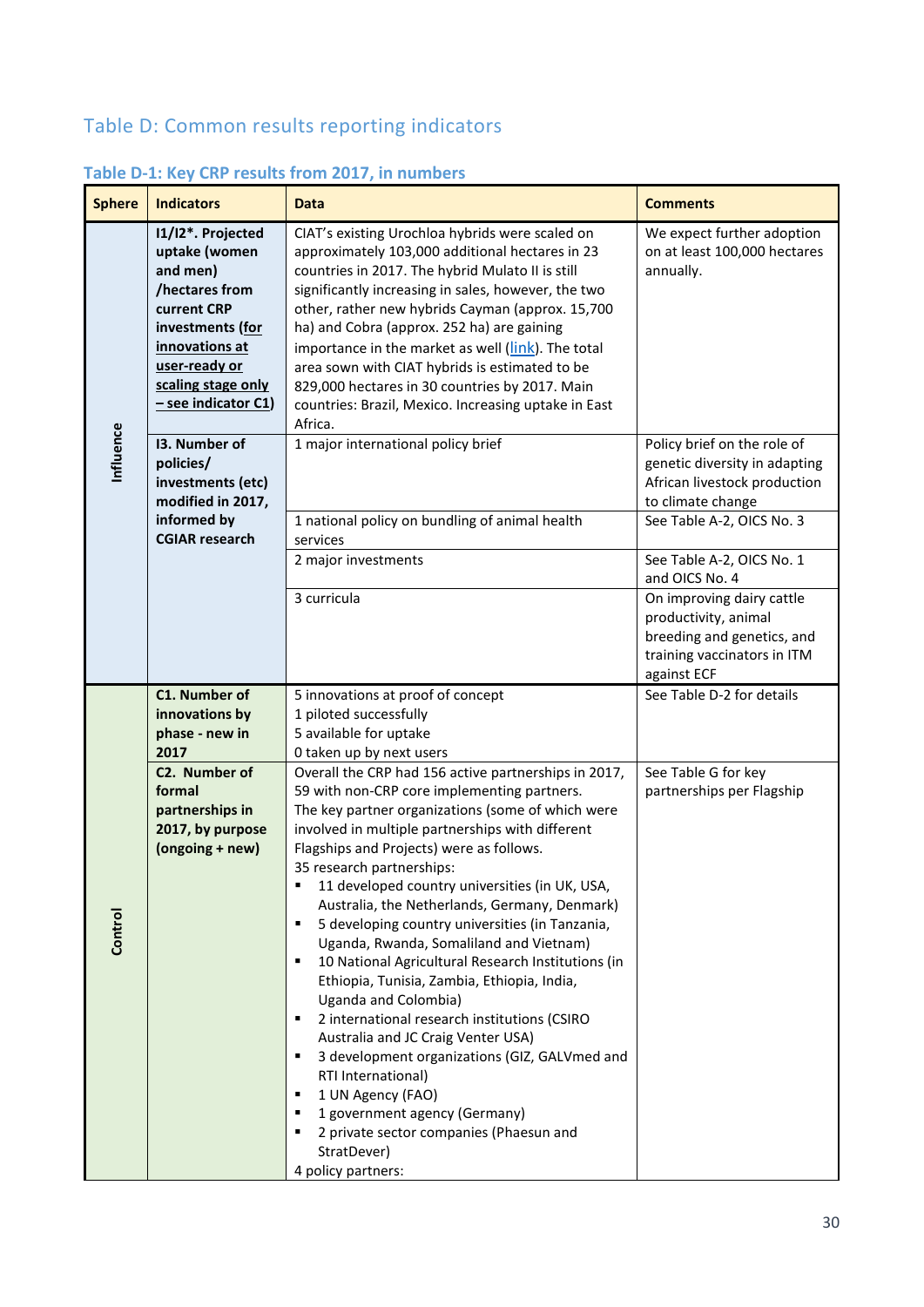|                            | $\blacksquare$<br>1 CGIAR centre(IFPRI)               |                               |
|----------------------------|-------------------------------------------------------|-------------------------------|
|                            | 3 government agencies (Pakistan, Rwanda and           |                               |
|                            | Ethiopia)                                             |                               |
|                            | 5 delivery partners:                                  |                               |
|                            | 2 development organizations (Technoserve and<br>٠     |                               |
|                            | Heifer International)                                 |                               |
|                            | 1 social enterprise (Farmer Input Promotion-FIPS<br>٠ |                               |
|                            | Africa)                                               |                               |
|                            | 1 UN Agency (FAO)<br>$\blacksquare$                   |                               |
|                            | 1 government agency (Tanzania)                        |                               |
| <b>C3. Participants in</b> | 8,706 'end-users' (at least 8% women) in on-farm      | Exact number of women was     |
| <b>CGIAR activities</b>    | trials, farmer field days and similar                 | not recorded in all cases     |
| 2017                       | 1,539 'next users' (at least 40% women) in            |                               |
| (new +ongoing)             | innovation platforms, policy workshops and similar    |                               |
| <b>C4. People trained</b>  | Long term: 44 (at least 34% women)                    | Exact number of women was     |
| in 2017                    | Short term: 1,471 (at least 23% women)                | not recorded in all cases     |
|                            | Academic degree: 19 (53% women)                       | 3 BSc, 9 MSc and 7 PhD        |
| <b>C5. Number of</b>       | 94 peer-reviewed journal articles were published in   | Details of all these peer-    |
| peer-reviewed              | 2017 (66% open access, 90% in ISI journals). Some of  | reviewed publications are     |
| publications               | these articles are associated with 14 open-access     | recorded in MARLO             |
|                            | datasets, which represent 78% of reported datasets.   |                               |
| <b>C6. Altmetrics</b>      | The 5 highest scoring items in 2017 were:             | The Altmetric Explorer        |
|                            | 1) A journal article published in February 2017 in    | report and the detailed score |
|                            | Genome Biology on The Genome Landscape of             | report in Excel are attached  |
|                            | Indigenous Cattle.                                    | as annexes to this Annual     |
|                            | A journal article published in December 2017 in<br>2) | Report                        |
|                            | the International Journal for Parasitology on         |                               |
|                            | Characterization of the Theileria parva               |                               |
|                            | sporozoite proteome.                                  |                               |
|                            | 3) A journal article published in May 2017 in         |                               |
|                            | Animal on Assessment of lifetime performance          |                               |
|                            | of small ruminants under different feeding            |                               |
|                            | systems.                                              |                               |
|                            | A journal article published in March 2017 in<br>4)    |                               |
|                            | Livestock Science on Micro-economic analysis of       |                               |
|                            | the potential impact of contagious bovine             |                               |
|                            | pleuropneumonia and its control by vaccination        |                               |
|                            |                                                       |                               |
|                            | in Narok district of Kenya.                           |                               |
|                            | A blog on the CRP Livestock webpage from July<br>5)   |                               |
|                            | 2017 on Biosecurity measures to mitigate              |                               |
|                            | African swine fever in Uganda's pig value chains.     |                               |

\*Please note: I = Sphere of influence and C = Sphere of control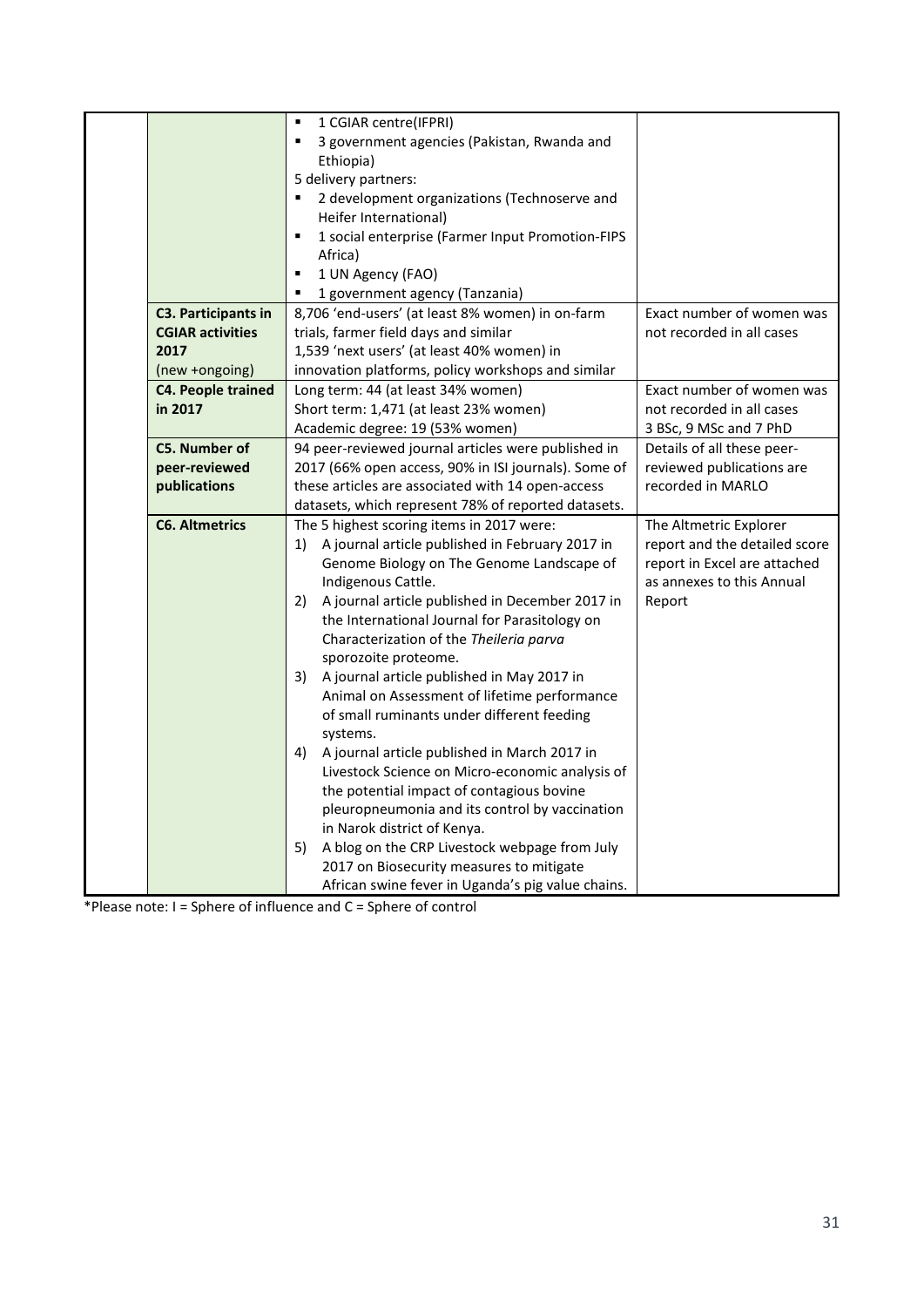| Table D-2. List of Citi Thilovations in 2017 (From Indicator TC1 In Table D-1) |                 |                 |                     |                                |  |
|--------------------------------------------------------------------------------|-----------------|-----------------|---------------------|--------------------------------|--|
| <b>Title of innovation</b>                                                     | <b>Phase of</b> | <b>Novel or</b> | <b>Contribution</b> | <b>Geographic scope: for</b>   |  |
| (minimum required for clarity)                                                 | research        | adaptive        | of CRP (sole,       | innovations in phases AV* or   |  |
|                                                                                | $\ast$          | research        | lead,               | USE* only                      |  |
|                                                                                |                 |                 | contributor)        | (one country, region, multi-   |  |
|                                                                                |                 |                 |                     | country, global)               |  |
| <b>CLEANED tools</b>                                                           | AV              | Novel           | Lead                | Multi-country (Kenya,          |  |
|                                                                                |                 |                 |                     | Nicaragua, Tanzania)           |  |
| Index based livestock insurance                                                | AV              | Adaptive        | Lead                | Ethiopia                       |  |
| New Brachiaria hybrid "Camello"                                                | AV              | Adaptive        | Sole                | Global                         |  |
| Napier grass core population                                                   | AV              | Adaptive        | Lead                | Global                         |  |
| The Producers Organisation Sustainability                                      | AV              | Novel           | Contributor         | Multi-country (Kenya,          |  |
| Assessment (POSA)                                                              |                 |                 |                     | Rwanda, Uganda)                |  |
| Smallholder dairy training manual                                              | PIL             | Adaptive        | Lead                | Region (Eastern Africa)        |  |
| Heat stress mapping for pigs                                                   | PC              | Adaptive        | Sole                | Uganda                         |  |
| Equations for stationary NIRS for Urochloa                                     | <b>PC</b>       | Novel           | Sole                | Global                         |  |
| humidicola                                                                     |                 |                 |                     |                                |  |
| Method for cost-benefit analysis of improved                                   | <b>PC</b>       | Novel           | Lead                | Colombia                       |  |
| forage technologies                                                            |                 |                 |                     |                                |  |
| Innovative solar powered milk cooling system                                   | <b>PC</b>       | Novel           | Lead                | Multi-country (Kenya, Tunisia) |  |
| Women Empowerment in Livestock Index                                           | <b>PC</b>       | Novel           | Lead                | Tanzania                       |  |
| (WELI)                                                                         |                 |                 |                     |                                |  |

#### **Table D-2: List of CRP innovations in 2017 (From indicator #C1 in Table D-1)**

\* Phases: PC—proof of concept, PIL—successful pilot, AV—available/ready for uptake, USE—uptake by next users.

# Table E: Intellectual assets

| Year<br>reported                             | Applicant(s) /<br>owner(s) | <b>Patent or</b><br><b>PVP Title</b> | <b>Additional</b><br>information* | Link or PDF of<br>published application/ | <b>Public communication</b><br>relevant to the |  |
|----------------------------------------------|----------------------------|--------------------------------------|-----------------------------------|------------------------------------------|------------------------------------------------|--|
|                                              | (centre or partner)        |                                      |                                   | registration                             | application/registration                       |  |
| No new intellectual assets to report in 2017 |                            |                                      |                                   |                                          |                                                |  |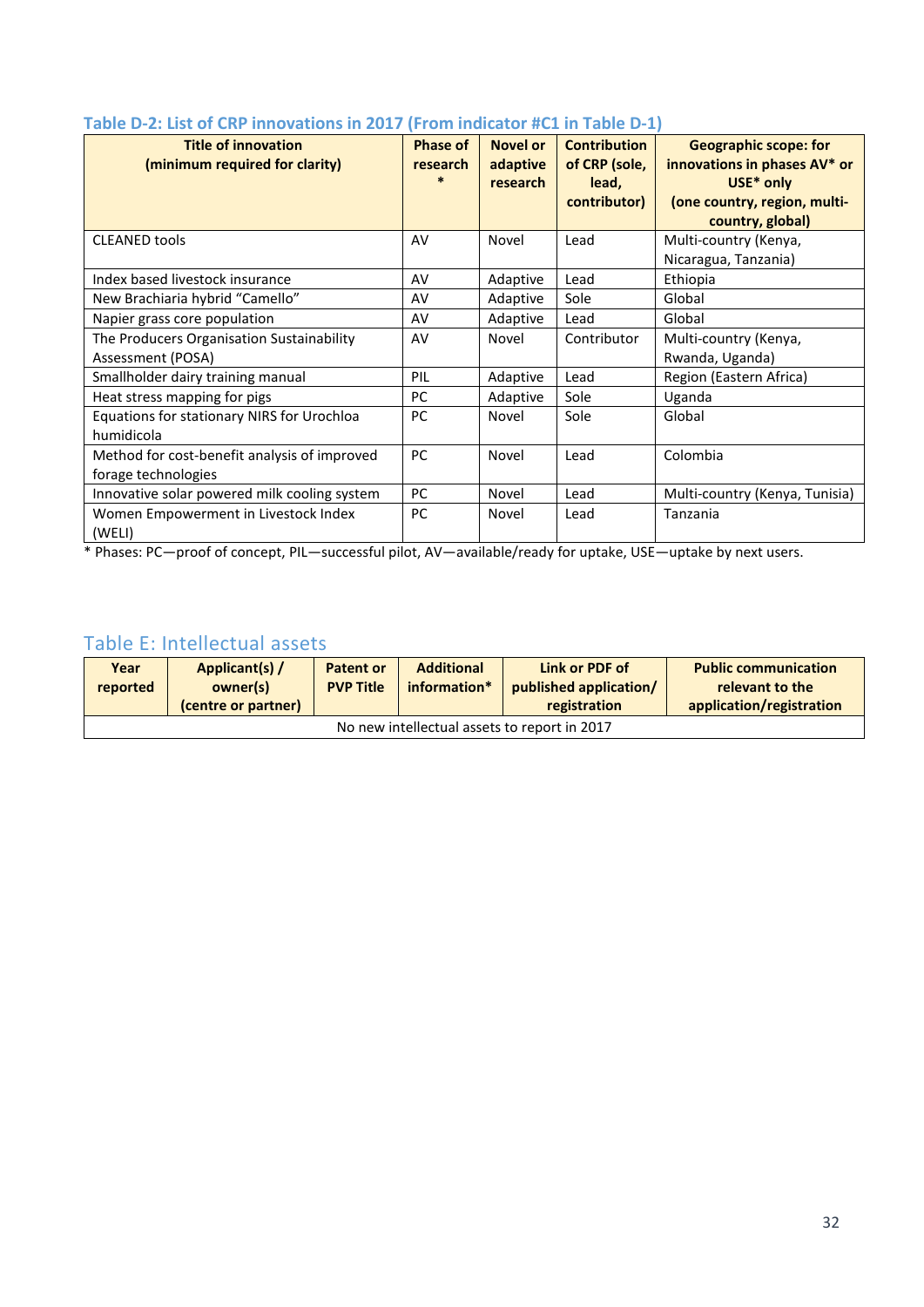| able to intram the case of $\mathbf{v} \cdot \mathbf{r}$ is experienced and $\mathbf{r} \cdot \mathbf{r}$<br><b>Expenditure area</b> | <b>Estimated % of total</b><br>W1/2 funding in<br>2017* | <b>Comments</b>                                                                                                                     |
|--------------------------------------------------------------------------------------------------------------------------------------|---------------------------------------------------------|-------------------------------------------------------------------------------------------------------------------------------------|
| Planned research: principal or sole funding source                                                                                   | 77.2%                                                   |                                                                                                                                     |
| <b>Planned research: Leveraging W3/bilateral</b><br>funding                                                                          | 1.8%                                                    |                                                                                                                                     |
| <b>Catalysing new research areas</b>                                                                                                 | 0.0%                                                    |                                                                                                                                     |
| <b>Gender</b>                                                                                                                        | 1.3%                                                    | Activities tagged as "principal" only                                                                                               |
| Youth                                                                                                                                | 0.2%                                                    | Youth strategy development (also<br>included under Strategic Investment<br>Fund budget)                                             |
| <b>Capacity development</b>                                                                                                          | 1.8%                                                    | Activities tagged as "principal" plus<br>capacity development strategy (also<br>included under Strategic Investment<br>Fund budget) |
| <b>Start-up or maintenance of partnerships</b>                                                                                       | 0.0%                                                    |                                                                                                                                     |
| <b>Monitoring, learning and self-evaluation</b>                                                                                      | 1.0%                                                    | Part of CRP management budget                                                                                                       |
| <b>Evaluation studies and Impact Assessment studies</b>                                                                              | 0.0%                                                    |                                                                                                                                     |
| <b>Emergency/contingency</b>                                                                                                         | 0.0%                                                    |                                                                                                                                     |
| <b>Flagship management</b>                                                                                                           | 2.3%                                                    |                                                                                                                                     |
| <b>Strategic Investment Fund</b>                                                                                                     | 3.7%                                                    |                                                                                                                                     |
| <b>CRP</b> management                                                                                                                | 13.5%                                                   |                                                                                                                                     |
| <b>TOTAL FUNDING (AMOUNT)</b>                                                                                                        | USD11,746,000                                           |                                                                                                                                     |

## Table F: Main Areas of W1/2 Expenditure in 2017

\* (i) some funding may fit more than one category but please try to apportion funding to its principal use (ii) percentages may not add up to 100%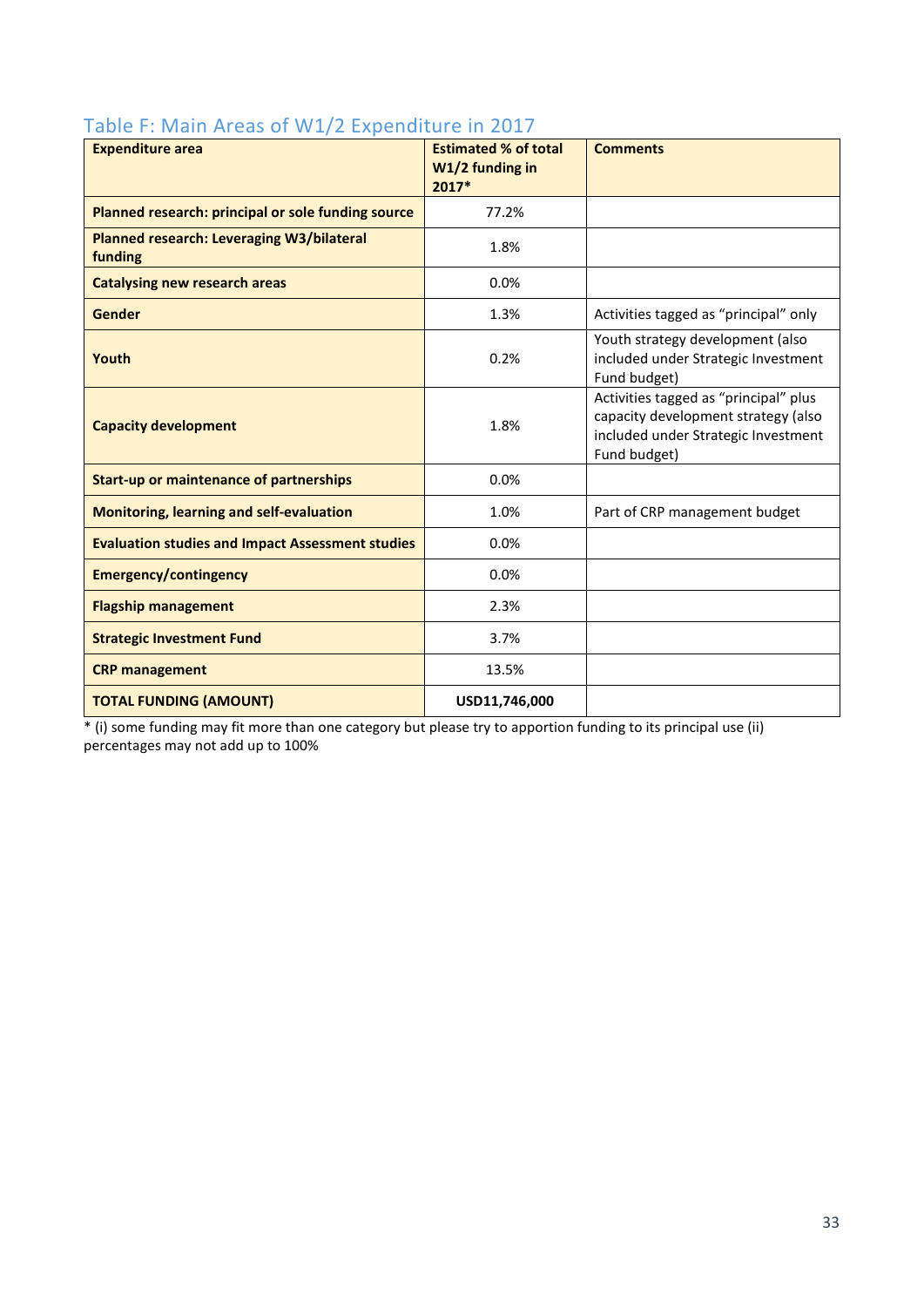| FP1 Genetics<br>Phase 1 and<br>University of Edinburgh<br>Academic and<br>Bioinformatics, genome association<br>cluster 1 and<br>phase 2<br>data analysis of cattle, health<br>research<br>2<br>piloting2<br>genetics<br>FP1 Genetics<br>Phase 1 and<br>University of<br>Academic and<br>Data analysis by PhD students<br>cluster 1 and<br>phase 2<br>Nottingham<br>research<br>2<br>piloting2<br>University of New<br>FP1 Genetics<br>Phase 1 and<br>Selection of markers and data<br>Academic and<br>cluster 2<br>phase 2<br>England<br>research<br>analysis<br>piloting2<br><b>Wageningen University</b><br>FP1 Genetics<br>Phase 1<br>Academic and<br>Development of analytical<br>and Research Centre<br>tools/models for environmental<br>cluster 2<br>research<br>suitability maps in chicken<br>Phase 1<br>FP2 Health<br>University of<br>Academic and<br>Access to novel artificial virus-like<br>cluster 3<br>Washington<br>particle technology in support of<br>research<br>vaccine development studies<br>GALVmed<br>FP2 Health<br>Phase 1<br>Making improvements to the live<br>Development<br>ITM vaccine for ECF<br>cluster 3<br>research<br>organization<br>Phase 1<br>Federal Ministry of<br>FP2 Health<br>Government<br>Diagnostic and vaccine development<br>Food and Agriculture<br>cluster 3<br>research<br>(Germany)<br>Phase 1<br>University of<br>Academic and<br>Immunology<br>FP2 Health<br>Copenhagen<br>cluster 3<br>research<br>research<br>J. Craig Venter Institute<br>FP2 Health<br>Phase 1<br>Academic and<br>Mycoplasma research and genomics<br>cluster 3<br>research<br>research<br>Phase 1<br>FP3 Feeds<br>Corporación<br>Academic and<br>Evaluation of forage materials<br>Colombiana de<br>Research<br>and Forages<br>research<br>cluster 2<br>Investigación<br>Agropecuaria<br>(CORPOICA)<br>Phase 2<br>Providing a link between farmers,<br>FP3 Feeds<br>Development<br>ACDI-VOCA<br>and Forages<br>piloting<br>the private sector and CGIAR centres<br>organization<br>cluster 3<br>FP <sub>5</sub><br>Phase 1<br><b>IFPRI</b><br><b>CGIAR</b><br>Joint foresight impact monitoring,<br>Livelihoods<br>gender (WELI, WEAI and associated<br>research<br>clusters 1 and<br>tools)<br>2<br>FP5<br>Phase 1<br><b>Emory University</b><br>Academic and<br>Nutrition, diets, gender and social<br>Livelihoods<br>behaviour change<br>research<br>research<br>cluster 3<br>FP5<br>Phase 2<br>Academic and<br>Ethiopian Institute of<br>EIAR coordinates sheep and goat<br>research nationally and was<br>Livelihoods<br>piloting<br><b>Agricultural Research</b><br>research<br>cluster 4<br>responsible for aligning objectives of<br>(NARS)<br>(EIAR),<br>Amhara Region<br>the IFAD funded SmaRT project with<br><b>Agricultural Research</b><br>the national strategy; the regional<br>Institute, Southern<br>centres were responsible for | <b>FP</b> | <b>Stage of</b><br>research* | <b>Name of partner</b> | Partner type* | Main area of partnership* |  |  |  |
|-----------------------------------------------------------------------------------------------------------------------------------------------------------------------------------------------------------------------------------------------------------------------------------------------------------------------------------------------------------------------------------------------------------------------------------------------------------------------------------------------------------------------------------------------------------------------------------------------------------------------------------------------------------------------------------------------------------------------------------------------------------------------------------------------------------------------------------------------------------------------------------------------------------------------------------------------------------------------------------------------------------------------------------------------------------------------------------------------------------------------------------------------------------------------------------------------------------------------------------------------------------------------------------------------------------------------------------------------------------------------------------------------------------------------------------------------------------------------------------------------------------------------------------------------------------------------------------------------------------------------------------------------------------------------------------------------------------------------------------------------------------------------------------------------------------------------------------------------------------------------------------------------------------------------------------------------------------------------------------------------------------------------------------------------------------------------------------------------------------------------------------------------------------------------------------------------------------------------------------------------------------------------------------------------------------------------------------------------------------------------------------------------------------------------------------------------------------------------------------------------------------------------------------------------------------------------------------------------------------------------------------------------------------------------------------------------------------------------------------------------------------------------------------------------------------------------------------------------------------------------------------|-----------|------------------------------|------------------------|---------------|---------------------------|--|--|--|
|                                                                                                                                                                                                                                                                                                                                                                                                                                                                                                                                                                                                                                                                                                                                                                                                                                                                                                                                                                                                                                                                                                                                                                                                                                                                                                                                                                                                                                                                                                                                                                                                                                                                                                                                                                                                                                                                                                                                                                                                                                                                                                                                                                                                                                                                                                                                                                                                                                                                                                                                                                                                                                                                                                                                                                                                                                                                                   |           |                              |                        |               |                           |  |  |  |
|                                                                                                                                                                                                                                                                                                                                                                                                                                                                                                                                                                                                                                                                                                                                                                                                                                                                                                                                                                                                                                                                                                                                                                                                                                                                                                                                                                                                                                                                                                                                                                                                                                                                                                                                                                                                                                                                                                                                                                                                                                                                                                                                                                                                                                                                                                                                                                                                                                                                                                                                                                                                                                                                                                                                                                                                                                                                                   |           |                              |                        |               |                           |  |  |  |
|                                                                                                                                                                                                                                                                                                                                                                                                                                                                                                                                                                                                                                                                                                                                                                                                                                                                                                                                                                                                                                                                                                                                                                                                                                                                                                                                                                                                                                                                                                                                                                                                                                                                                                                                                                                                                                                                                                                                                                                                                                                                                                                                                                                                                                                                                                                                                                                                                                                                                                                                                                                                                                                                                                                                                                                                                                                                                   |           |                              |                        |               |                           |  |  |  |
|                                                                                                                                                                                                                                                                                                                                                                                                                                                                                                                                                                                                                                                                                                                                                                                                                                                                                                                                                                                                                                                                                                                                                                                                                                                                                                                                                                                                                                                                                                                                                                                                                                                                                                                                                                                                                                                                                                                                                                                                                                                                                                                                                                                                                                                                                                                                                                                                                                                                                                                                                                                                                                                                                                                                                                                                                                                                                   |           |                              |                        |               |                           |  |  |  |
|                                                                                                                                                                                                                                                                                                                                                                                                                                                                                                                                                                                                                                                                                                                                                                                                                                                                                                                                                                                                                                                                                                                                                                                                                                                                                                                                                                                                                                                                                                                                                                                                                                                                                                                                                                                                                                                                                                                                                                                                                                                                                                                                                                                                                                                                                                                                                                                                                                                                                                                                                                                                                                                                                                                                                                                                                                                                                   |           |                              |                        |               |                           |  |  |  |
|                                                                                                                                                                                                                                                                                                                                                                                                                                                                                                                                                                                                                                                                                                                                                                                                                                                                                                                                                                                                                                                                                                                                                                                                                                                                                                                                                                                                                                                                                                                                                                                                                                                                                                                                                                                                                                                                                                                                                                                                                                                                                                                                                                                                                                                                                                                                                                                                                                                                                                                                                                                                                                                                                                                                                                                                                                                                                   |           |                              |                        |               |                           |  |  |  |
|                                                                                                                                                                                                                                                                                                                                                                                                                                                                                                                                                                                                                                                                                                                                                                                                                                                                                                                                                                                                                                                                                                                                                                                                                                                                                                                                                                                                                                                                                                                                                                                                                                                                                                                                                                                                                                                                                                                                                                                                                                                                                                                                                                                                                                                                                                                                                                                                                                                                                                                                                                                                                                                                                                                                                                                                                                                                                   |           |                              |                        |               |                           |  |  |  |
|                                                                                                                                                                                                                                                                                                                                                                                                                                                                                                                                                                                                                                                                                                                                                                                                                                                                                                                                                                                                                                                                                                                                                                                                                                                                                                                                                                                                                                                                                                                                                                                                                                                                                                                                                                                                                                                                                                                                                                                                                                                                                                                                                                                                                                                                                                                                                                                                                                                                                                                                                                                                                                                                                                                                                                                                                                                                                   |           |                              |                        |               |                           |  |  |  |
|                                                                                                                                                                                                                                                                                                                                                                                                                                                                                                                                                                                                                                                                                                                                                                                                                                                                                                                                                                                                                                                                                                                                                                                                                                                                                                                                                                                                                                                                                                                                                                                                                                                                                                                                                                                                                                                                                                                                                                                                                                                                                                                                                                                                                                                                                                                                                                                                                                                                                                                                                                                                                                                                                                                                                                                                                                                                                   |           |                              |                        |               |                           |  |  |  |
|                                                                                                                                                                                                                                                                                                                                                                                                                                                                                                                                                                                                                                                                                                                                                                                                                                                                                                                                                                                                                                                                                                                                                                                                                                                                                                                                                                                                                                                                                                                                                                                                                                                                                                                                                                                                                                                                                                                                                                                                                                                                                                                                                                                                                                                                                                                                                                                                                                                                                                                                                                                                                                                                                                                                                                                                                                                                                   |           |                              |                        |               |                           |  |  |  |
|                                                                                                                                                                                                                                                                                                                                                                                                                                                                                                                                                                                                                                                                                                                                                                                                                                                                                                                                                                                                                                                                                                                                                                                                                                                                                                                                                                                                                                                                                                                                                                                                                                                                                                                                                                                                                                                                                                                                                                                                                                                                                                                                                                                                                                                                                                                                                                                                                                                                                                                                                                                                                                                                                                                                                                                                                                                                                   |           |                              |                        |               |                           |  |  |  |
|                                                                                                                                                                                                                                                                                                                                                                                                                                                                                                                                                                                                                                                                                                                                                                                                                                                                                                                                                                                                                                                                                                                                                                                                                                                                                                                                                                                                                                                                                                                                                                                                                                                                                                                                                                                                                                                                                                                                                                                                                                                                                                                                                                                                                                                                                                                                                                                                                                                                                                                                                                                                                                                                                                                                                                                                                                                                                   |           |                              |                        |               |                           |  |  |  |
|                                                                                                                                                                                                                                                                                                                                                                                                                                                                                                                                                                                                                                                                                                                                                                                                                                                                                                                                                                                                                                                                                                                                                                                                                                                                                                                                                                                                                                                                                                                                                                                                                                                                                                                                                                                                                                                                                                                                                                                                                                                                                                                                                                                                                                                                                                                                                                                                                                                                                                                                                                                                                                                                                                                                                                                                                                                                                   |           |                              |                        |               |                           |  |  |  |
|                                                                                                                                                                                                                                                                                                                                                                                                                                                                                                                                                                                                                                                                                                                                                                                                                                                                                                                                                                                                                                                                                                                                                                                                                                                                                                                                                                                                                                                                                                                                                                                                                                                                                                                                                                                                                                                                                                                                                                                                                                                                                                                                                                                                                                                                                                                                                                                                                                                                                                                                                                                                                                                                                                                                                                                                                                                                                   |           |                              |                        |               |                           |  |  |  |
|                                                                                                                                                                                                                                                                                                                                                                                                                                                                                                                                                                                                                                                                                                                                                                                                                                                                                                                                                                                                                                                                                                                                                                                                                                                                                                                                                                                                                                                                                                                                                                                                                                                                                                                                                                                                                                                                                                                                                                                                                                                                                                                                                                                                                                                                                                                                                                                                                                                                                                                                                                                                                                                                                                                                                                                                                                                                                   |           |                              |                        |               |                           |  |  |  |
|                                                                                                                                                                                                                                                                                                                                                                                                                                                                                                                                                                                                                                                                                                                                                                                                                                                                                                                                                                                                                                                                                                                                                                                                                                                                                                                                                                                                                                                                                                                                                                                                                                                                                                                                                                                                                                                                                                                                                                                                                                                                                                                                                                                                                                                                                                                                                                                                                                                                                                                                                                                                                                                                                                                                                                                                                                                                                   |           |                              |                        |               |                           |  |  |  |
|                                                                                                                                                                                                                                                                                                                                                                                                                                                                                                                                                                                                                                                                                                                                                                                                                                                                                                                                                                                                                                                                                                                                                                                                                                                                                                                                                                                                                                                                                                                                                                                                                                                                                                                                                                                                                                                                                                                                                                                                                                                                                                                                                                                                                                                                                                                                                                                                                                                                                                                                                                                                                                                                                                                                                                                                                                                                                   |           |                              |                        |               |                           |  |  |  |
|                                                                                                                                                                                                                                                                                                                                                                                                                                                                                                                                                                                                                                                                                                                                                                                                                                                                                                                                                                                                                                                                                                                                                                                                                                                                                                                                                                                                                                                                                                                                                                                                                                                                                                                                                                                                                                                                                                                                                                                                                                                                                                                                                                                                                                                                                                                                                                                                                                                                                                                                                                                                                                                                                                                                                                                                                                                                                   |           |                              |                        |               |                           |  |  |  |
|                                                                                                                                                                                                                                                                                                                                                                                                                                                                                                                                                                                                                                                                                                                                                                                                                                                                                                                                                                                                                                                                                                                                                                                                                                                                                                                                                                                                                                                                                                                                                                                                                                                                                                                                                                                                                                                                                                                                                                                                                                                                                                                                                                                                                                                                                                                                                                                                                                                                                                                                                                                                                                                                                                                                                                                                                                                                                   |           |                              |                        |               |                           |  |  |  |
|                                                                                                                                                                                                                                                                                                                                                                                                                                                                                                                                                                                                                                                                                                                                                                                                                                                                                                                                                                                                                                                                                                                                                                                                                                                                                                                                                                                                                                                                                                                                                                                                                                                                                                                                                                                                                                                                                                                                                                                                                                                                                                                                                                                                                                                                                                                                                                                                                                                                                                                                                                                                                                                                                                                                                                                                                                                                                   |           |                              |                        |               |                           |  |  |  |
|                                                                                                                                                                                                                                                                                                                                                                                                                                                                                                                                                                                                                                                                                                                                                                                                                                                                                                                                                                                                                                                                                                                                                                                                                                                                                                                                                                                                                                                                                                                                                                                                                                                                                                                                                                                                                                                                                                                                                                                                                                                                                                                                                                                                                                                                                                                                                                                                                                                                                                                                                                                                                                                                                                                                                                                                                                                                                   |           |                              |                        |               |                           |  |  |  |
|                                                                                                                                                                                                                                                                                                                                                                                                                                                                                                                                                                                                                                                                                                                                                                                                                                                                                                                                                                                                                                                                                                                                                                                                                                                                                                                                                                                                                                                                                                                                                                                                                                                                                                                                                                                                                                                                                                                                                                                                                                                                                                                                                                                                                                                                                                                                                                                                                                                                                                                                                                                                                                                                                                                                                                                                                                                                                   |           |                              |                        |               |                           |  |  |  |
|                                                                                                                                                                                                                                                                                                                                                                                                                                                                                                                                                                                                                                                                                                                                                                                                                                                                                                                                                                                                                                                                                                                                                                                                                                                                                                                                                                                                                                                                                                                                                                                                                                                                                                                                                                                                                                                                                                                                                                                                                                                                                                                                                                                                                                                                                                                                                                                                                                                                                                                                                                                                                                                                                                                                                                                                                                                                                   |           |                              |                        |               |                           |  |  |  |
|                                                                                                                                                                                                                                                                                                                                                                                                                                                                                                                                                                                                                                                                                                                                                                                                                                                                                                                                                                                                                                                                                                                                                                                                                                                                                                                                                                                                                                                                                                                                                                                                                                                                                                                                                                                                                                                                                                                                                                                                                                                                                                                                                                                                                                                                                                                                                                                                                                                                                                                                                                                                                                                                                                                                                                                                                                                                                   |           |                              |                        |               |                           |  |  |  |
|                                                                                                                                                                                                                                                                                                                                                                                                                                                                                                                                                                                                                                                                                                                                                                                                                                                                                                                                                                                                                                                                                                                                                                                                                                                                                                                                                                                                                                                                                                                                                                                                                                                                                                                                                                                                                                                                                                                                                                                                                                                                                                                                                                                                                                                                                                                                                                                                                                                                                                                                                                                                                                                                                                                                                                                                                                                                                   |           |                              |                        |               |                           |  |  |  |
|                                                                                                                                                                                                                                                                                                                                                                                                                                                                                                                                                                                                                                                                                                                                                                                                                                                                                                                                                                                                                                                                                                                                                                                                                                                                                                                                                                                                                                                                                                                                                                                                                                                                                                                                                                                                                                                                                                                                                                                                                                                                                                                                                                                                                                                                                                                                                                                                                                                                                                                                                                                                                                                                                                                                                                                                                                                                                   |           |                              |                        |               |                           |  |  |  |
|                                                                                                                                                                                                                                                                                                                                                                                                                                                                                                                                                                                                                                                                                                                                                                                                                                                                                                                                                                                                                                                                                                                                                                                                                                                                                                                                                                                                                                                                                                                                                                                                                                                                                                                                                                                                                                                                                                                                                                                                                                                                                                                                                                                                                                                                                                                                                                                                                                                                                                                                                                                                                                                                                                                                                                                                                                                                                   |           |                              |                        |               |                           |  |  |  |
|                                                                                                                                                                                                                                                                                                                                                                                                                                                                                                                                                                                                                                                                                                                                                                                                                                                                                                                                                                                                                                                                                                                                                                                                                                                                                                                                                                                                                                                                                                                                                                                                                                                                                                                                                                                                                                                                                                                                                                                                                                                                                                                                                                                                                                                                                                                                                                                                                                                                                                                                                                                                                                                                                                                                                                                                                                                                                   |           |                              |                        |               |                           |  |  |  |
|                                                                                                                                                                                                                                                                                                                                                                                                                                                                                                                                                                                                                                                                                                                                                                                                                                                                                                                                                                                                                                                                                                                                                                                                                                                                                                                                                                                                                                                                                                                                                                                                                                                                                                                                                                                                                                                                                                                                                                                                                                                                                                                                                                                                                                                                                                                                                                                                                                                                                                                                                                                                                                                                                                                                                                                                                                                                                   |           |                              |                        |               |                           |  |  |  |
|                                                                                                                                                                                                                                                                                                                                                                                                                                                                                                                                                                                                                                                                                                                                                                                                                                                                                                                                                                                                                                                                                                                                                                                                                                                                                                                                                                                                                                                                                                                                                                                                                                                                                                                                                                                                                                                                                                                                                                                                                                                                                                                                                                                                                                                                                                                                                                                                                                                                                                                                                                                                                                                                                                                                                                                                                                                                                   |           |                              |                        |               |                           |  |  |  |
|                                                                                                                                                                                                                                                                                                                                                                                                                                                                                                                                                                                                                                                                                                                                                                                                                                                                                                                                                                                                                                                                                                                                                                                                                                                                                                                                                                                                                                                                                                                                                                                                                                                                                                                                                                                                                                                                                                                                                                                                                                                                                                                                                                                                                                                                                                                                                                                                                                                                                                                                                                                                                                                                                                                                                                                                                                                                                   |           |                              |                        |               |                           |  |  |  |
|                                                                                                                                                                                                                                                                                                                                                                                                                                                                                                                                                                                                                                                                                                                                                                                                                                                                                                                                                                                                                                                                                                                                                                                                                                                                                                                                                                                                                                                                                                                                                                                                                                                                                                                                                                                                                                                                                                                                                                                                                                                                                                                                                                                                                                                                                                                                                                                                                                                                                                                                                                                                                                                                                                                                                                                                                                                                                   |           |                              |                        |               |                           |  |  |  |
|                                                                                                                                                                                                                                                                                                                                                                                                                                                                                                                                                                                                                                                                                                                                                                                                                                                                                                                                                                                                                                                                                                                                                                                                                                                                                                                                                                                                                                                                                                                                                                                                                                                                                                                                                                                                                                                                                                                                                                                                                                                                                                                                                                                                                                                                                                                                                                                                                                                                                                                                                                                                                                                                                                                                                                                                                                                                                   |           |                              |                        |               |                           |  |  |  |
|                                                                                                                                                                                                                                                                                                                                                                                                                                                                                                                                                                                                                                                                                                                                                                                                                                                                                                                                                                                                                                                                                                                                                                                                                                                                                                                                                                                                                                                                                                                                                                                                                                                                                                                                                                                                                                                                                                                                                                                                                                                                                                                                                                                                                                                                                                                                                                                                                                                                                                                                                                                                                                                                                                                                                                                                                                                                                   |           |                              |                        |               |                           |  |  |  |
|                                                                                                                                                                                                                                                                                                                                                                                                                                                                                                                                                                                                                                                                                                                                                                                                                                                                                                                                                                                                                                                                                                                                                                                                                                                                                                                                                                                                                                                                                                                                                                                                                                                                                                                                                                                                                                                                                                                                                                                                                                                                                                                                                                                                                                                                                                                                                                                                                                                                                                                                                                                                                                                                                                                                                                                                                                                                                   |           |                              |                        |               |                           |  |  |  |
|                                                                                                                                                                                                                                                                                                                                                                                                                                                                                                                                                                                                                                                                                                                                                                                                                                                                                                                                                                                                                                                                                                                                                                                                                                                                                                                                                                                                                                                                                                                                                                                                                                                                                                                                                                                                                                                                                                                                                                                                                                                                                                                                                                                                                                                                                                                                                                                                                                                                                                                                                                                                                                                                                                                                                                                                                                                                                   |           |                              |                        |               |                           |  |  |  |
|                                                                                                                                                                                                                                                                                                                                                                                                                                                                                                                                                                                                                                                                                                                                                                                                                                                                                                                                                                                                                                                                                                                                                                                                                                                                                                                                                                                                                                                                                                                                                                                                                                                                                                                                                                                                                                                                                                                                                                                                                                                                                                                                                                                                                                                                                                                                                                                                                                                                                                                                                                                                                                                                                                                                                                                                                                                                                   |           |                              |                        |               |                           |  |  |  |
|                                                                                                                                                                                                                                                                                                                                                                                                                                                                                                                                                                                                                                                                                                                                                                                                                                                                                                                                                                                                                                                                                                                                                                                                                                                                                                                                                                                                                                                                                                                                                                                                                                                                                                                                                                                                                                                                                                                                                                                                                                                                                                                                                                                                                                                                                                                                                                                                                                                                                                                                                                                                                                                                                                                                                                                                                                                                                   |           |                              |                        |               |                           |  |  |  |
|                                                                                                                                                                                                                                                                                                                                                                                                                                                                                                                                                                                                                                                                                                                                                                                                                                                                                                                                                                                                                                                                                                                                                                                                                                                                                                                                                                                                                                                                                                                                                                                                                                                                                                                                                                                                                                                                                                                                                                                                                                                                                                                                                                                                                                                                                                                                                                                                                                                                                                                                                                                                                                                                                                                                                                                                                                                                                   |           |                              |                        |               |                           |  |  |  |
|                                                                                                                                                                                                                                                                                                                                                                                                                                                                                                                                                                                                                                                                                                                                                                                                                                                                                                                                                                                                                                                                                                                                                                                                                                                                                                                                                                                                                                                                                                                                                                                                                                                                                                                                                                                                                                                                                                                                                                                                                                                                                                                                                                                                                                                                                                                                                                                                                                                                                                                                                                                                                                                                                                                                                                                                                                                                                   |           |                              |                        |               |                           |  |  |  |
|                                                                                                                                                                                                                                                                                                                                                                                                                                                                                                                                                                                                                                                                                                                                                                                                                                                                                                                                                                                                                                                                                                                                                                                                                                                                                                                                                                                                                                                                                                                                                                                                                                                                                                                                                                                                                                                                                                                                                                                                                                                                                                                                                                                                                                                                                                                                                                                                                                                                                                                                                                                                                                                                                                                                                                                                                                                                                   |           |                              |                        |               |                           |  |  |  |
|                                                                                                                                                                                                                                                                                                                                                                                                                                                                                                                                                                                                                                                                                                                                                                                                                                                                                                                                                                                                                                                                                                                                                                                                                                                                                                                                                                                                                                                                                                                                                                                                                                                                                                                                                                                                                                                                                                                                                                                                                                                                                                                                                                                                                                                                                                                                                                                                                                                                                                                                                                                                                                                                                                                                                                                                                                                                                   |           |                              |                        |               |                           |  |  |  |
|                                                                                                                                                                                                                                                                                                                                                                                                                                                                                                                                                                                                                                                                                                                                                                                                                                                                                                                                                                                                                                                                                                                                                                                                                                                                                                                                                                                                                                                                                                                                                                                                                                                                                                                                                                                                                                                                                                                                                                                                                                                                                                                                                                                                                                                                                                                                                                                                                                                                                                                                                                                                                                                                                                                                                                                                                                                                                   |           |                              |                        |               |                           |  |  |  |
|                                                                                                                                                                                                                                                                                                                                                                                                                                                                                                                                                                                                                                                                                                                                                                                                                                                                                                                                                                                                                                                                                                                                                                                                                                                                                                                                                                                                                                                                                                                                                                                                                                                                                                                                                                                                                                                                                                                                                                                                                                                                                                                                                                                                                                                                                                                                                                                                                                                                                                                                                                                                                                                                                                                                                                                                                                                                                   |           |                              |                        |               |                           |  |  |  |
| <b>Agricultural Research</b><br>implementation of agreed project                                                                                                                                                                                                                                                                                                                                                                                                                                                                                                                                                                                                                                                                                                                                                                                                                                                                                                                                                                                                                                                                                                                                                                                                                                                                                                                                                                                                                                                                                                                                                                                                                                                                                                                                                                                                                                                                                                                                                                                                                                                                                                                                                                                                                                                                                                                                                                                                                                                                                                                                                                                                                                                                                                                                                                                                                  |           |                              |                        |               |                           |  |  |  |
| activities in the seven value chain<br>Institute, Oromia                                                                                                                                                                                                                                                                                                                                                                                                                                                                                                                                                                                                                                                                                                                                                                                                                                                                                                                                                                                                                                                                                                                                                                                                                                                                                                                                                                                                                                                                                                                                                                                                                                                                                                                                                                                                                                                                                                                                                                                                                                                                                                                                                                                                                                                                                                                                                                                                                                                                                                                                                                                                                                                                                                                                                                                                                          |           |                              |                        |               |                           |  |  |  |
| <b>Agricultural Research</b><br>sites in Ethiopia and supported the<br>project with staff time and facilities                                                                                                                                                                                                                                                                                                                                                                                                                                                                                                                                                                                                                                                                                                                                                                                                                                                                                                                                                                                                                                                                                                                                                                                                                                                                                                                                                                                                                                                                                                                                                                                                                                                                                                                                                                                                                                                                                                                                                                                                                                                                                                                                                                                                                                                                                                                                                                                                                                                                                                                                                                                                                                                                                                                                                                     |           |                              |                        |               |                           |  |  |  |
| Institute, Tigray<br>Agricultural Research<br>of the designated local research                                                                                                                                                                                                                                                                                                                                                                                                                                                                                                                                                                                                                                                                                                                                                                                                                                                                                                                                                                                                                                                                                                                                                                                                                                                                                                                                                                                                                                                                                                                                                                                                                                                                                                                                                                                                                                                                                                                                                                                                                                                                                                                                                                                                                                                                                                                                                                                                                                                                                                                                                                                                                                                                                                                                                                                                    |           |                              |                        |               |                           |  |  |  |
| Institute<br>centres.                                                                                                                                                                                                                                                                                                                                                                                                                                                                                                                                                                                                                                                                                                                                                                                                                                                                                                                                                                                                                                                                                                                                                                                                                                                                                                                                                                                                                                                                                                                                                                                                                                                                                                                                                                                                                                                                                                                                                                                                                                                                                                                                                                                                                                                                                                                                                                                                                                                                                                                                                                                                                                                                                                                                                                                                                                                             |           |                              |                        |               |                           |  |  |  |

# Table G: List of key external partnerships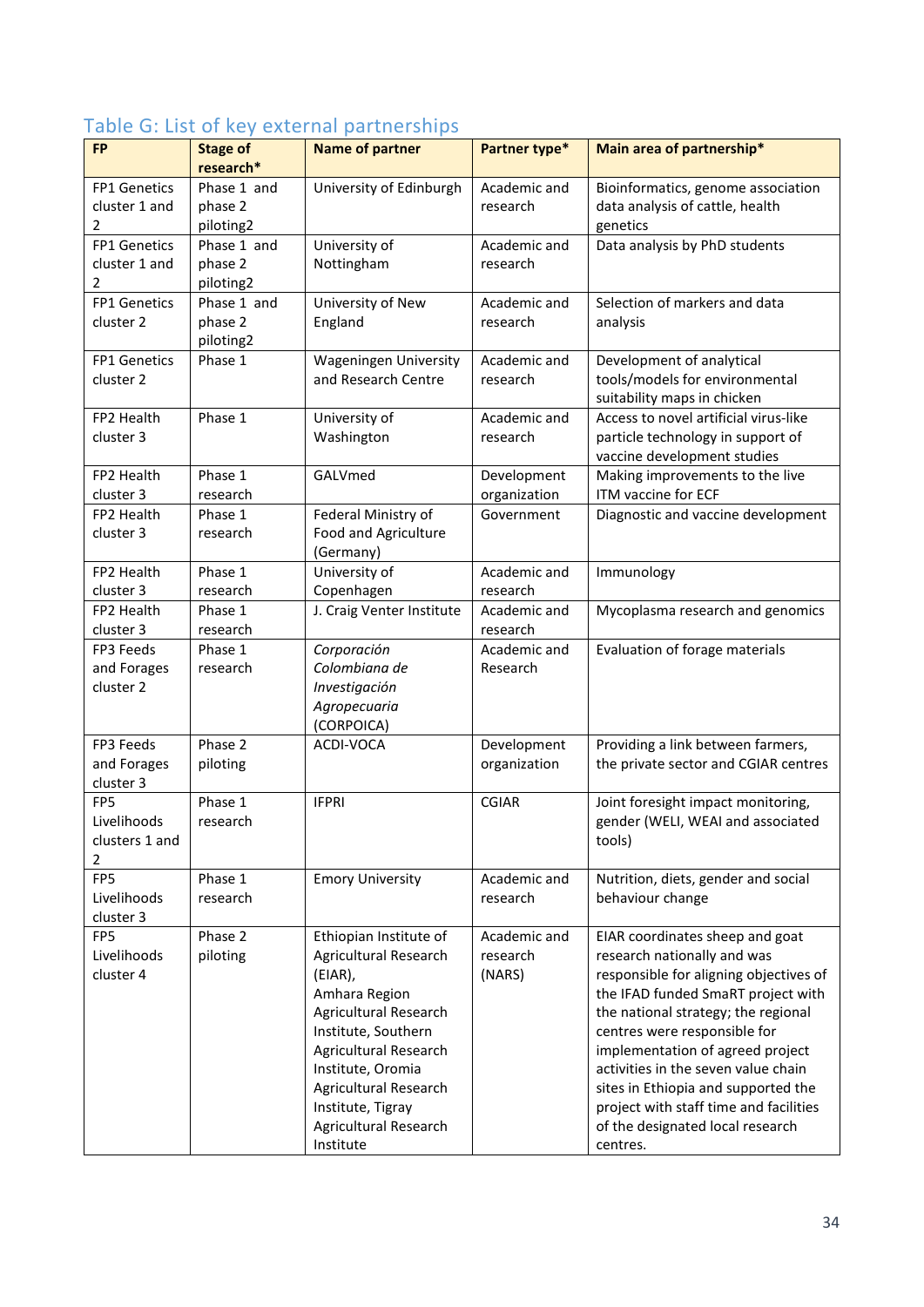| FP <sub>5</sub><br>Livelihoods<br>cluster 5 | Phase 3/4<br>scaling | Heifer International | Development<br>organization | Dairy value chain, East Africa                        |
|---------------------------------------------|----------------------|----------------------|-----------------------------|-------------------------------------------------------|
| FP <sub>5</sub><br>Livelihoods<br>cluster 5 | Phase 3/4<br>scaling | Technoserve          | Development<br>organization | Dairy value chain and business<br>models, East Africa |

In addition to the formal partnerships above, FP2 also partnered with the Ethiopian Veterinary Association for piloting and with private distributors (Pharmavacs, Dulle vet and Vet Life) for scaling up and scaling out of vaccines.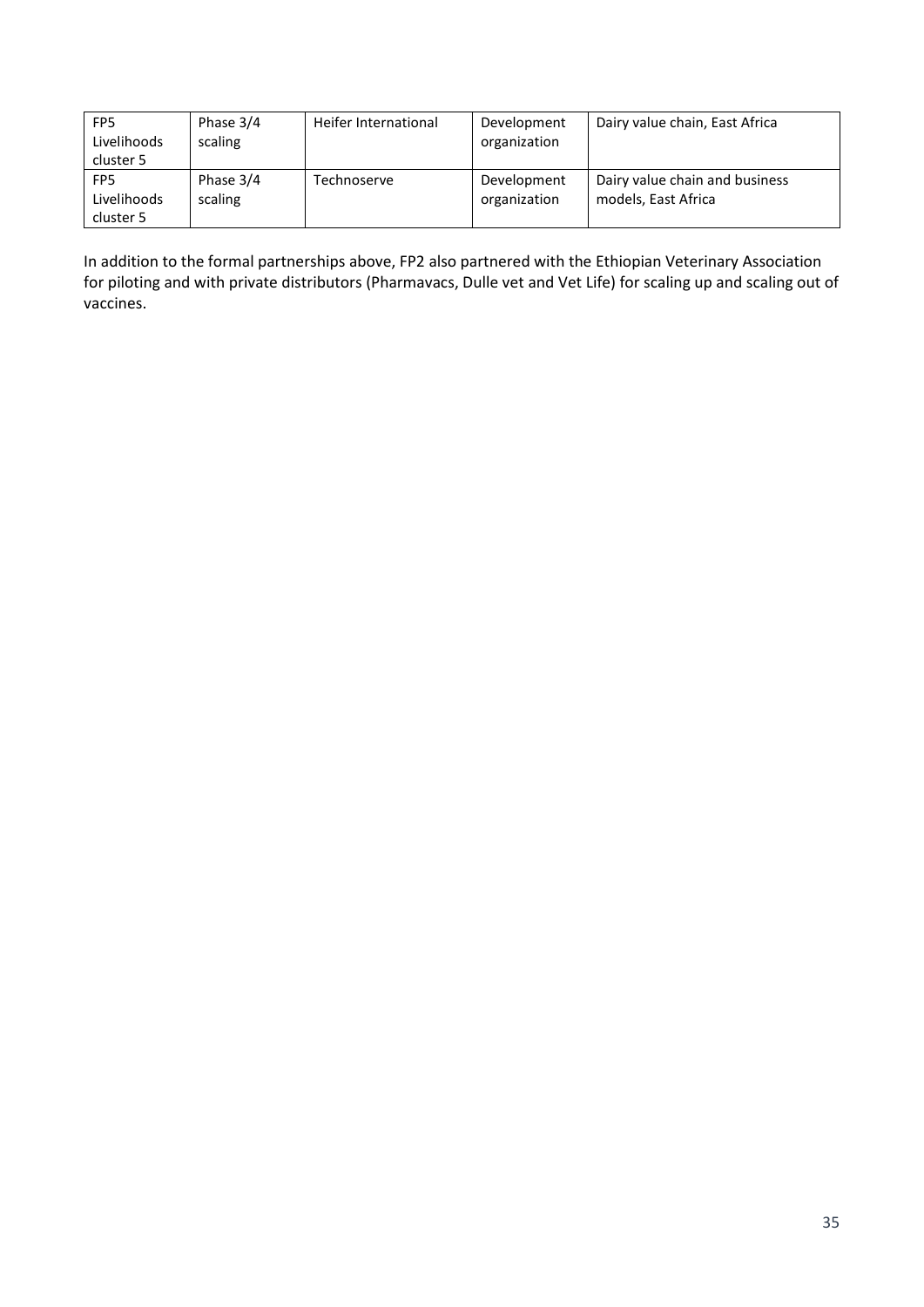# Table H: Status of Internal (CGIAR) Collaborations among Programs and between the Program and Platforms

| <b>Name of CRP</b> | Brief description of collaboration (give and take among CRPs) and value        | <b>Relevant FP</b>            |  |  |
|--------------------|--------------------------------------------------------------------------------|-------------------------------|--|--|
| or Platform        | added                                                                          |                               |  |  |
| A4NH               | The issue of AMR has been receiving a great deal of attention. The two         | A4NH FP5 Improving            |  |  |
|                    | CRPs have initiated work together to develop a CGIAR agenda to address it.     | Human Health                  |  |  |
|                    | In 2017, the Livestock CRP focused on developing data collection tools to      | LIVESTOCK FP2                 |  |  |
|                    | characterize antimicrobial use, knowledge and practices in smallholder         | Livestock Health              |  |  |
|                    | livestock systems as its contribution to the joint effort.                     |                               |  |  |
| Excellence in      | The link with the Excellence in Breeding platform enhances breeding and        | <b>Excellence in Breeding</b> |  |  |
| <b>Breeding</b>    | pre-breeding efficiency capitalizing on state-of-the-art methodology and       | Livestock FP3 Feeds           |  |  |
|                    | approaches while contributing with specific expertise e.g. on apomixis         | and Forages                   |  |  |
| Genebank           | Contributing to the development of the Tropical Forage Germplasm               | Genebank                      |  |  |
|                    | Strategy. The update of Tropical Forages Selection tool (SoFT) is linking with | Livestock FP3 Feeds           |  |  |
|                    | Genebank managers and the Global Crop Trust to identify possibilities for      | and Forages                   |  |  |
|                    | interconnectivity between Genebank tools and the selection tool.               |                               |  |  |
| PIM                | The Livestock CRP is an active contributor to the CGIAR Gender Platform with   | Livestock FP5                 |  |  |
| Gender             | the Livestock CRP gender coordinator as a member of the advisory committee.    | Livelihoods                   |  |  |
| platform           | Two CRP post docs are jointly funded with the Platform through the Systems     |                               |  |  |
|                    | office.                                                                        |                               |  |  |
| PIM                | Joint development continued of the livestock module of the IMPACT model,       | PIM FP1 and FP3               |  |  |
|                    | hosted by IFPRI, used for global agricultural development scenarios. While     | Livestock FP5                 |  |  |
|                    | improving the livestock module, we are also producing joint publications from  | Livelihoods                   |  |  |
|                    | the results. In addition, we work closely with the PIM value chain team (their |                               |  |  |
|                    | FS3) on joint development of value chain analysis tools. PIM is also funding   |                               |  |  |
|                    | some specific studies, such as assessment of dairy business hubs, that are     |                               |  |  |
|                    | closely integrated into Livestock FP5 work.                                    |                               |  |  |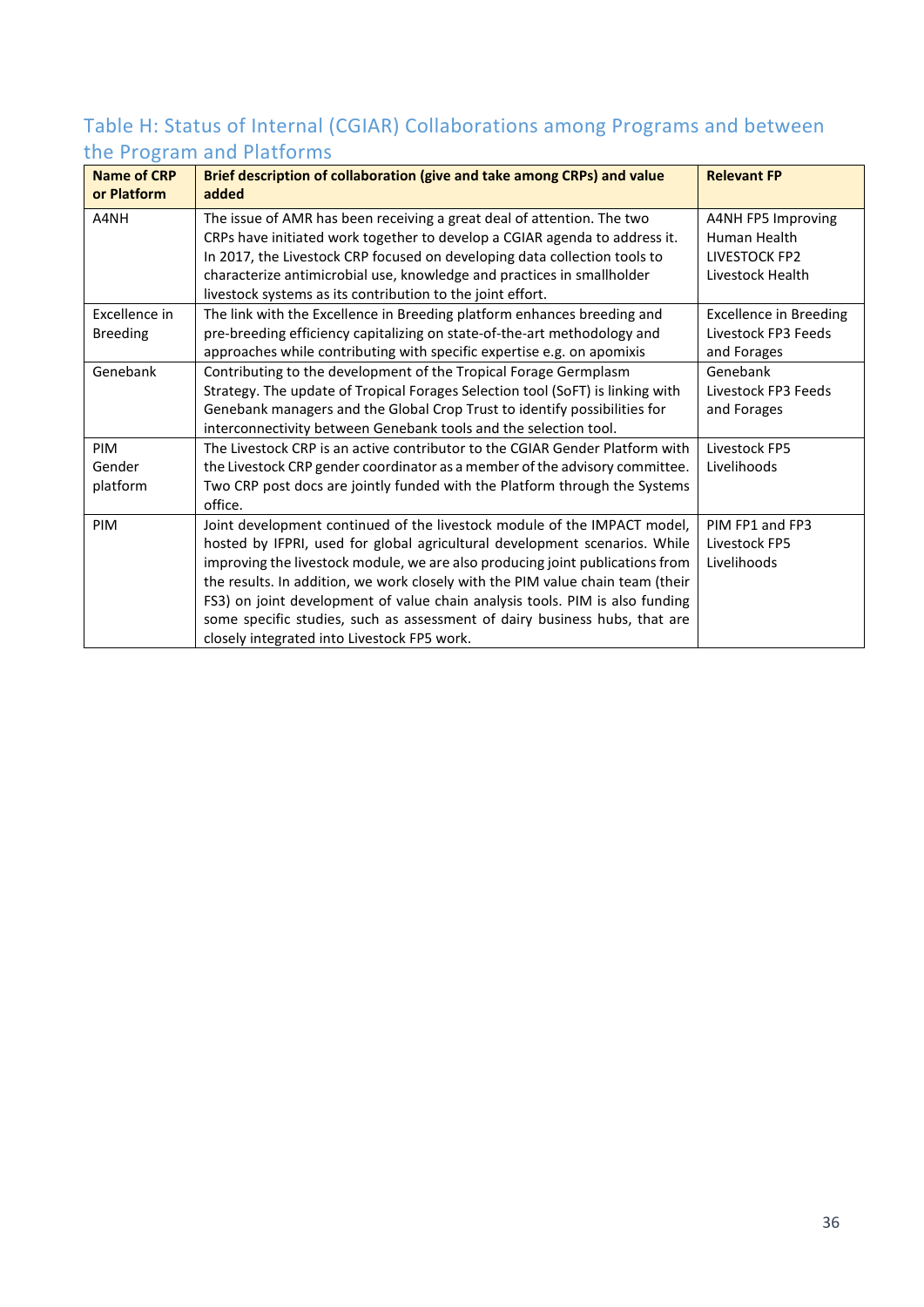## Table I: Monitoring, evaluation, impact assessment and learning

#### Table I-1: Status of evaluations, impact assessments and other learning exercises planned in the 2017 POWB

| <b>Studies/learning exercises in 2017</b><br>(from POWB)       | <b>Status</b> | <b>Comments</b> |  |  |  |  |  |
|----------------------------------------------------------------|---------------|-----------------|--|--|--|--|--|
| No CRP led evaluations or impact assessments completed in 2017 |               |                 |  |  |  |  |  |

#### Table I-2: Update on actions taken in response to relevant evaluations (IEA, CCEEs and others)

| Name of the<br>evaluation                 | <b>Recommendation</b><br><b>Management response</b><br>- Action Plan |  | By whom | By<br>when | <b>Status</b> |  |  |  |
|-------------------------------------------|----------------------------------------------------------------------|--|---------|------------|---------------|--|--|--|
| No external evaluations completed in 2017 |                                                                      |  |         |            |               |  |  |  |

## Table J: CRP financial report

|                                                                               | <b>Planned budget 2017</b> |                             |              | Actual expenditure 2017* |                             |                     | <b>Difference</b> |       |                             |                     |              |
|-------------------------------------------------------------------------------|----------------------------|-----------------------------|--------------|--------------------------|-----------------------------|---------------------|-------------------|-------|-----------------------------|---------------------|--------------|
|                                                                               | W <sub>1</sub> /2          | W <sub>3</sub><br>bilateral | <b>Total</b> | W1/2                     | W <sub>3</sub><br>bilateral | Centre own<br>funds | <b>Total</b>      | W1/2  | W <sub>3</sub><br>bilateral | Centre own<br>funds | <b>Total</b> |
| <b>FP1 - Livestock</b><br><b>Genetics</b>                                     | 4,543                      | 8,541                       | 13,084       | 2,633                    | 6,066                       | 0                   | 8,698             | 1,910 | 2,475                       | 0                   | 4,386        |
| <b>FP2 - Livestock</b><br>Health**                                            | 3,978                      | 5,710                       | 9,688        | 2,884                    | 3,430                       | 0                   | 6,314             | 1,094 | 2,280                       | 0                   | 3,374        |
| <b>FP3</b> - Livestock<br><b>Feeds and Forages</b>                            | 0                          | 7,027                       | 7,027        | 0                        | 3,870                       | 542                 | 4,412             | 0     | 3,156                       | (542)               | 2,614        |
| <b>FP4 - Livestock and</b><br>the Environment                                 | 3,426                      | 7,663                       | 11,089       | 2,265                    | 9,895                       | 248                 | 12,407            | 1,161 | (2, 231)                    | (248)               | (1, 318)     |
| <b>FP5 - Livestock</b><br><b>Livelihoods and Agri-</b><br><b>Food Systems</b> | 0                          | 12,618                      | 12,618       | 69                       | 12,510                      | 19                  | 12,958            | (69)  | 109                         | (19)                | 21           |
| <b>Strategic</b><br><b>Investment Fund</b>                                    | 2,042                      | $\Omega$                    | 2,042        | 650                      | 0                           | 0                   | 650               | 1,392 | 0                           | 0                   | 1,392        |
| <b>CRP</b> management<br>and support                                          | 2,660                      | 59                          | 2,719        | 3,245                    | 2                           | 0                   | 3,247             | (585) | 57                          | $\Omega$            | (528)        |
| <b>CRP total</b>                                                              | 16,649                     | 41,618                      | 58,267       | 11,746                   | 35,773                      | 809                 | 48,328            | 4,903 | 5,845                       | (809)               | 9,940        |

\*Source [Audited lead and participating centre annual financial report]

\*\*In addition to the CRP budget managed within the System, FP2 benefitted from an additional USD40,000 funding for an activity (AgriFose) managed by SLU outside of the System financial accounts. The activity produced a review of animal health delivery in Vietnam that contributed to the FP2 outcome 2.1.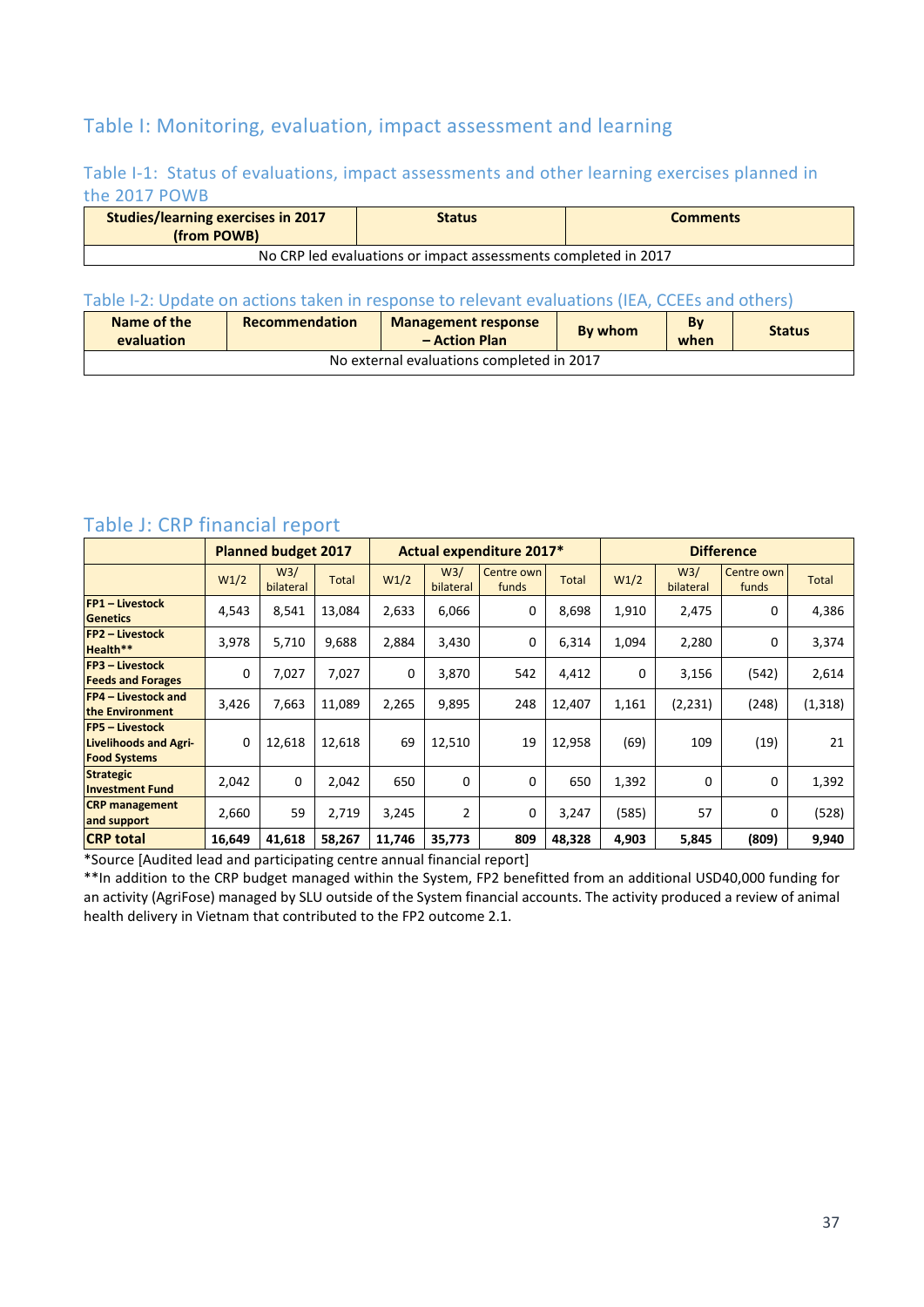# ANNEX 1: CGIAR Outcome/ Impact Case Studies

# CGIAR outcome/ impact case study #1

### **1. Title**

**The Kenya Livestock Insurance Program (KLIP) improved drought mitigation and enhanced food security for over 20,000 pastoralist households in 2017.**

#### **2. Short outcome/impact statement**

KLIP, a government of Kenya funded drought insurance program, paid out USD494 million to 22,000 vulnerable pastoralist households in 2017 alone. These pay-outs ensured that farmers could buy their own food as well as fodder, drugs and water for their livestock during periods of drought. Covering eight counties in Kenya, the program has enabled the beneficiaries to keep their animals alive after the failure of the short and long rains in 2016 and 2017.

#### **3. Link to common results reporting indicator #I3**

Policy/investment type: Budget or Investment Amount: USD4,688,345 Implementing organization type: Government Stage in process: Stage 2 – Policy/Law etc. enacted

#### 4**. Maturity of change reported**

**Stage 2:** *(sphere of influence)* CGIAR research (and related activities) has contributed to documented policy[3](#page-41-0) change and/or a change in practice by end users. This may include changes such as income, nutrient intake etc. in the sphere of influence (e.g. project level). Example of evidence: a study of adoption and effects, commissioned at project level.

#### **5. Links to the Strategic Results Framework**

- 5. a) Sub-IDOs Increased household capacity to cope with shocks
- 5. b) SRF 2022/2030 targets # of people, of which 50% are women, assisted to exit poverty

#### **6. Geographic scope - Countries**

6. a) Kenya

## **7. Key Contributors**

Contributing CRPs : Livestock CRP Contributing Flagships: Livestock and the environment Contributing external partners:

- *Government:* State Department of Livestock, Ministry of Agriculture, Livestock and Fisheries
- *Insurance companies*: APA Insurance Ltd led consortium (2015 2017), Takaful Insurance of Africa (2018)
- *Reinsurance partner*: Swiss Re
- *Technical Assistance partners*: World Bank Group, International Livestock Research Institute, Financial Sector Deepening

<span id="page-41-0"></span><sup>&</sup>lt;sup>3</sup> See common reporting indicator #13 for definitions of what is included under the term 'policy'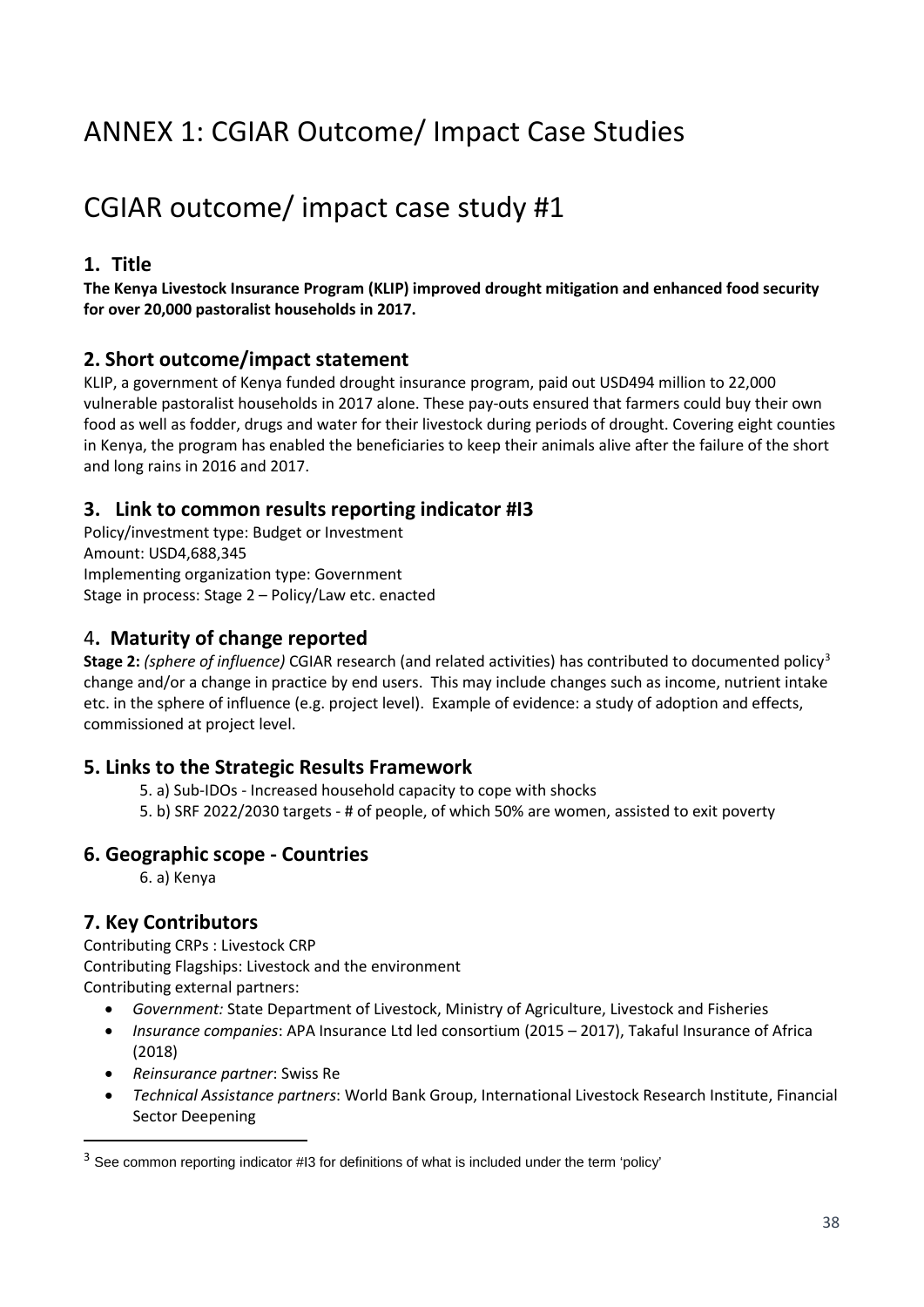## **8. Elaboration of Outcome/Impact Statement**

KLIP is an insurance program for pastoralists located in the Arid and Semi-Arid Lands (ASAL) counties of Kenya. Implemented with technical assistance from ILRI, the program limits livestock losses through early compensation allowing pastoralists to protect their assets. Pay-outs are pegged to measurements of forage conditions made via satellite data on vegetation cover to derive an index of seasonal forage availability/scarcity. Once pay-outs are triggered, registered pastoralists in the affected areas are eligible for compensation.

The program began in 2015 in two pilot counties: Wajir and Turkana, each with 2500 beneficiaries. The first insurance contract was signed by the State Department of Livestock (SDL) and a consortium of insurance underwriters (led by APA) at a cost of KES58,393,734. It expanded in 2016 to cover Isiolo, Marsabit, Mandera and Tana River counties. The second KLIP contract was signed in 2016. It covered 14,000 people and was also signed by the APA-led consortium of insurance underwriters. The cost of premiums for this contract was KES164,440,734.

In 2016 KLIP paid a total of KES3.5 million to 275 households in Wajir due to the failure of the long rains in that year. In February 2017, it paid out more than KES214 million to 12,000 households in six counties. Later in August 2017, it made another pay-out worth slightly more than KES319 million to 11,407 beneficiaries across seven counties (1). A third KLIP contract covering eight counties and 18,000 households was signed with Takaful insurance in 2017 for one year. The premiums in this contract are worth KES246 million. Failure of the short rains (October-December 2017) has triggered KES175m worth of insurance claims, to be paid to 9,700 beneficiaries.

The program has improved pastoral drought mitigation through enhanced access to forage, water and veterinary services for animals during dry periods. It has also contributed to food security and resilience building in pastoral communities. A tele-survey conducted in Marsabit and Wajir revealed that KLIP pay-outs are utilized on household needs including food, education and debt payment, averaging about 76%, 44% and 66% respectively. Utilization of KLIP payment on livestock-specific needs averaged at 33%, 33%, 15% and 16% respectively. Overall, there is diverse use of KLIP indemnity pay-outs across all seasons in the two counties. (2)

Currently KLIP is operational in eight counties, with plans underway to reach all 14 ASAL counties of Kenya.

#### **9. References cited**

- 1. Kyuma, R. 2018. Progress of Implementation of KLIP (PowerPoint Slides). Retrieved from [https://mombasa-2018.climate-risk-transfer.org/documents/23/Executive\\_Seminar\\_on\\_Index-](https://mombasa-2018.climate-risk-transfer.org/documents/23/Executive_Seminar_on_Index-Based_Livestock_Insurance_17_18_April_2018_Day1_2_K_s4vcZFB.pdf)[Based\\_Livestock\\_Insurance\\_17\\_18\\_April\\_2018\\_Day1\\_2\\_K\\_s4vcZFB.pdf](https://mombasa-2018.climate-risk-transfer.org/documents/23/Executive_Seminar_on_Index-Based_Livestock_Insurance_17_18_April_2018_Day1_2_K_s4vcZFB.pdf)
- **2.** Chelanga P, et al. 2018. Pastoralists' access and use of indemnity pay-outs through Kenya Livestock Insurance Program (Unpublished report)

#### **10. Quantification**

21,975 pastoralists have benefited from pay-outs to date.

#### **11. Gender, youth and capacity development**

Gender – 0 Youth – 0 CapDev – 0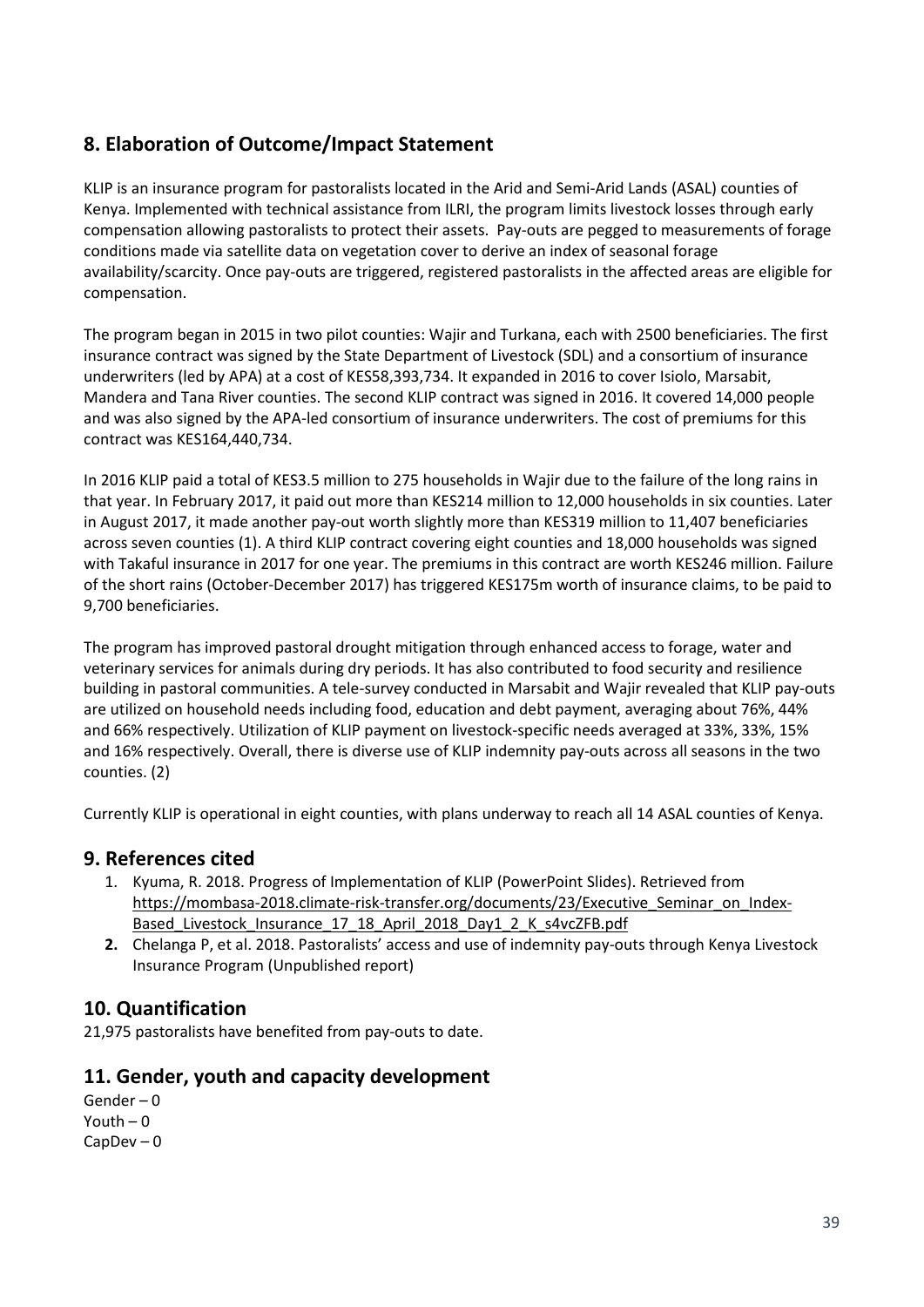## **12. Other cross-cutting dimensions**

N/A

#### **13. Communications materials**

• [https://news.ilri.org/2017/02/21/record-payouts-being-made-by-kenya-government-and-insurers-to](https://news.ilri.org/2017/02/21/record-payouts-being-made-by-kenya-government-and-insurers-to-protect-herders-facing-historic-drought/)[protect-herders-facing-historic-drought/](https://news.ilri.org/2017/02/21/record-payouts-being-made-by-kenya-government-and-insurers-to-protect-herders-facing-historic-drought/)

#### **13. Contact person**

- Andrew Mude, principal scientist (economist), Livestock CRP, ILRI[, a.mude@cgiar.org](mailto:a.mude@cgiar.org)
- Philemon Chelanga, research analyst, Livestock CRP, ILRI[, p.chelanga@cgiar.org](mailto:p.chelanga@cgiar.org)
- Duncan Khalai, market and capacity development specialist, Livestock CRP, ILRI[, d.khalai@cgiar.org](mailto:d.khalai@cgiar.org)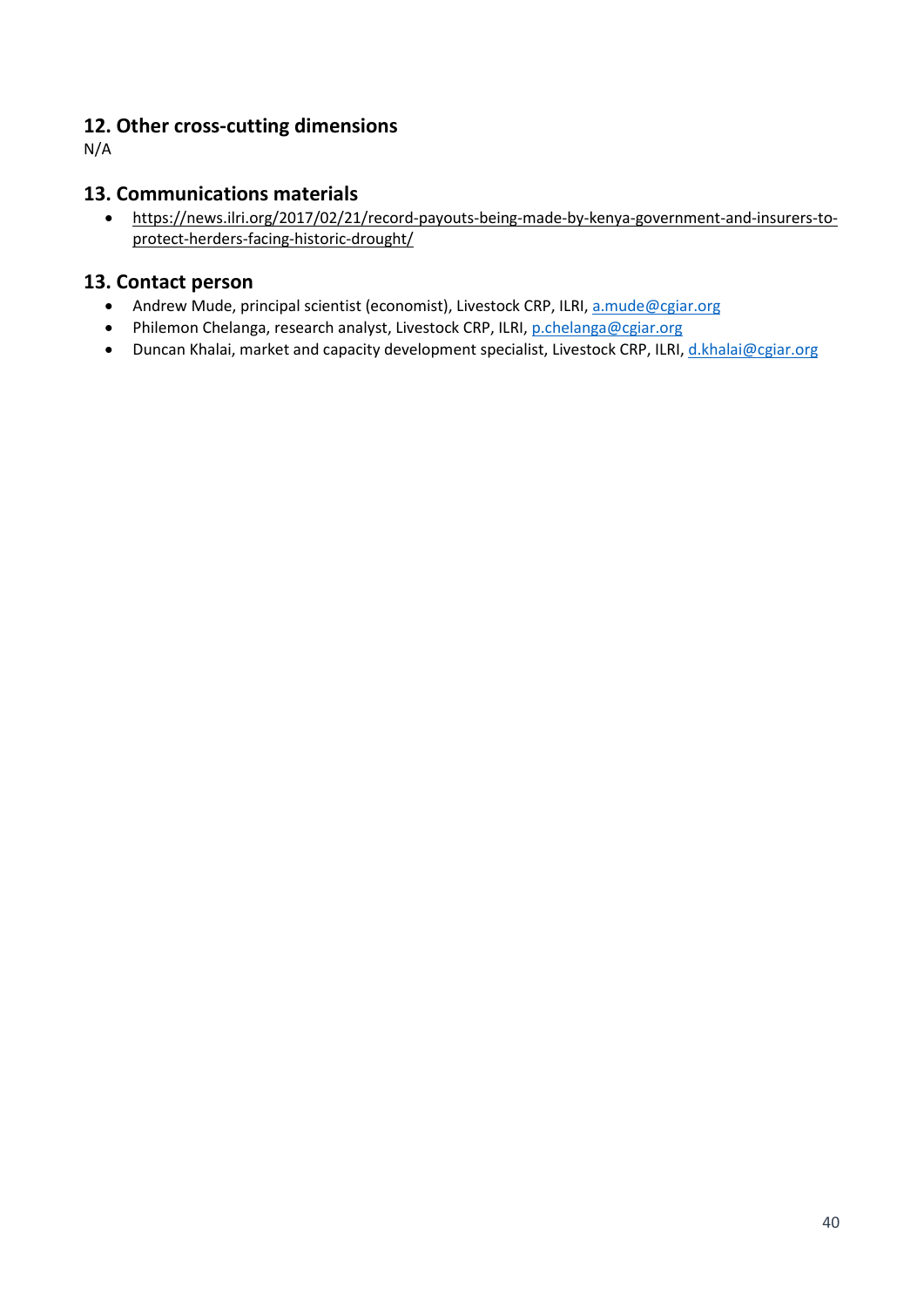# CGIAR outcome/ impact case study #2

#### **1. Title**

**Livestock master plan guides public and private investments in Ethiopia to lift more than 2 million households out of poverty**

#### **2. Short outcome/impact statement**

LIVESTOCK researchers and partners used their modelling expertise to provide a guide for public and private investments in Ethiopia, with the objective of reducing poverty; achieving food and nutritional security; contributing to economic growth, exports and foreign exchange earnings; and contributing to climate mitigation and adaptation. This roadmap, or master plan, was then used by various actors including the World Bank to shape their investments, which will ultimately impact more than 2.3 million of Ethiopia's 11 million livestock-keeping households.

## **3. Link to common results reporting indicator #I3**

Policy/Investment Type: Budget or Investment Amount: USD150 million Implementing organization type: Multilateral Stage in process: Stage 1 – research taken up by next user

#### 4**. Maturity of change reported**

**Stage 2:** *(sphere of influence)* CGIAR research (and related activities) has contributed to documented policy<sup>[4](#page-44-0)</sup> change and/or a change in practice by end users. This may include changes such as income, nutrient intake etc. in the sphere of influence (e.g. project level). Example of evidence: a study of adoption and effects, commissioned at project level.

#### **5. Links to the strategic results framework**

- 5. a) Sub-IDOs increased livelihood opportunities, reduced market barriers
- 5. b) SRF 2022/2030 targets # of people, of which 50% are women, assisted to exit poverty

#### **6. Geographic scope–countries**

- 6. a) Ethiopia
- 6. b) A similar process has started in Tanzania, Rwanda and Bihar (India)

#### **7. Key contributors**

Contributing CRPs: LIVESTOCK Contributing Flagships: LLAFS Contributing external partners: Government of Ethiopia

#### **8. Elaboration of outcome/impact statement**

Using the most recently available data, from 2013, the Ethiopia Livestock State Ministry (LSM) and the International Livestock Research Institute (ILRI) employed the Livestock Sector Investment and Policy Toolkit (LSIPT) to develop herd and sector models and a baseline and foresight assessment of potential livestock development in Ethiopia. The toolkit was initially developed by CIRAD and partners. The models were used to assess the potential 15–20-year impact of combined technology and policy interventions, referred to as the

<span id="page-44-0"></span> <sup>4</sup> See common reporting indicator #I3 for definitions of what is included under the term 'policy'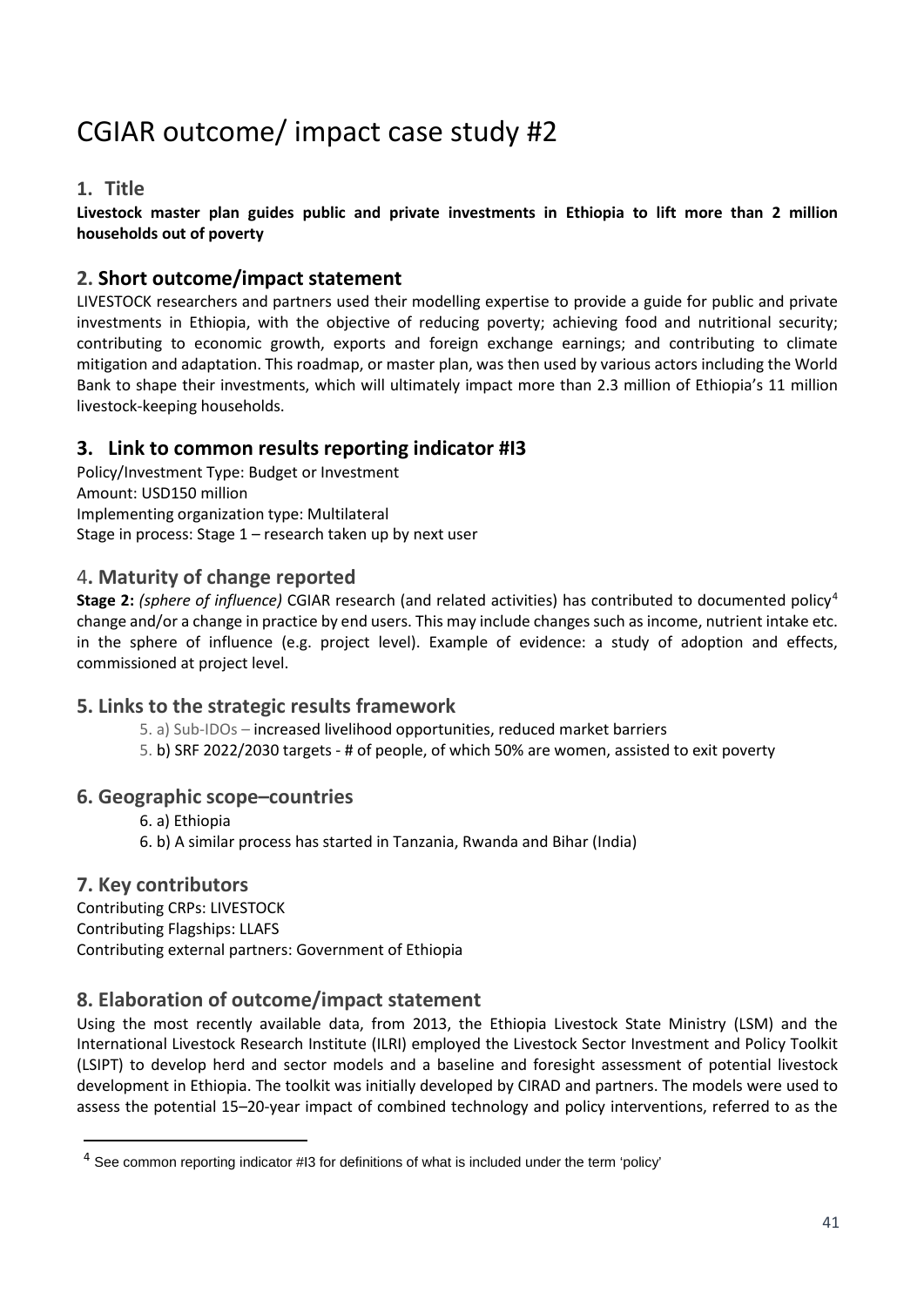livestock sector analysis (LSA). The LSA was then used to develop a five-year investment roadmap or livestock master plan (LMP). In turn, the LMP formed the basis for the development of the GoE's Growth and Transformation Plan II (GTP II) livestock targets for the years 2015–2020. The LSA and LMP interventions were tested using the sector model measures of GoE livestock development and policy objectives for the GTP II. The GTP II objectives employed to assess the investment interventions of the Ethiopia LMP were the following:

- Reduce poverty;
- Achieve food and nutritional security;
- Contribute to economic growth (GDP);
- Contribute to exports and foreign exchange earnings; and
- Contribute to climate mitigation and adaptation.

The Ethiopian LMP, supported by LIVESTOCK researchers and launched by the Government of Ethiopia in 2016, has provided the framework for a new loan from the World Bank for a USD 170 million investment to develop the Ethiopian livestock industry. The Ethiopian government is further investing in improving primary production through improved animal genetics and vaccination programs to lower ruminant morbidity and mortality. It is also supporting greater value addition from the livestock sector by setting up four agro-industrial parks. Among the GOE's development partners, BMGF is planning a USD 25 million investment and USAID is planning to invest USD 50 million for implementing the LMP and the EU, the Netherlands and New Zealand are preparing projects to help fund sector investment programs. The plan has also informed private investment of more than USD120 million in value added processing, including a USD 95 million investment by a meat export company, USD 10 million in dairy processing, and about USD 20 million in day-old-chick production for broilers and layers.

The LSA and LMP analysis projects that higher productivity and income levels resulting from the LMP investment interventions would lift out of poverty more than 2.3 million of Ethiopia's 11 million livestockkeeping households.

#### **9. References cited**

Ministry of Agriculture. 2015. Ethiopia livestock master plan: Roadmaps for growth and transformation. Addis Ababa: Ministry of Agriculture and Nairobi, Kenya: ILRI. http://hdl.handle.net/10568/68037 Shapiro, B.I., Gebru, G., Desta, S., Negassa, A., Nigussie, K., Aboset G. and Mechale. H. 2017. [Ethiopia](http://hdl.handle.net/10568/92057)  [livestock sector analysis.](http://hdl.handle.net/10568/92057) ILRI Project Report. Nairobi, Kenya: International Livestock Research Institute (ILRI)

#### Regarding the World Bank investments:

[http://documents.worldbank.org/curated/en/392591478726570546/pdf/ITM00184-P159382-11-](http://documents.worldbank.org/curated/en/392591478726570546/pdf/ITM00184-P159382-11-09-2016-1478726567434.pdf) [09-2016-1478726567434.pdf\)](http://documents.worldbank.org/curated/en/392591478726570546/pdf/ITM00184-P159382-11-09-2016-1478726567434.pdf), section 8

- Op-ed, The Times newspaper <https://www.ft.com/content/796e4fe4-6554-11e7-9a66-93fb352ba1fe> (reference to 4 agro-industry parks to attract private sector investment in agro-processing, to help speed up the transformation of the livestock sector.) Additional newspaper articles about investment in livestock but without mentioning LMP
- 1. USD75 million investment **by a subsidiary of Allana Group – Frigorifico Boran Foods Plc, commissioned in 2017 in Adami Tulu, 163kms from the Ethiopia capital, Addis Abeba.**  [http://www.africanews.com/2017/03/26/ethiopias-75m-abattoir-set-to-be-operational-next-month.](http://www.africanews.com/2017/03/26/ethiopias-75m-abattoir-set-to-be-operational-next-month) There are also \$20 million invested by Allana to buy an offal processing plant near Modjo, around 2015 or 2016.
- 2. EthioChicken, established in 2010, has already produced and sold 13 million chicks in Ethiopia. The company currently employs directly more than 700 people, of whom 40 percent are women. In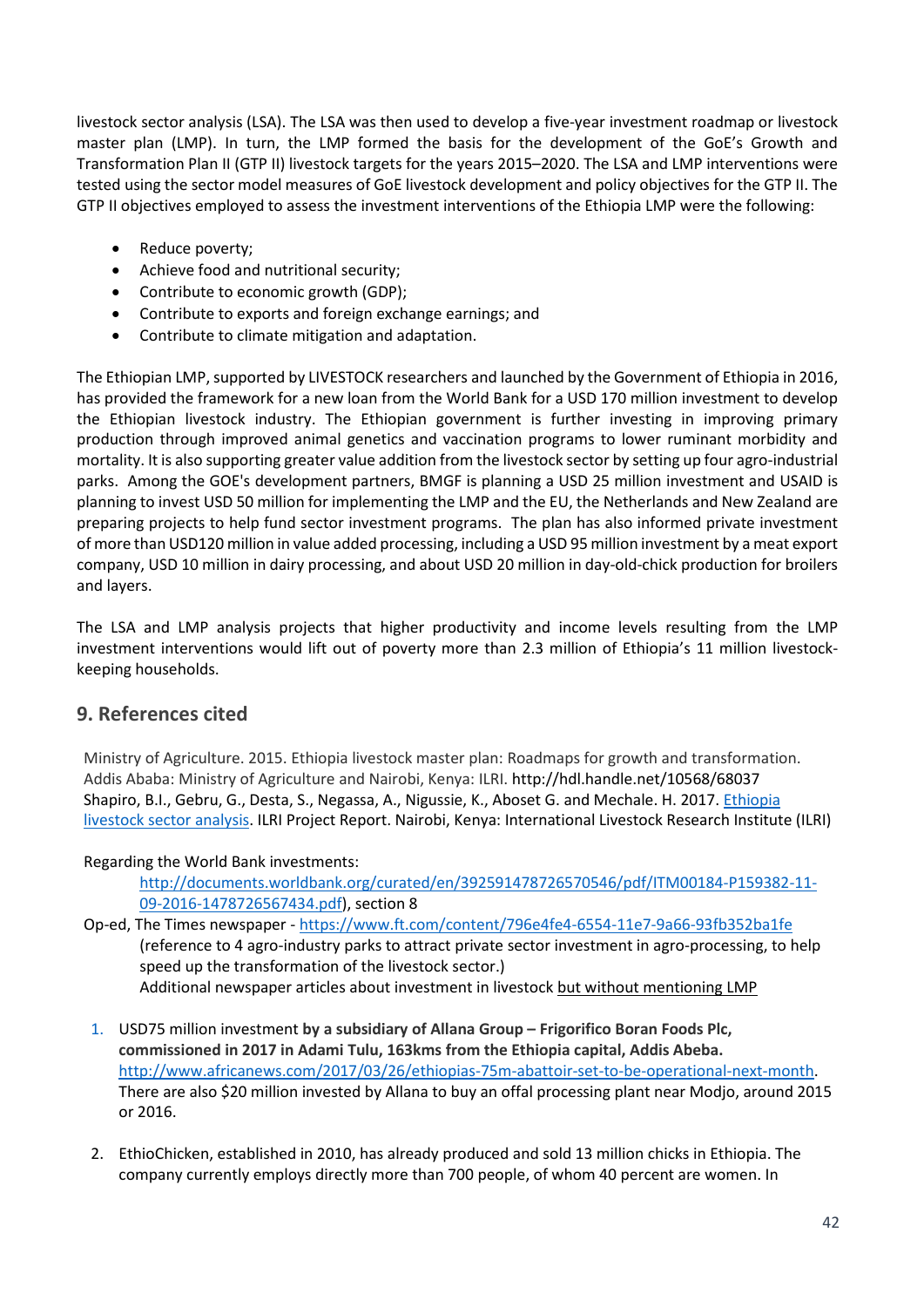addition, the company cooperates with approximately 1800 agents employing thousands of people. When the number of households buying the chickens are added to this, it can be estimated that the company positively affected up to 1.6 million households, or more than 6 million Ethiopians, in 2016.

3. Finnfund has granted Agflow Poultry, owner of EthioChicken, a loan of USD 10 million. The aim is to support the development and expansion of the company's operations in Ethiopia. [https://www.finnfund.fi/ajankohtaista/uutiset17/en\\_GB/ethiochicken/](https://www.finnfund.fi/ajankohtaista/uutiset17/en_GB/ethiochicken/)

#### **10. Quantification**

For now, quantification is limited to projections of potential impact should the LMP be fully funded and executed based on the Livestock Sector Analysis, which predicts that more than 2.3 million of Ethiopia's 11 million livestock-keeping households would benefit from higher productivity and income to lift them out of poverty. At an average five members per household, this represents 11.5 million people.

#### **11. Gender, youth, and capacity development**

Gender = 0 Youth  $= 0$ Capacity Development = 1

In the process of developing the LMP in Ethiopia, and at the request of the Government, the ILRI team has been building national capacity for fact-based, realistic financial planning in livestock ministries through training and technical support to 6 ministry staff. Using the Livestock Sector Investment and Policy Toolkit (LSIPT) and related tools developed under the auspices of AU-IBAR jointly with the World Bank, CIRAD and FAO, ILRI built dynamic herd and economic sector models, made projections to set targets and conducted foresight scenario analyses to create 15-year livestock sector strategies, which were used to develop the 5-year LMP.

#### **12. Other cross-cutting dimensions**

N/A

#### **13. Communications materials**

https://clippings.ilri.org/2014/12/03/ethiopia-livestock-master-plan-presents-roadmaps-for-growth-andtransformation

#### **13. Contact person**

Barry Shapiro, senior livestock development advisor, CRP Livestock, ILRI, Email: [b.shapiro@cgiar.org](mailto:b.shapiro@cgiar.org)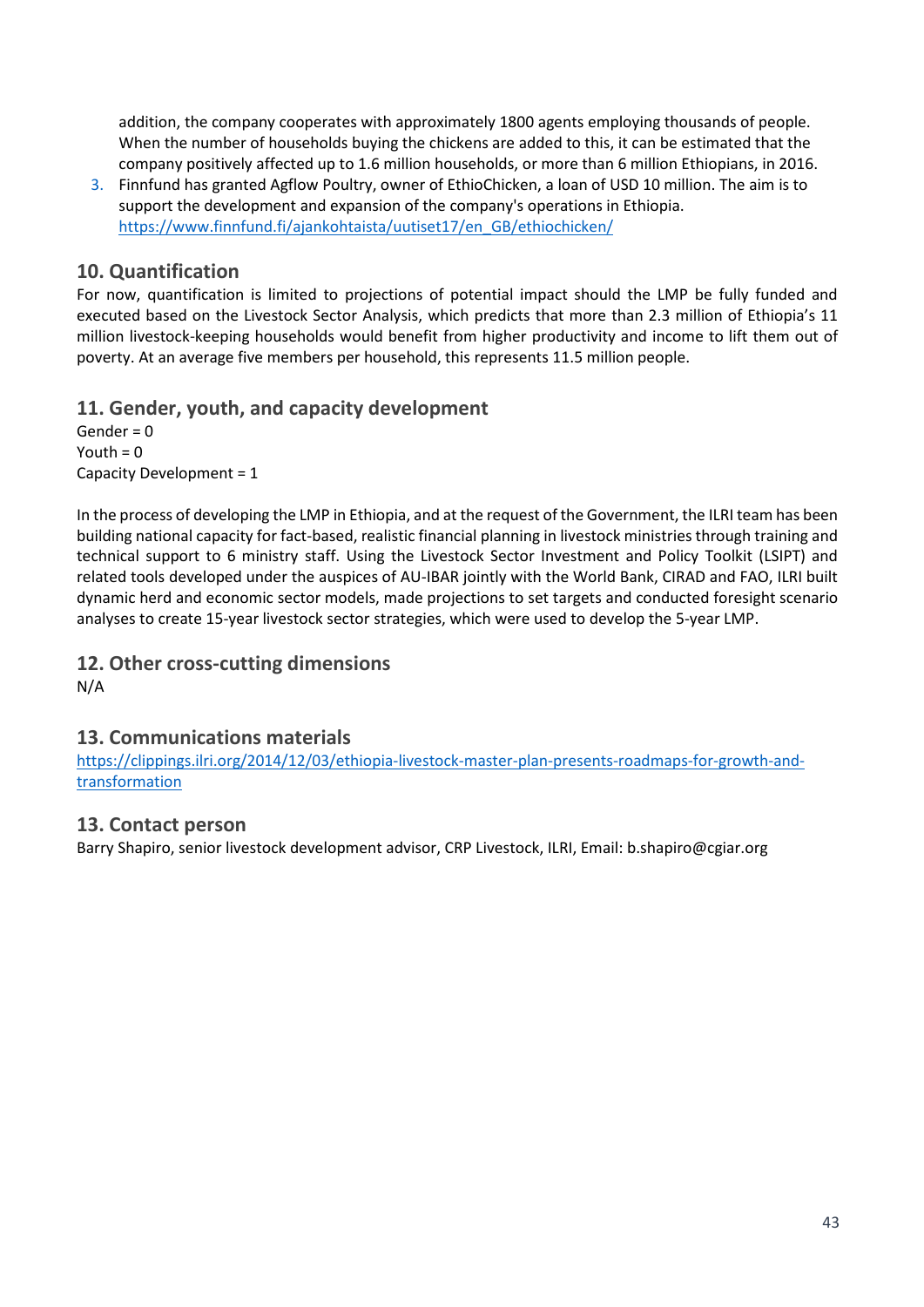# CGIAR outcome/ impact case study #3

## **1. Title**

#### **Creating and supporting SME opportunities in the pork value chain in Uganda**

#### **2. Short outcome/impact statement**

The Livestock CRP generated evidence on gaps and opportunities in the pork value chain through assessments leading to intervention tests, at both farm and market levels. The work, started under Livestock & Fish, also established multi-stakeholder platforms, providing business and networking opportunities and agribusiness linkages to emerging SMEs run by farmers and young entrepreneurs. This capacity development has expanded their horizons and provided business opportunities in training, selling feeds, providing pig AI services and trading in pork.

#### **3. Link to common results reporting indicator #i3**

N/A

#### 4**. Maturity of change reported**

**Stage 2:** *(sphere of influence)* CGIAR research (and related activities) has contributed to documented policy[5](#page-47-0) change and/or a change in practice by end users. This may include changes such as income, nutrient intake etc. in the sphere of influence (e.g. project level). Example of evidence: a study of adoption and effects, commissioned at project level.

#### **5. Links to the strategic results framework**

- 5. a) Sub-IDOs (i) Diversified enterprise opportunities and (ii) Increased livelihood opportunities
- 5. b) SRF 2022/2030 targets # of people, of which 50% are women, assisted to exit poverty

#### **6. Geographic scope—Countries**

- 6. a) The outcome/impact case occurred in Uganda
- 6. b) Comment box*:* Trainings through our SMEs have expanded to Kenya, Nigeria, Tanzania

## **7. Key contributors**

#### Contributing CRPs: Livestock, A4NH, RTB

Contributing Flagships: Animal Health, Feeds and Forages, Livestock Livelihoods and Agri food systems (LLAFS) Contributing external partners: Local and National Governments, NGOs (ISU, VEDCO, SNV), Research (Makerere University and NALIRRI)

#### **8. Elaboration of outcome/impact statement**

Under the Livestock CRP, business linkages in the pig value chain have expanded the horizons of many entrepreneurs. Pig multi-stakeholder platforms (MSPs) have enhanced peer learning and strengthened linkages between value chain actors(1). The chairperson of the national pig MSP, Emma Naluyima, has become vertically integrated in the value chain, moving beyond supply of quality piglets to fattening and value addition in the retail node through quality pork cuts (branded as "ponic pork"). He has, in addition opened a mobile pork roasting facility serving ready-to-eat pork. Devenish Nutrition Ltd., a private sector company, has tapped into the pork demand opportunities and constraints identified through evidence-based research and has set

<span id="page-47-0"></span><sup>&</sup>lt;sup>5</sup> See common reporting indicator #13 for definitions of what is included under the term 'policy'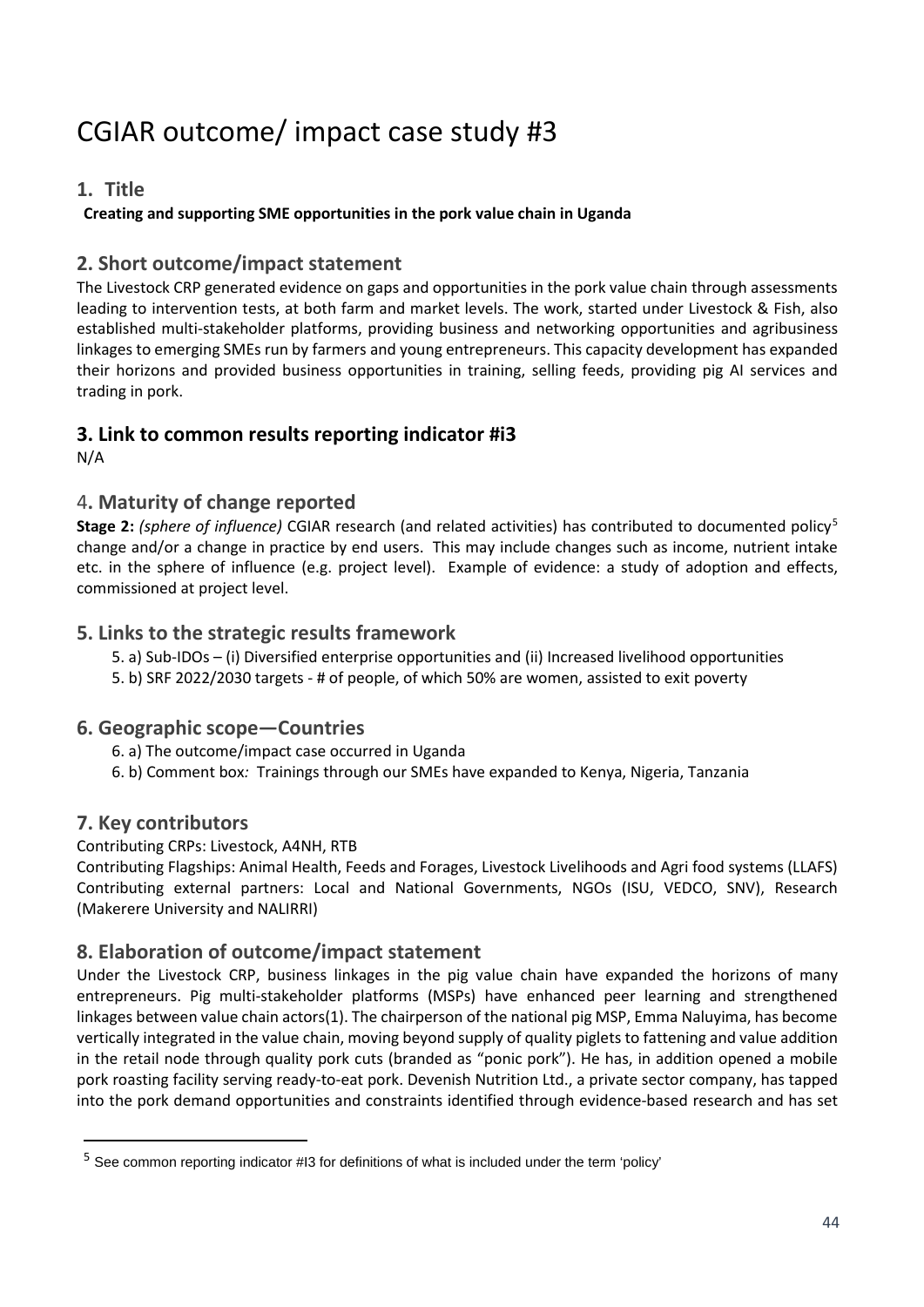up a feed mill and a model farm in Hoima district to supply quality finished pig feed products, catering for different pig growth stages (2). Through linkages with the pig MSPs it has identified other SMEs such as Pig Production and Marketing Ltd (PPML), a key champion of the smallholder pig value chain, to stock and sell feed products through a franchising arrangement. The Livestock CRP provided mentorship to PPML including advice on animal health, vaccines, feeds and feeding, food safety and marketing. Chris Mulindwa, the company Managing Director, was awarded a young leadership entrepreneurial training through ILRI to enhance his skills. So far, PPML has engaged in training farmers, marketing of pigs and pig products (3). They have adopted pig farmers training manuals(4) developed by the Livestock CRP and have expanded their farmer training activities beyond Uganda. More than 770 pig farmers and 1000 youth have been trained since 2014. In 2015 PPML organized a farm clinic with the Daily Monitor Seeds of Gold Programme with more than 700 participants(5) and the first ever Pork-Expo in Africa in 2017 with 5,000 participants. A second edition this year attracted 15,000 participants(6). Other private sector players such as Breeds, Feeds, and Meats Ltd (BFML) have also tapped into the networks created through the pig MSPs to develop a partnership with PPML to supply pig artificial insemination (AI) using semen from the high-quality boar stud. Finally, youth such as Bavubuka Twekembe Youth group have identified a business opportunity around commercial sweetpotato silage production (7) to address a gap identified from VC assessments. They are increasing demand for sweetpotato silage interventions under the RTB Endure project. The youth group is mentored by NaLIRRI and has trained more than 2000 farmers on silage making and utilisation.

#### **9. References cited**

- 1. Emily Ouma, Michel Dione, Brian Kawuma, Robinah Nyapendi and Mary Jo Kakinda. Enhancing the Uganda pig value chain through capacity building and multi-stakeholder platforms. ILRI Research Brief 75. March. 2017
- 2. Helping to drive pig production in Uganda[. http://www.devenishnutrition.com/press](http://www.devenishnutrition.com/press-releases/59/helping-to-drive-pig-production-in-uganda)[releases/59/helping-to-drive-pig-production-in-uganda](http://www.devenishnutrition.com/press-releases/59/helping-to-drive-pig-production-in-uganda)
- 3. Online Pig training announcement by SMES in Uganda: <https://agriprofocus.com/post/579e38dba93f252756f8c5fd>
- 4. Silage manual for training farmers[: https://cgspace.cgiar.org/bitstream/handle/10568/82747/RTB-](https://cgspace.cgiar.org/bitstream/handle/10568/82747/RTB-Endure-Sweetpotato-silage-Manual-for-Smallholders-Farmers.pdf?sequence=1&isAllowed=y)[Endure-Sweetpotato-silage-Manual-for-Smallholders-Farmers.pdf?sequence=1&isAllowed=y](https://cgspace.cgiar.org/bitstream/handle/10568/82747/RTB-Endure-Sweetpotato-silage-Manual-for-Smallholders-Farmers.pdf?sequence=1&isAllowed=y)
- 5. A farm clinic with the Daily Monitor Seeds of Gold Programme: https://web.facebook.com/pigfarmers? rdc=1& rdr
- 6. Pork Expo 2017 and 2018[: https://web.facebook.com/search/top/?q=Pork-](https://web.facebook.com/search/top/?q=Pork-Expo%20in%20Africa%20in%202017%20)[Expo%20in%20Africa%20in%202017%20](https://web.facebook.com/search/top/?q=Pork-Expo%20in%20Africa%20in%202017%20)
- 7. Examples of silage business centers established in Kamuli and Mukono districts in Uganda: http://www.rtb.cgiar.org/wp-content/uploads/2017/03/Block-2.7 Kyalo\_V2\_Arte.pdf

**10. Quantification** (where data is available) N/A

## **11. Gender, youth, and capacity development**

Gender – 0

#### Youth  $-1$

Chris Mulindwa, a young pig producer with an entrepreneurial spirit, was recruited to assist with ILRI farmer trainings. He later set up his own company to offer pig production trainings to farmers. With the help of ILRI, he adopted some contents and developed a pig farmers training module that he started marketing. ILRI staff volunteered as lecturers during the first two rounds of training. The training is still running, but it is only one arm of the business; now pig farmers come from across East Africa and discuss hydroponic fodder, vaccines and marketing.

CapDev – 1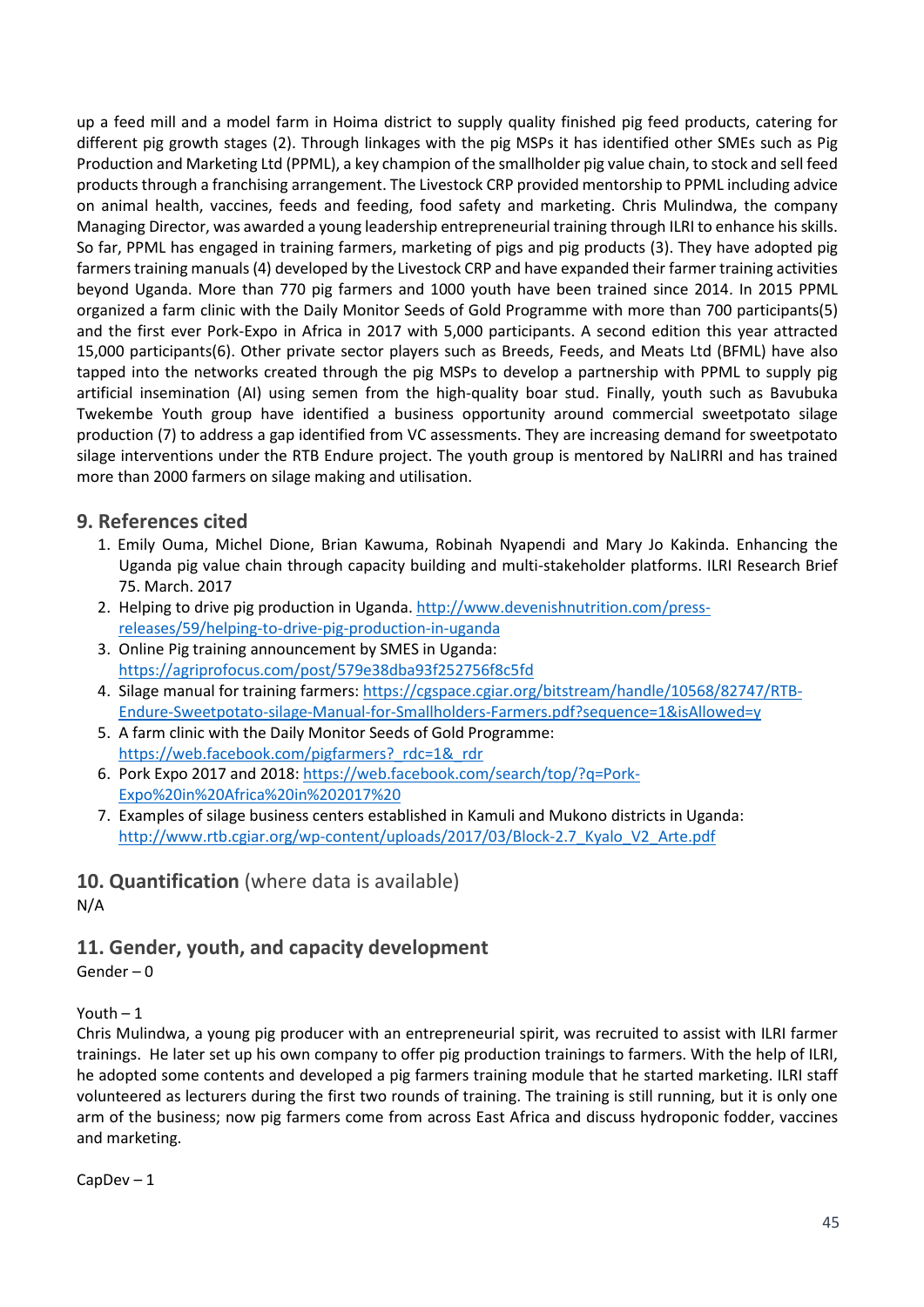More than 1,700 people in total have received training.

### **12. Other cross-cutting dimensions**

N/A

#### **13. Communications materials**

- 1. The two articles below, by ILRI and CIP, mention Christopher Mulindwa or his Pig Production and Marketing (PPM Uganda) Ltd company: [https://news.ilri.org/2017/03/21/uganda-research-for](https://news.ilri.org/2017/03/21/uganda-research-for-development-work-is-helping-to-transform-the-countrys-growing-smallholder-pig-sector/)[development-work-is-helping-to-transform-the-countrys-growing-smallholder-pig-sector/](https://news.ilri.org/2017/03/21/uganda-research-for-development-work-is-helping-to-transform-the-countrys-growing-smallholder-pig-sector/)
- 2. Sweetpotato for Happy healthy Pigs:<https://spark.adobe.com/page/6jdHY/>
- 3. A slide presentation by Chris on his partnership with ILRI, 14 Mar 2017. PPM's involvement in capacity development of pig value chain actors and scaling out of interventions: [https://cgspace.cgiar.org/bitstream/handle/10568/81320/uganda\\_lscm\\_christopher\\_mar2017.pdf](https://cgspace.cgiar.org/bitstream/handle/10568/81320/uganda_lscm_christopher_mar2017.pdf)
- 4. Uganda: Why pig breeds matter in the market, The Monitor, 8 Jan 2017, by Christopher Mulindwa: <http://allafrica.com/stories/201701090858.html>
- 5. Uganda: Knowing How to Rear Pigs to Get the Best Results, The Monitor, 7 Nov 2016: <http://allafrica.com/stories/201611080147.html>
- 6. PPM's pig farmer training: [http://pigproductionandmarketing.blogspot.co.ke/2014/10/normal-0-false](http://pigproductionandmarketing.blogspot.co.ke/2014/10/normal-0-false-false-false-en-us-x-none.html)[false-false-en-us-x-none.html](http://pigproductionandmarketing.blogspot.co.ke/2014/10/normal-0-false-false-false-en-us-x-none.html)
- 7. Pig association assists farmers to double pork prices, Farm Biz Africa, 12 Feb 2015: [http://farmbizafrica.com/index.php?option=com\\_content&view=article&id=1263:farmer-group-turns](http://farmbizafrica.com/index.php?option=com_content&view=article&id=1263:farmer-group-turns-sunflower-into-a-sh800million-yearly-earning&catid=27&Itemid=144)[sunflower-into-a-sh800million-yearly-earning&catid=27&Itemid=144](http://farmbizafrica.com/index.php?option=com_content&view=article&id=1263:farmer-group-turns-sunflower-into-a-sh800million-yearly-earning&catid=27&Itemid=144)
- 8. Top TV interview on pig farming with PPM Productions manager Christopher Mulindwa (Luganda), Top Television in Uganda, 6 Mar 2014: <https://www.youtube.com/watch?v=EsR8fMGP3w8>
- 9. Livestock as income generation for African youth, YPARD, 7 Apr 2014[: https://ypard.net/fr/2014-april-](https://ypard.net/fr/2014-april-7/livestock-income-generation-african-youth)[7/livestock-income-generation-african-youth](https://ypard.net/fr/2014-april-7/livestock-income-generation-african-youth)
- 10. Pork Expo Africa 2018: <https://soundcloud.com/christopher-mulindwa>

## **13. Contact person**

Ben Lukuyu, country coordinator, Uganda, Livestock CRP, ILRI, email[: b.lukuyu@cgiar.org](mailto:b.lukuyu@cgiar.org)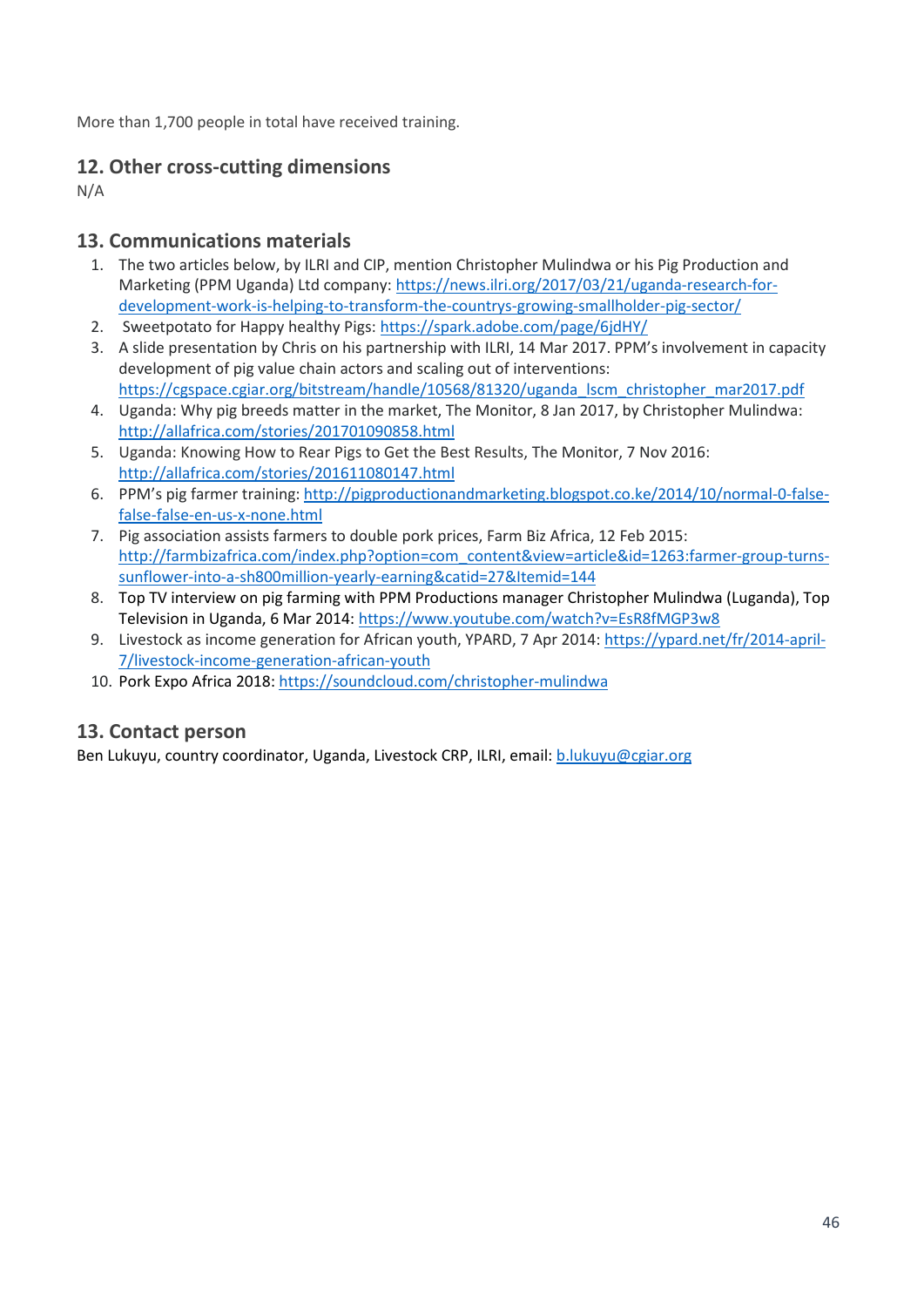# CGIAR outcome/ impact case study #4

#### **1. Title**

**Bundling of animal health services increases access to quality services to more than 90% of pastoralists** 

#### **2. Short outcome/impact statement**

Access to animal health services is one of the most important factors in improving livestock productivity. We piloted bundling of additional services by public and private sectors during vaccination campaigns. In two counties in Kenya, Garissa and Marsabit, it's now routine for the government to invite private sector actors to provide additional services while the government provides vaccinations. This has saved the government money, increased business opportunities for the private sector, and provided quality services to pastoralists at affordable prices.

#### **3. Link to common results reporting indicator #i3**

Policy/Investment Type: Policy or Strategy Implementing organization type: Government Stage in process: Stage 2 – Policy/Law etc. enacted

#### 4**. Maturity of change reported**

**Stage 2:** *(sphere of influence)* CGIAR research (and related activities) has contributed to documented policy change and/or a change in practice by end users. This may include changes such as income, nutrient intake etc. in the sphere of influence (e.g. project level). Example of evidence: a study of adoption and effects, commissioned at project level.

## **5. Links to the strategic results framework**

5. a) Sub-IDOs – Reduced livestock and fish disease risks; conducive agricultural policy environment 5. b) SRF 2022/2030 targets - # of people, of which 50% are women, assisted to exit poverty

#### **6. Geographic scope—Countries**

6. a) Kenya

#### **7. Key contributors**

Contributing CRPs: Livestock

Contributing Flagships: Livestock Health, Livestock and the Environment Contributing external partners: USAID, Technoserve, Sidai Africa, FACTS Ltd

## **8. Elaboration of outcome/impact statement**

One of the main challenges of delivering animal health services in the ASALs is the near-complete absence of the private sector due to the extensive nature of livestock production, lack of commercial orientation of livestock keeping and high poverty levels. We addressed these problems by leveraging scheduled public sector vaccination campaigns to include additional services by the private sector. The project brought together the county veterinary department and Sidai Africa Limited, a social enterprise, to assess if it would be feasible to provide a single bundle of products and services that is more attractive to the consumer.

Roles: The county government provided vaccination teams and transport and promoted the upcoming campaign on local radio stations; Sidai provided technical staff and brought along a variety of drugs and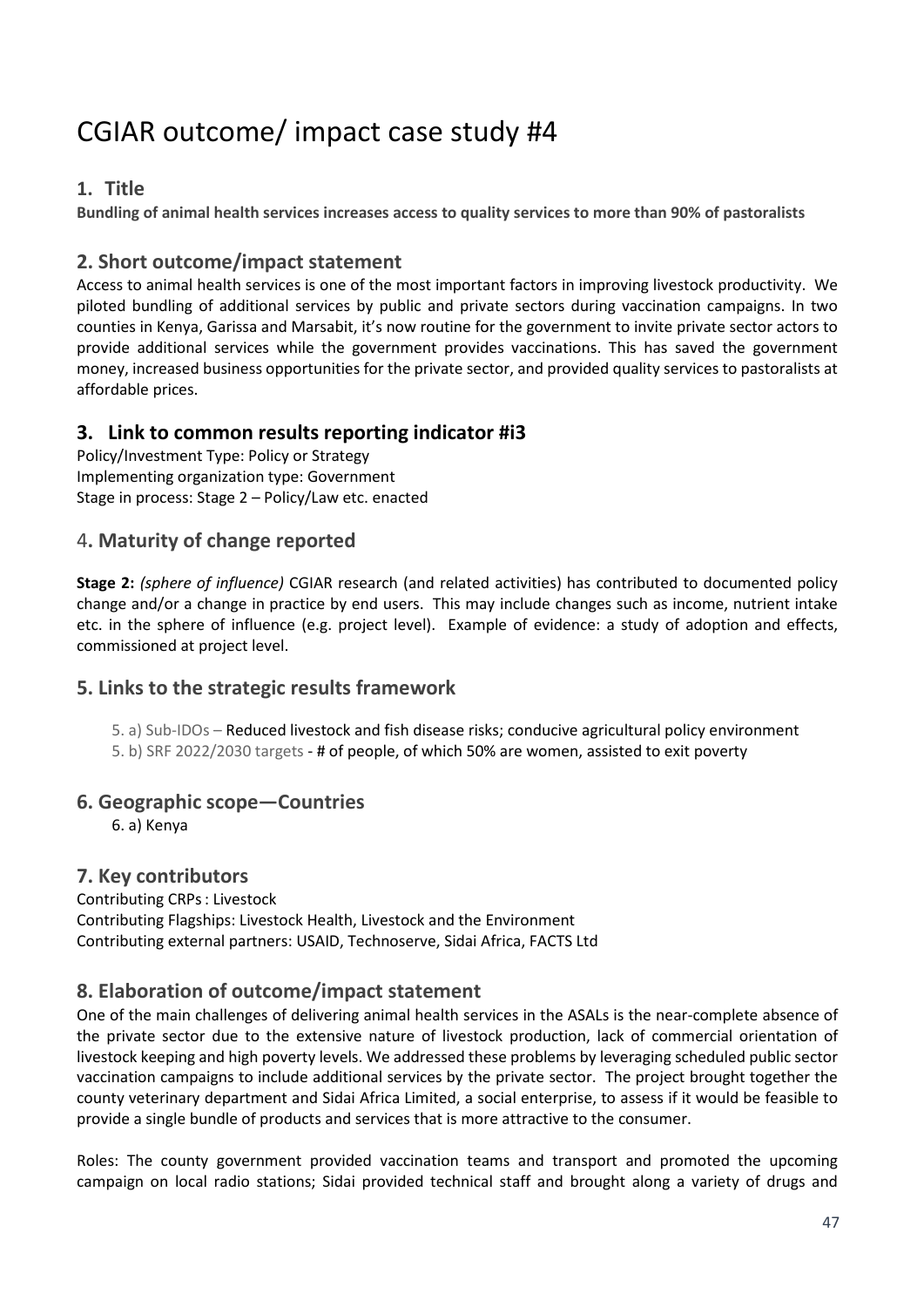vaccines to sell to the herders; ILRI—with additional support from the AVCD project and Technoserve provided the vaccine; and REGAL-IR, a USAID-funded project, provided fuel.

Several challenges had to be overcome. Initially pastoralists were not willing to buy the additional inputs such as anthelmintics because they had previously been provided for free by the government. The veterinary department staff were hesitant to try this new approach because they felt that the private sector was encroaching into their territory.

Contrary to popular opinion that pastoralists are unlikely to invest in animal health, almost 90% of those who brought animals for vaccination bought an additional product. Sidai ended up selling products for treating trypanosomosis, worms, tick infestation and various bacterial infections, including pneumonia. Overall, sales during the campaign helped the Sidai franchise exceed its monthly revenue target by 20%.

The pilot proved very successful. The public sector saw the benefit of partnering with the private sector because it enabled them to quickly respond to a disease outbreak, which enhanced their credibility among livestock keepers. The county government could deliver more vaccines because they no longer had to buy anthelmintic drugs to entice livestock keepers to bring their animals for vaccination and could use the savings to buy more vaccines or keep vaccinators longer in the field. Livestock keepers were happy to have additional services at their doorstep and to get advice from the service providers. The cost of delivering the services by the private sector were greatly reduced because transport, personnel and other facilities were shared. This bundling program has now become routine in Garissa and Marsabit counties but it needs to be anchored in law.

#### **9. References cited**

None

#### **10. Quantification**

200,000 livestock units (cattle, sheep and goats).

The government vaccinates about 100,000 animals twice a year. We assume 50% of these benefit from additional services (deworming, tick control, other vaccines, trypanocides) in the two counties.

#### **11. Gender, youth, and capacity development**

Gender – 0

Youth – 1

The project worked with the three private companies (a third company Medina joined after they saw the significant increase in revenue from the PPP model) to recruit local newly graduated animal health technicians to support them in the delivery of services during vaccination campaigns. The objective was to expose young graduates to business opportunities in animal health delivery in the ASALs and for them to gain practical experience. On average each company was recruiting an additional three technicians for each campaign. The young graduates were involved in deworming, tick control, treating clinical cases and vaccination. CapDev - 0

#### **12. Other cross-cutting dimensions**

N/A

#### **13. Communications materials**

[http://www.technoserve.org/files/downloads/case-study\\_improving-livelihoods-by-saving-animals.pdf](http://www.technoserve.org/files/downloads/case-study_improving-livelihoods-by-saving-animals.pdf) <https://clippings.ilri.org/2017/03/20/ah-delivery/>

#### **13. Contact person**

Henry Kiara, senior scientist, CRP Livestock, ILRI, email: h.kiara@cgiar.org